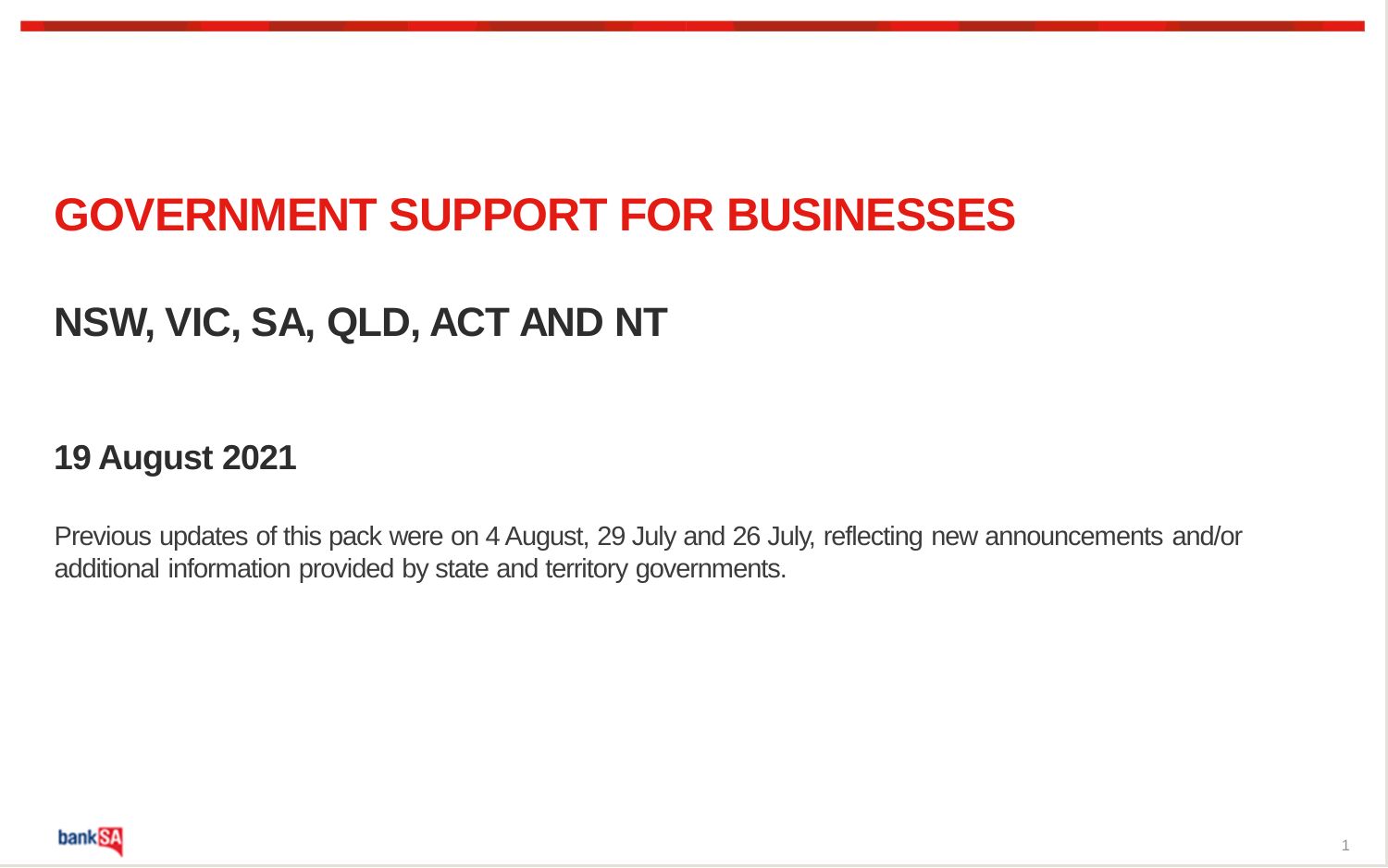#### **Introduction**

- Since the outbreak of the delta variant in Sydney on 16 June 2021, NSW and several other states and territories have entered into lockdowns.
- The governments of New South Wales, Victoria, South Australia, Queensland, ACT and NT have announced and/or extended business support measures.
- These support measures are designed to support the cash flow of businesses and support jobs.

This pack **summarises the key support measures announced to 19 August 2021.** 

| <b>Lockdown Timelines</b> | page 3      |
|---------------------------|-------------|
| <b>New South Wales</b>    | pages 4-18  |
| Victoria                  | pages 19-28 |
| <b>South Australia</b>    | pages 29-32 |
| Queensland                | pages 33-42 |
| <b>ACT</b>                | pages 43-47 |
| <b>NT</b>                 | pages 48-51 |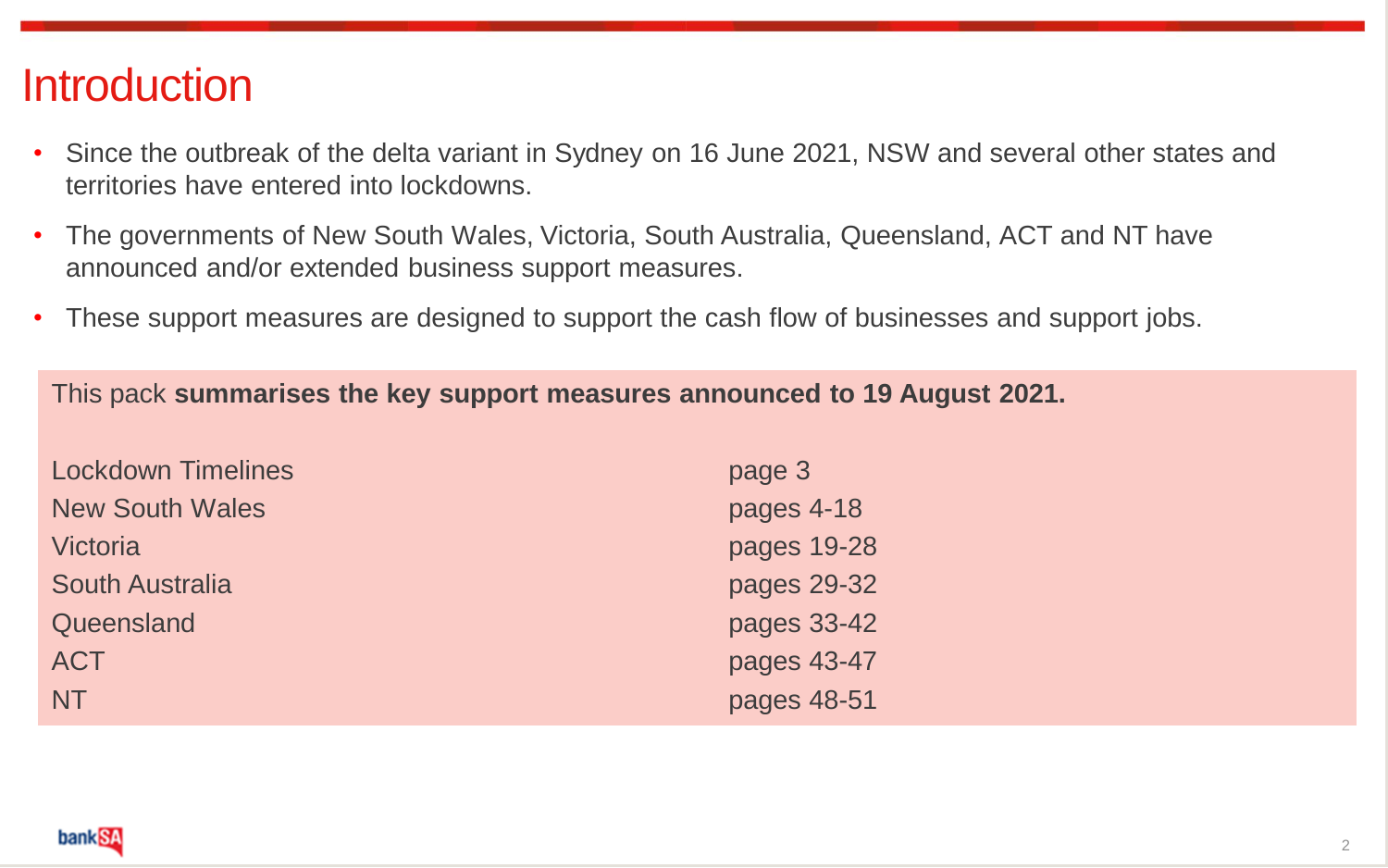### Lockdown timelines

- NSW entered a lockdown on 26 June at 6pm. It is due to last 9 weeks and end at 11:59pm on 28 August. We anticipate this lockdown will be extended.
- Victoria re-entered a lockdown on 5 August. It is due to end on 2 September. The previous lockdown occurred on 16 July to 27 July.
- South Australia entered a 7-day lockdown on 20 July and it ended as planned on 27 July.
- Queensland entered a lockdown on 31 July at 4pm. It ended on 8 August at 4pm with some trailing restrictions.
- ACT entered a lockdown on 12 August at 5pm. It is due to end on 2 September.
- The Northern Territory entered a lockdown on 16 August at 12:01pm. It is due to end on 19 August.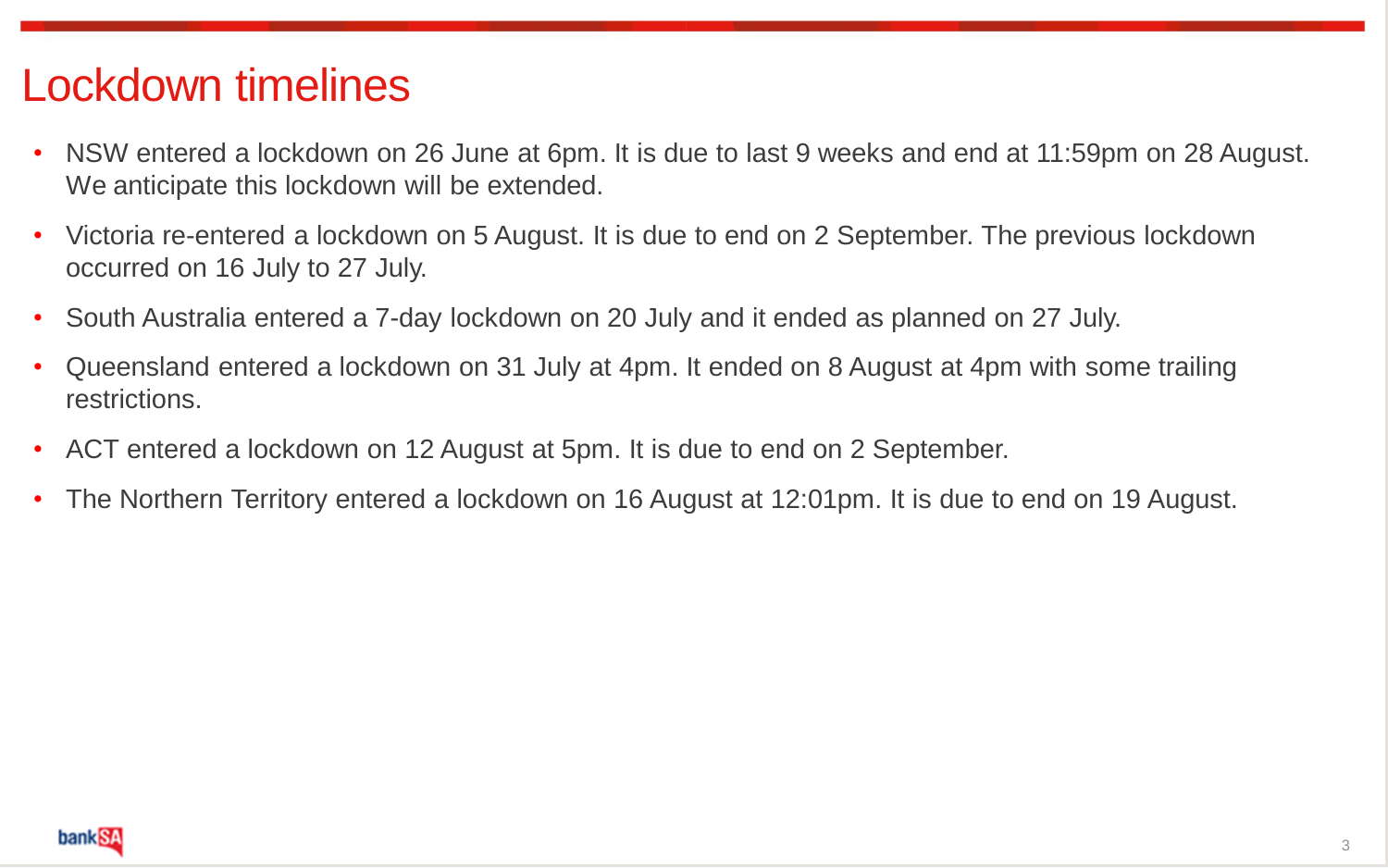### **New South Wales**

- The NSW state government announced a stimulus package worth up to \$5.1 billion on 13 July.
- There was further support for businesses announced on 28 July and since then due to the widening outbreak of COVID-19 and the tightening of restrictions.
- Some further announcements were made on 14 August, including and primarily around the additional comparison periods for some of the measures.
- The key measures for businesses are detailed on the following pages.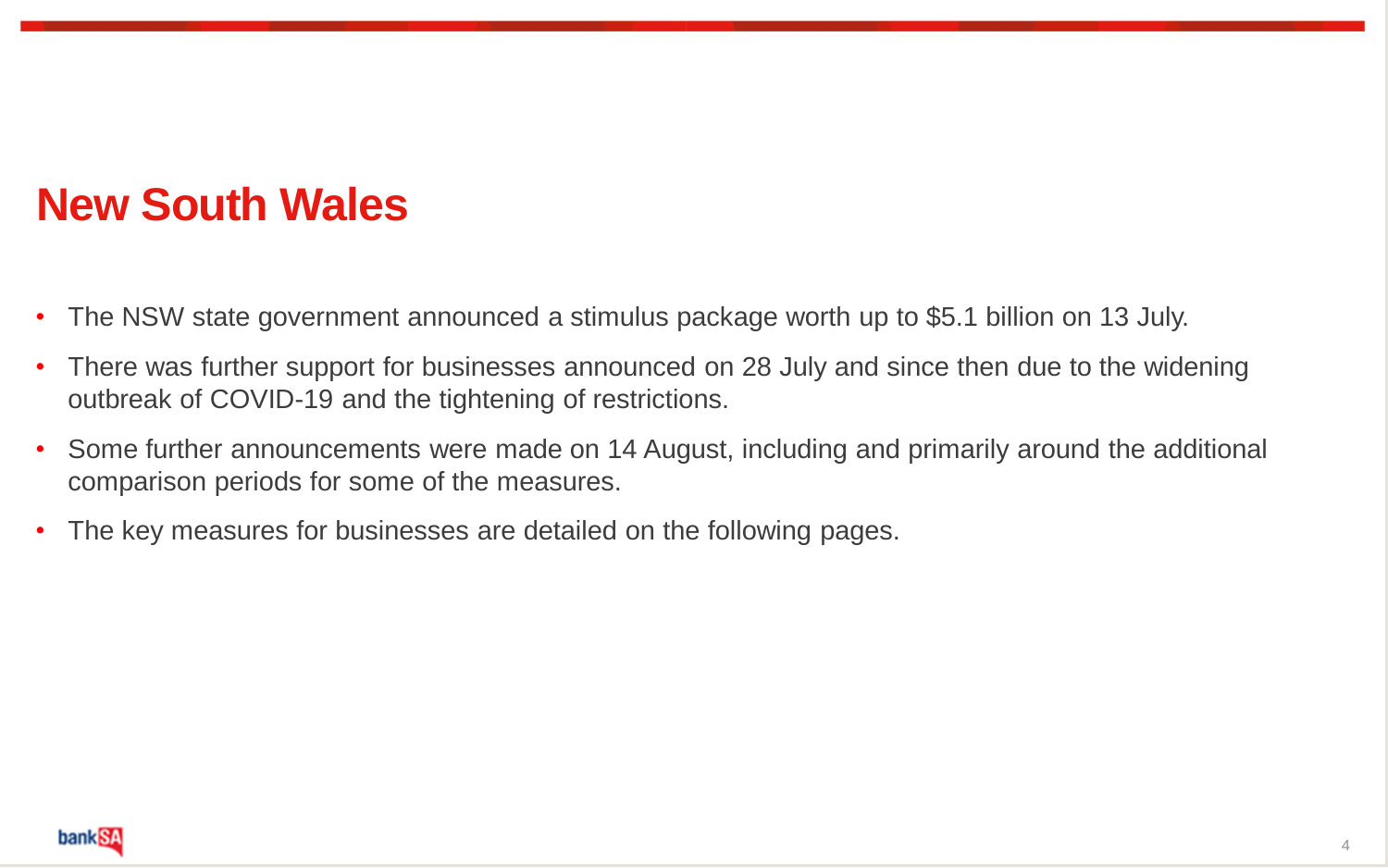# COVID-19 business grants (1 of 3)

- A one-off payment to help businesses with cashflow support.
- These grants are also available to sole traders and not-for-profit organisations.
- Three different grant amounts will be available depending on the decline in turnover experienced over a minimum 2-week period from 26 June 2021 to 17 July 2021, to any of the following:
	- The same period in 2019 or
	- The same period in 2020 or
	- The 2-week period immediately before lockdown commenced (12 June to 25 June 2021).
- The business may choose any comparison period.
- Eligible businesses will receive:
	- \$7,500 for a decline in turnover of 30% or more.
	- \$10,500 for a decline in turnover of 50% or more.
	- \$15,000 for a decline in turnover of 70% or more.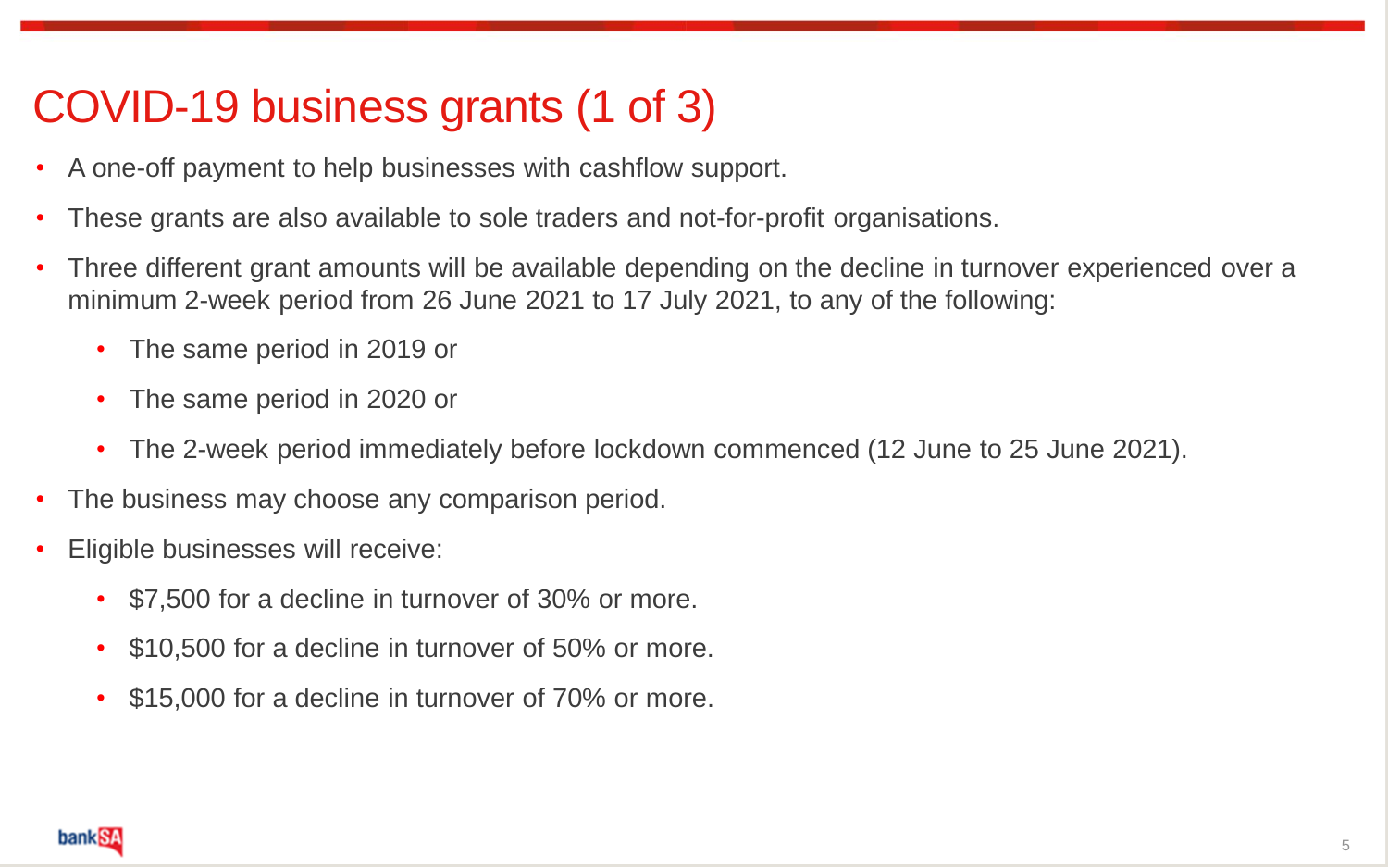### COVID-19 business grants (2 of 3)

- To be eligible these criteria must also be met:
	- 1. Have an active ABN registered in NSW or can demonstrate that they are physically located and primarily operating in NSW as at 1 June 2021. Only one grant is available for each ABN.
	- 2. Annual payroll below \$10 million as at 1 July 2020.
	- 3. Aggregated annual turnover of \$75,000 \$50 million (inclusive) for the year ended 30 June 2020. Aggregated annual turnover has been recently updated to include the worldwide income of the business, its connected entities and affiliates and not just national income.
	- 4. Have business costs for which there is no other government support available.
	- 5. Maintain staffing levels as at 13 July 2021 for the period which the business is receiving payments under this Grant and the JobSaver scheme.
- If a business does not meet all of the eligibility criteria outlined on the previous page, the business may still be able to apply for the grant if evidence to support alternative circumstances outlined in the government's guidelines can be met (these are available on the Service NSW website).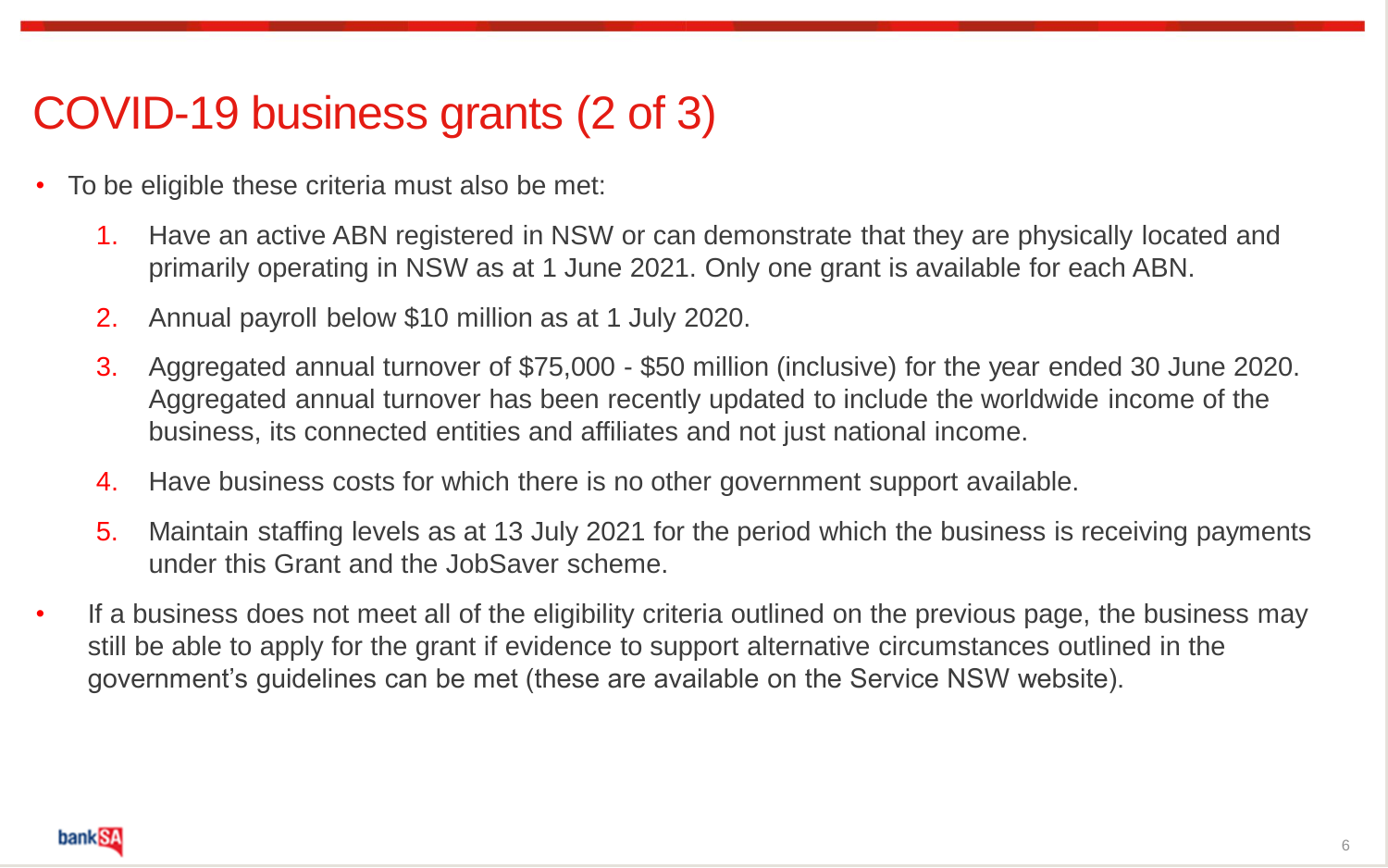# COVID-19 business grants (3 of 3)

- The grant can be used for business costs incurred from 1 June 2021, including:
	- Utilities, wages and rent.
	- Financial, legal or other advice to support business continuity planning.
	- Marketing and communications activities to develop the business.
	- The cost of perishable goods that can no longer be used.
	- Other activities to support the operation of the business.
- Businesses and not-for-profit organisations on the NSW border with Victoria impacted by the stay-athome orders that began on 27 May 2021 may use a different comparison period to demonstrate a fall in turnover. The comparison period for these businesses is a minimum 2-week period from 27 May 2021 to 17 July 2021 compared to:
	- The same period in 2019 or
	- The same period in 2020 or
	- The 2-week period immediately before the lockdown started (13 May to 26 May 2021).
- Applications are open until 11:59pm on 13 September 2021 and made through the Service NSW website.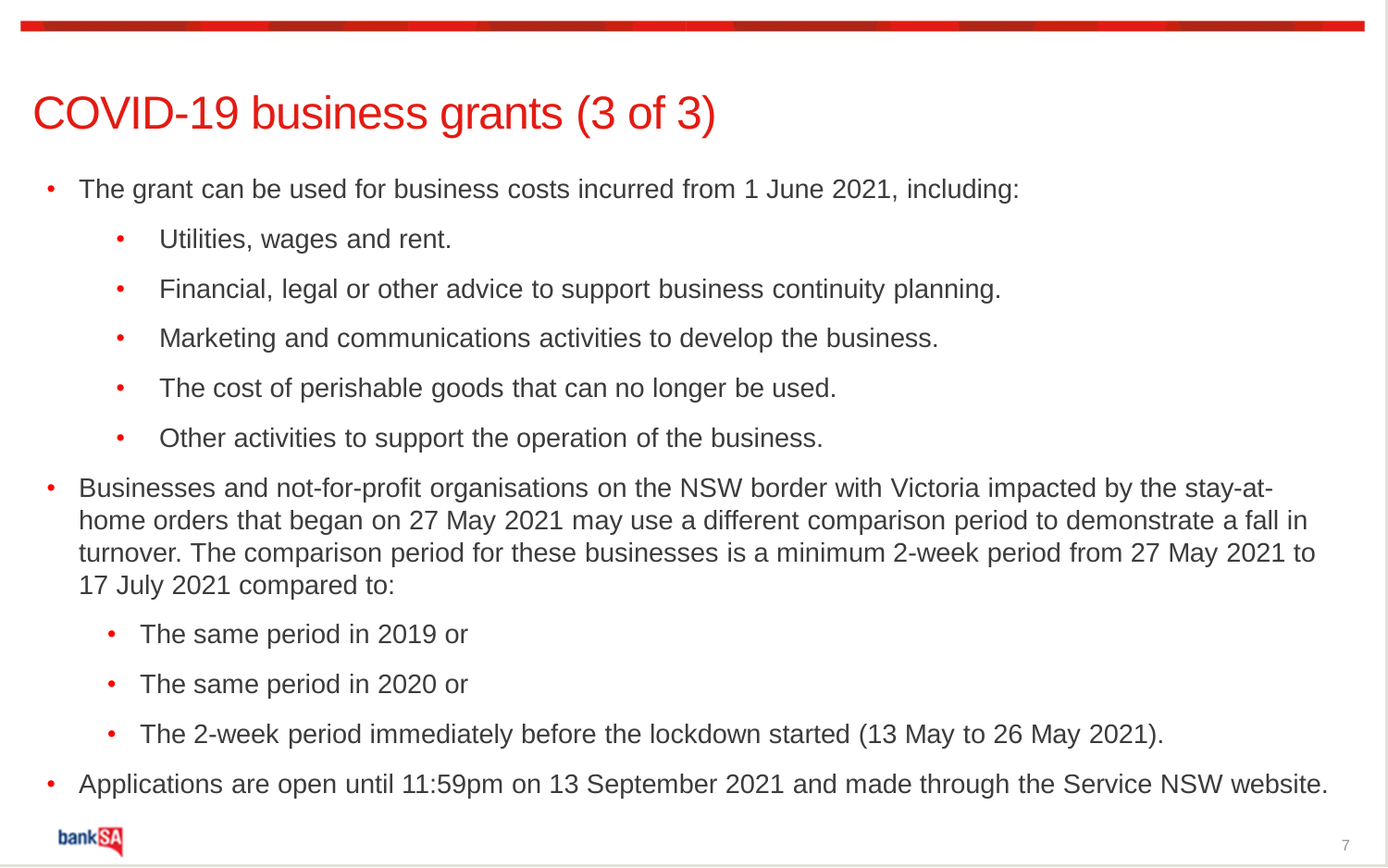# JobSaver (1 of 2)

- Fortnightly payments to help maintain employee headcount and provide cashflow support to businesses.
- Employing businesses: 40% of weekly payroll, with a minimum payment of \$1,500 per week and a maximum payment of \$100,000 per week. The upper threshold was revised up from \$10,000 on 28 July.
- For non-employment businesses, such as sole traders, payments will be set at \$1,000 per week.
- To be eligible the following criteria must be met:
	- An active Australian Business Number (ABN) and have been operating in NSW on 1 June 2021.
	- Have had an aggregated annual turnover between \$75,000 and \$250 million (inclusive) for the year ended 30 June 2020. Turnover now includes the worldwide income of an entity, its connected entities and its affiliates.
	- For employing businesses, maintain your employee headcount from 13 July 2021 while you continue to receive JobSaver payments.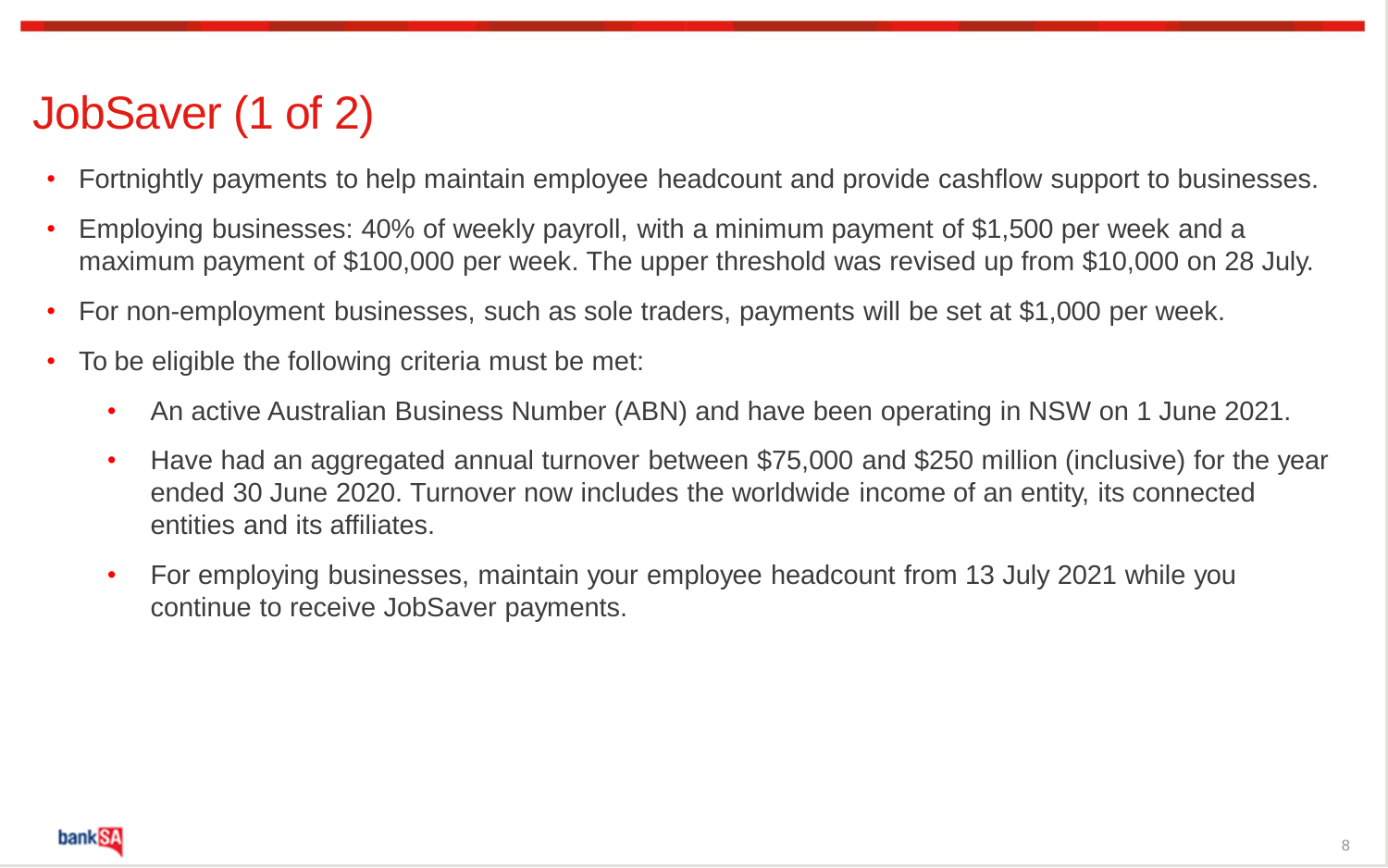# JobSaver (2 of 2)

- To be eligible, the following criteria must be met (continued):
	- Have experienced a decline in turnover of 30% or more due to the public health order over a minimum 2-week period within the Greater Sydney lockdown. You may select a minimum 2-week period from 26 June to 28 August 2021 (this is an extension on the previous period announced) and compare it to:
		- The same period in 2019 or
		- The same period in 2020 or
		- The 2-week period immediately before lockdown began, which is 12 to 25 June 2021.
		- Note these comparison periods are additional to what was first announced by the government.
	- For non-employing businesses, such as sole traders, show that the business is the primary income source for the associated person. If you have more than one non-employing business, you can only claim payments for one business.
- Applications are now open and will close on 18 October 2021. Businesses can apply via Service NSW.
- The expanded payment will take effect from 18 July 2021, the start of the program.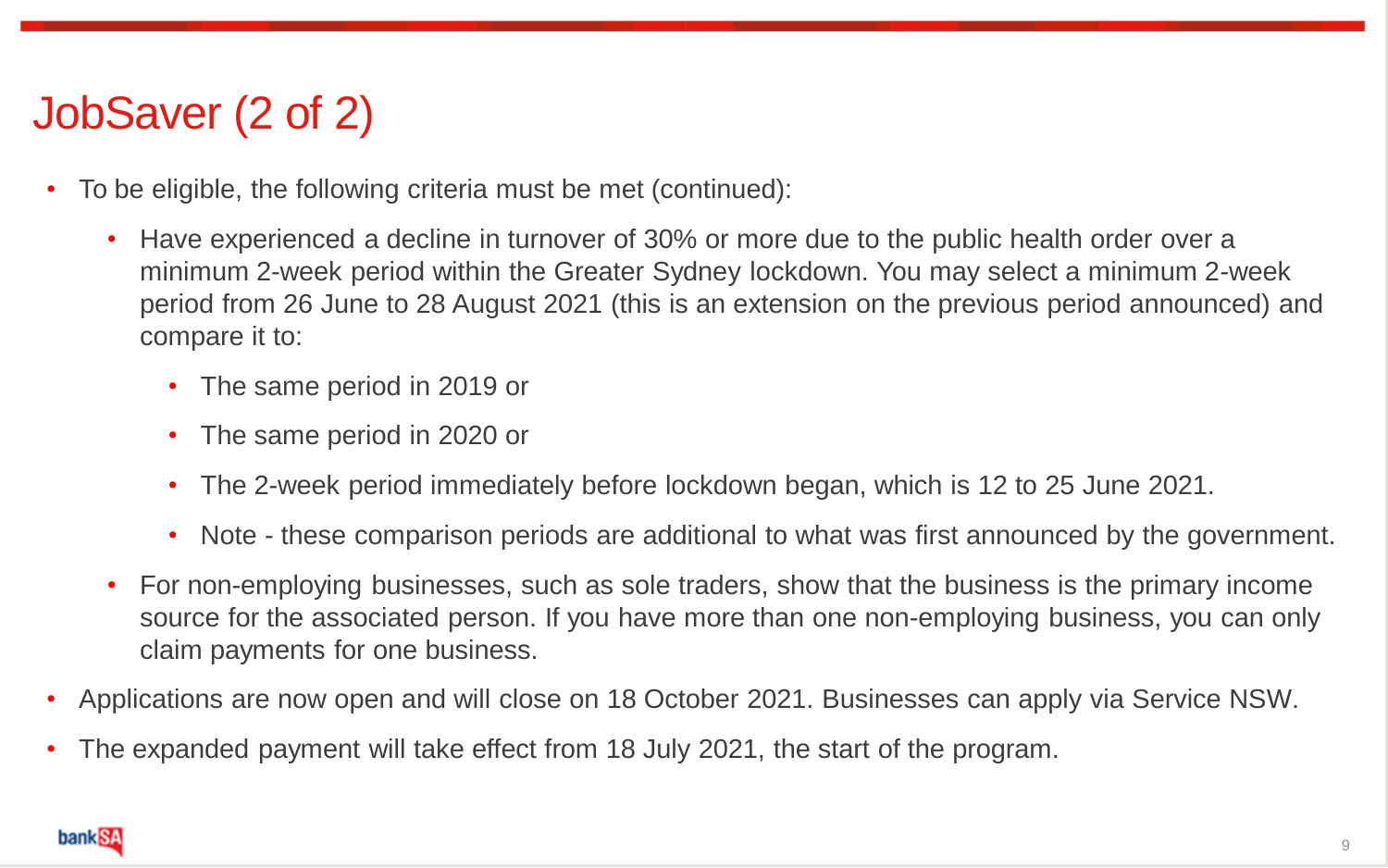# COVID-19 micro business grants (1 of 2)

- A fortnightly payment of \$1,500 for small businesses, sole traders or not-for-profit organisations.
- To be eligible the following criteria must be met:
	- Have an active ABN registered in or demonstrate your business was primarily operating in NSW as at 1 June 2021.
	- Have had an aggregated annual turnover between \$30,000 and \$75,000 for the year ended 30 June 2020. Turnover now includes the worldwide income of an entity, its connected entities & its affiliates.
	- Have experienced a decline in turnover of 30% or more due to the public health order over a minimum 2-week period within the Greater Sydney lockdown (starting 26 June 2021 and due to end 28 August 2021) compared to:
		- The same period in 2019 or
		- The same period in 2020 or
		- The 2-week period immediately before the start of the Greater Sydney lockdown, which is 12 June 2021 to 25 June 2021.
		- Note these comparison periods are additional to what was first announced.
		- Have business costs for which no other government support is available.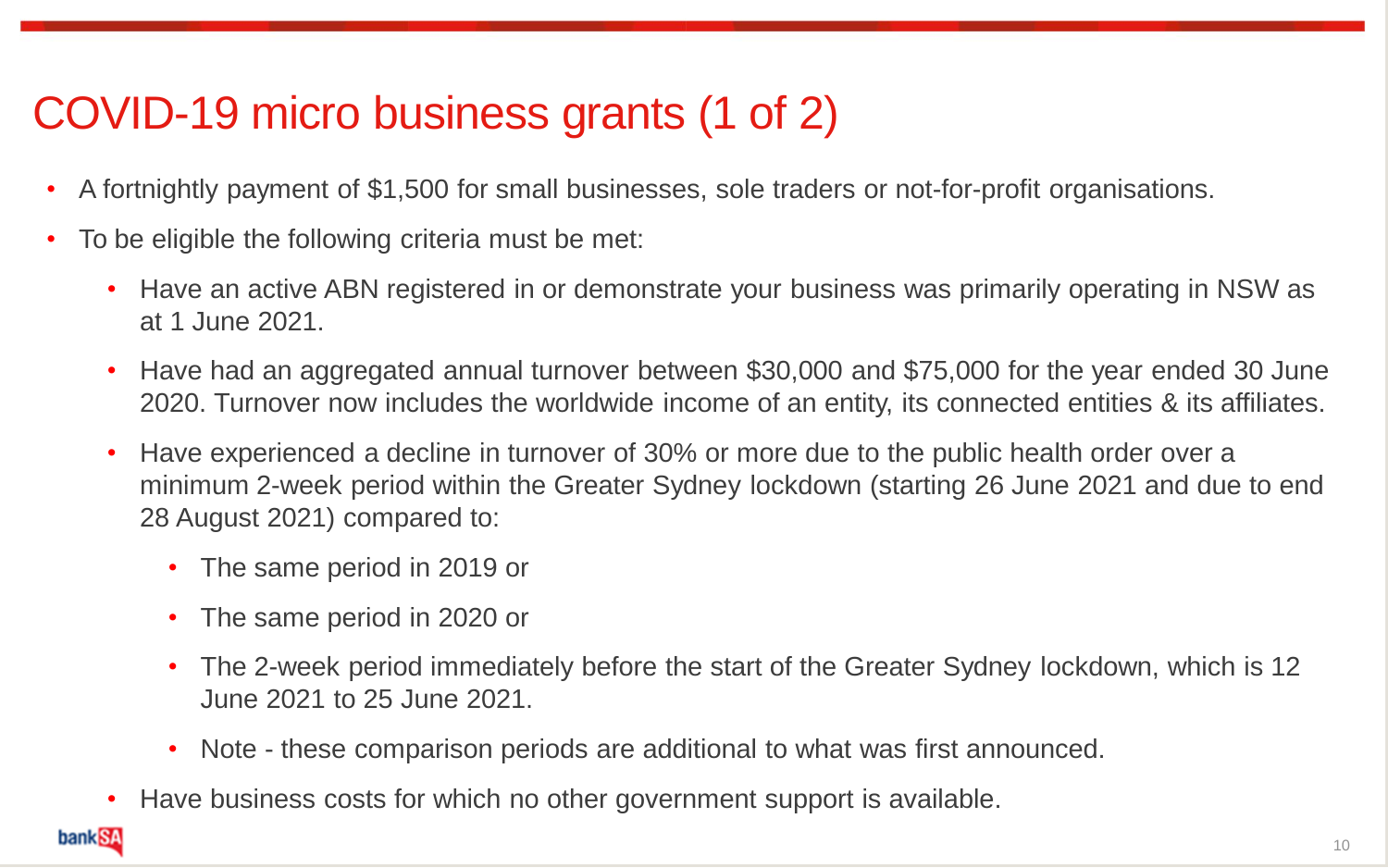## COVID-19 micro business grants ( 2 of 2)

- To be eligible the following criteria must be met (continued):
	- Have not applied for either the 2021 COVID-19 business grant or the JobSaver payment.
	- Maintain your employee headcount from 13 July 2021 while receiving payments from this grant, if you're an employing business.
	- Have this business as your primary income source if you're a non-employing business such as a sole trader.
- Applications for these grants are now open via Service NSW.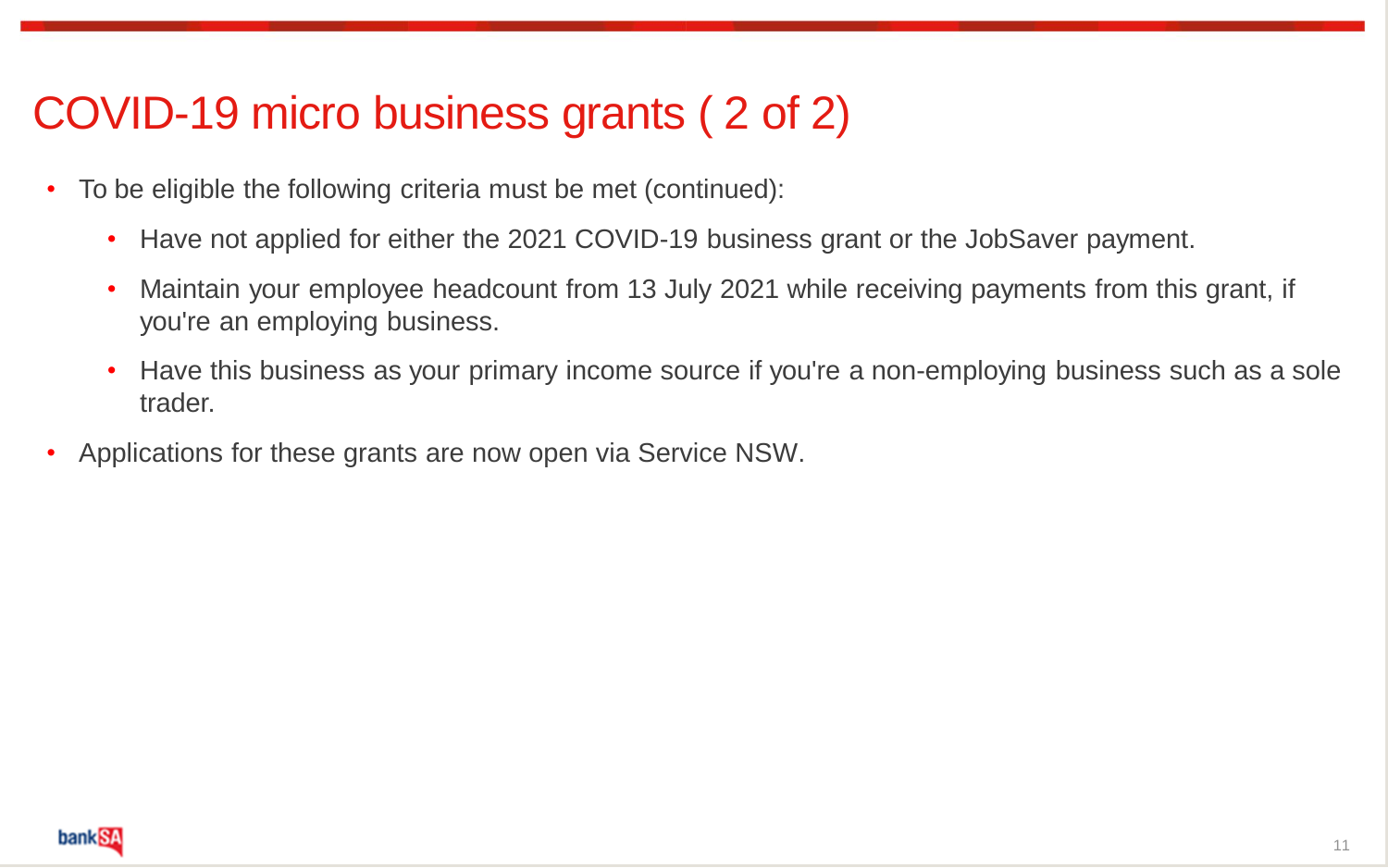#### Tax relief

#### **Payroll Tax Deferrals**

- Businesses have the option to defer payment of the 2020-21 annual reconciliation, July and August 2021 monthly return periods until 7 October 2021. Interest-free payment plans for up to 12 months will be available.
- Any business paying payroll tax is eligible to apply for this deferral via Revenue NSW.

#### **Payroll Tax Reductions**

- A 25% reduction in payroll tax to help reduce overheads for eligible businesses.
- To be eligible the following criteria must be met:
	- A 30% decline in turnover.
	- For NSW businesses with grouped Australian wages of no more than \$10 million.

#### **Gaming Machine Tax Deferrals**

- Gaming machine tax deferral options for clubs and hotels.
	- Clubs: deferral of the August quarter until 21 December 2021.
	- Hotels: deferral of the June and September quarters until 21 January 2022.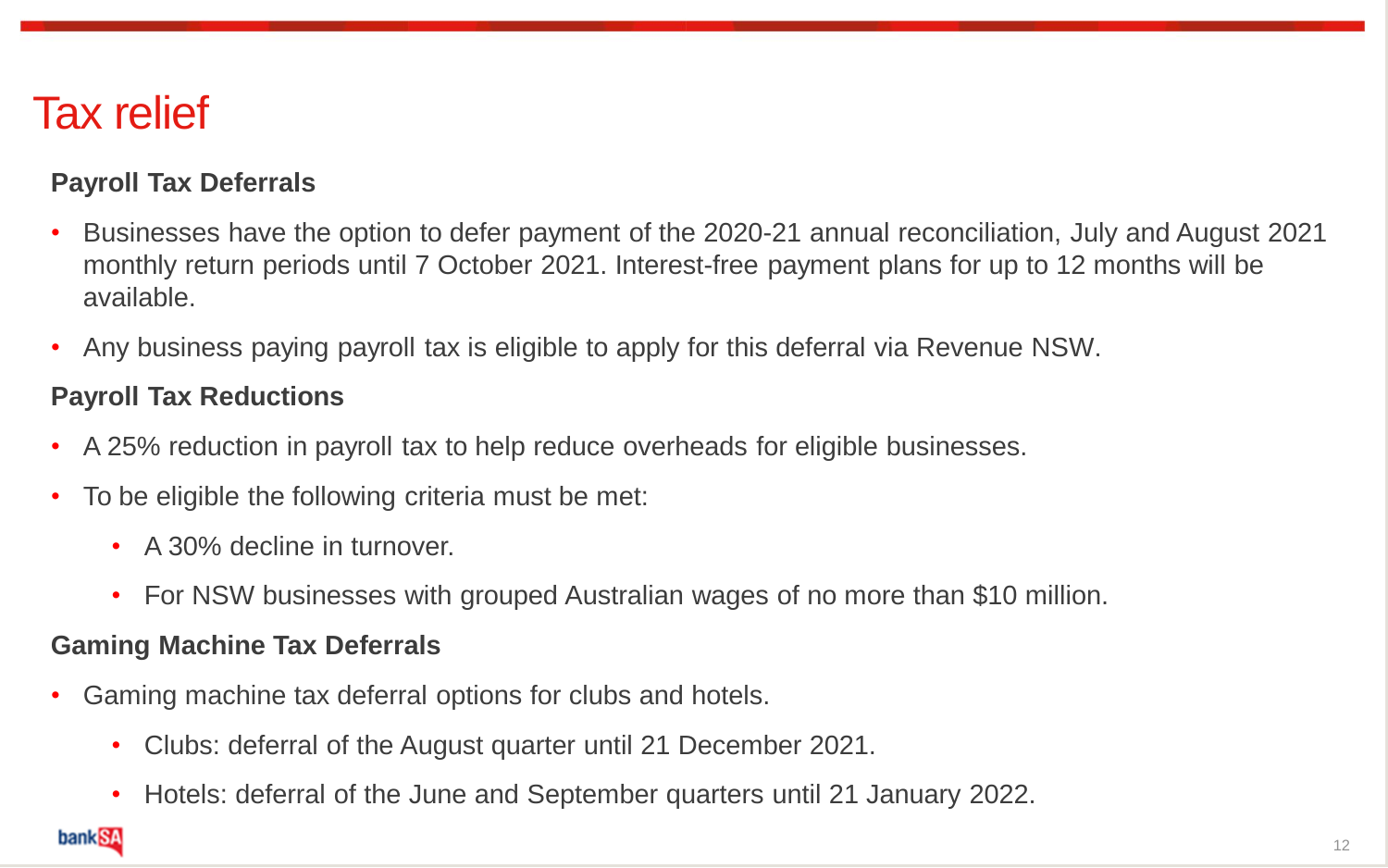#### Dine and Discover

- The Dine and Discover vouchers have been extended until 31 August.
- The Dine & Discover program encourages the community to get out and support dining, arts and recreation businesses.
- NSW residents aged 18 or over can apply for four \$25 vouchers, worth \$100 in total.
	- Two \$25 Dine NSW vouchers can be used for dinning at restaurants, cafes, bars, wineries, pubs and clubs or takeaway meals.
	- Two \$25 Discover NSW vouchers can be used for entertainment and recreation, including cultural institutions, live music and art venues.
- Businesses need to apply via Service NSW to be able to participate in the program.
- The Dine and Discover vouchers have been extended to 30 June 2022 and can be used 7 days a week, including on public holidays.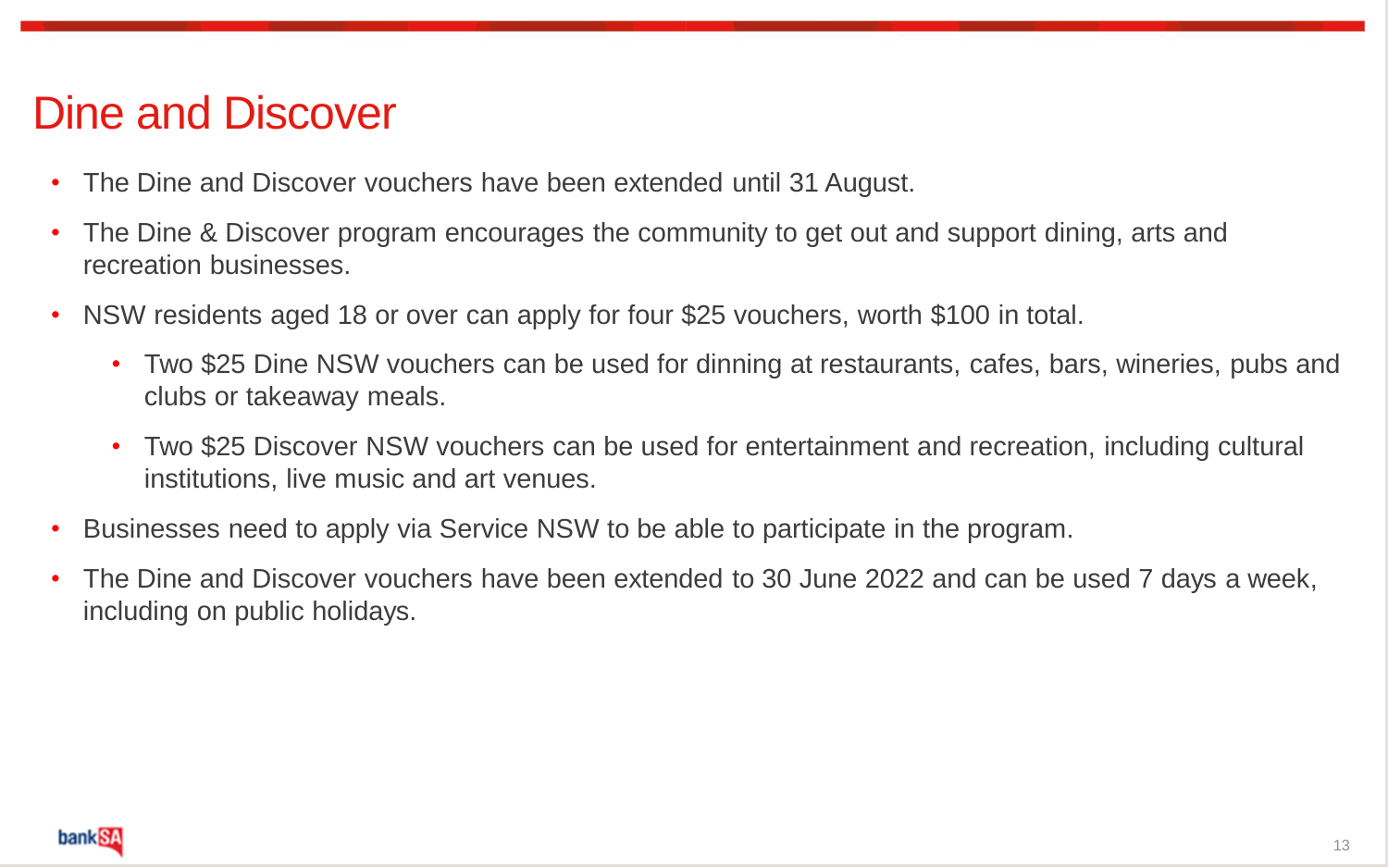# Performing arts COVID-19 support package

- Performing arts venues, producers and promoters who have had to cancel or postpone performances will be eligible to receive assistance payments under the NSW Performing Arts COVID Support Package.
- To be eligible, a business will need to provide at a minimum evidence of performances scheduled, venues and average ticket prices.
- Those that meet the eligibility criteria will receive payments that are based on their venue capacity, average ticket price and an agreed percentage tied to the public health order.
- The funding will cover performances impacted by the lockdown from 26 June 2021 to 30 September 2021.
- Applications are now open and can be completed via SmartyGrants.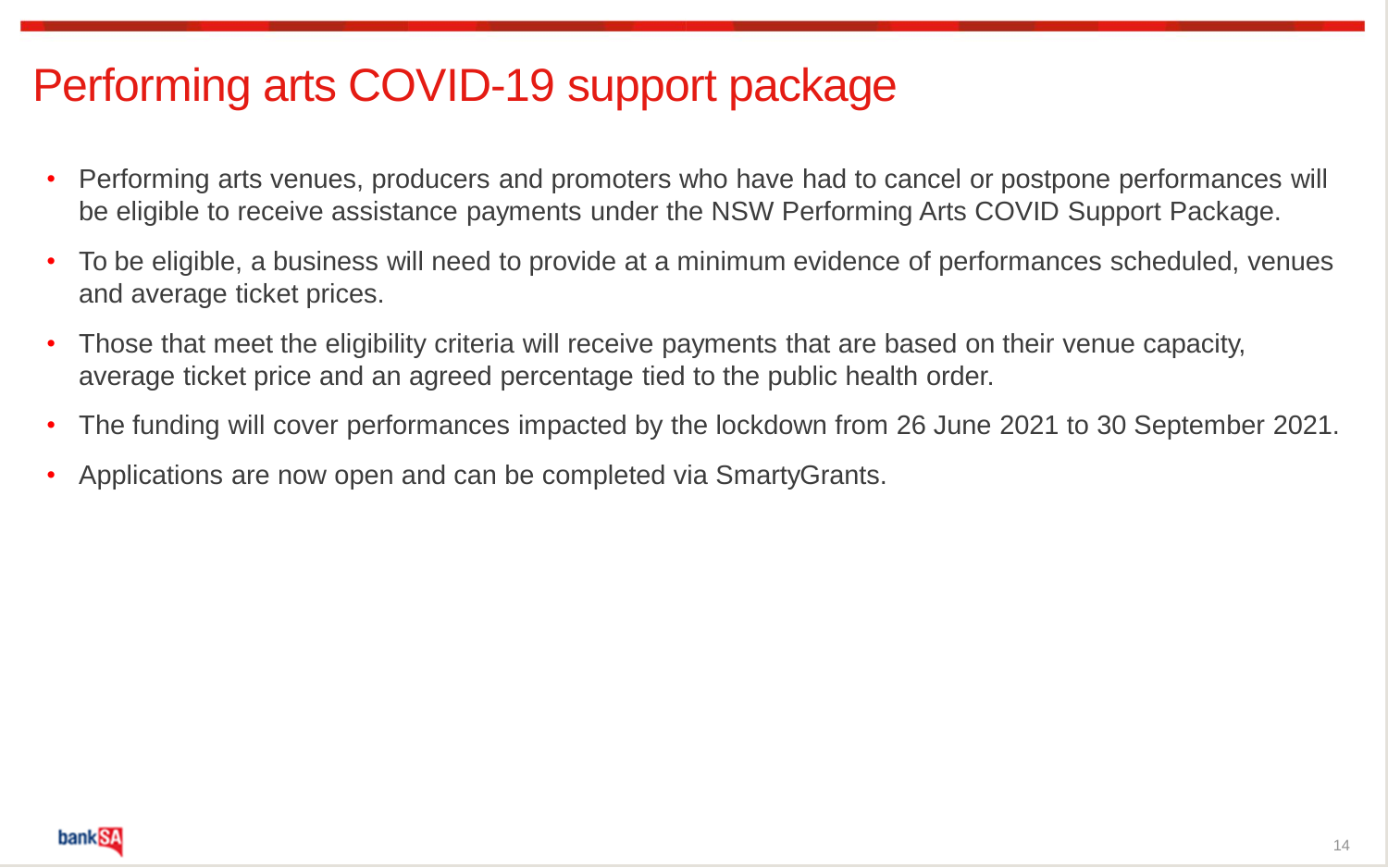# Support for accommodation providers

- Tourism accommodation providers who have lost business during the school holiday period 25 June 2021 to 11 July 2021, may be eligible to receive assistance payments based on the number of cancelled room nights.
- Businesses must show evidence of booking cancellations in order to receive:
	- \$2,000 for up to 10 room nights cancelled or
	- \$5,000 for 11 or more room nights cancelled.
- To be eligible, businesses must be registered for GST and/or hold an ABN, be located in NSW and the accommodation premises must be an entire property, i.e. not holiday letting of a spare room in a residence.
- Where an owner/operator owns multiple accommodation premises (identifiable by differentiated street addresses), each accommodation premises is eligible for the grant.
- The NSW government has also advised that tourism accommodation providers should first apply for the COVID-19 business grant.
- Applications for the COVID-19 business grant are now open.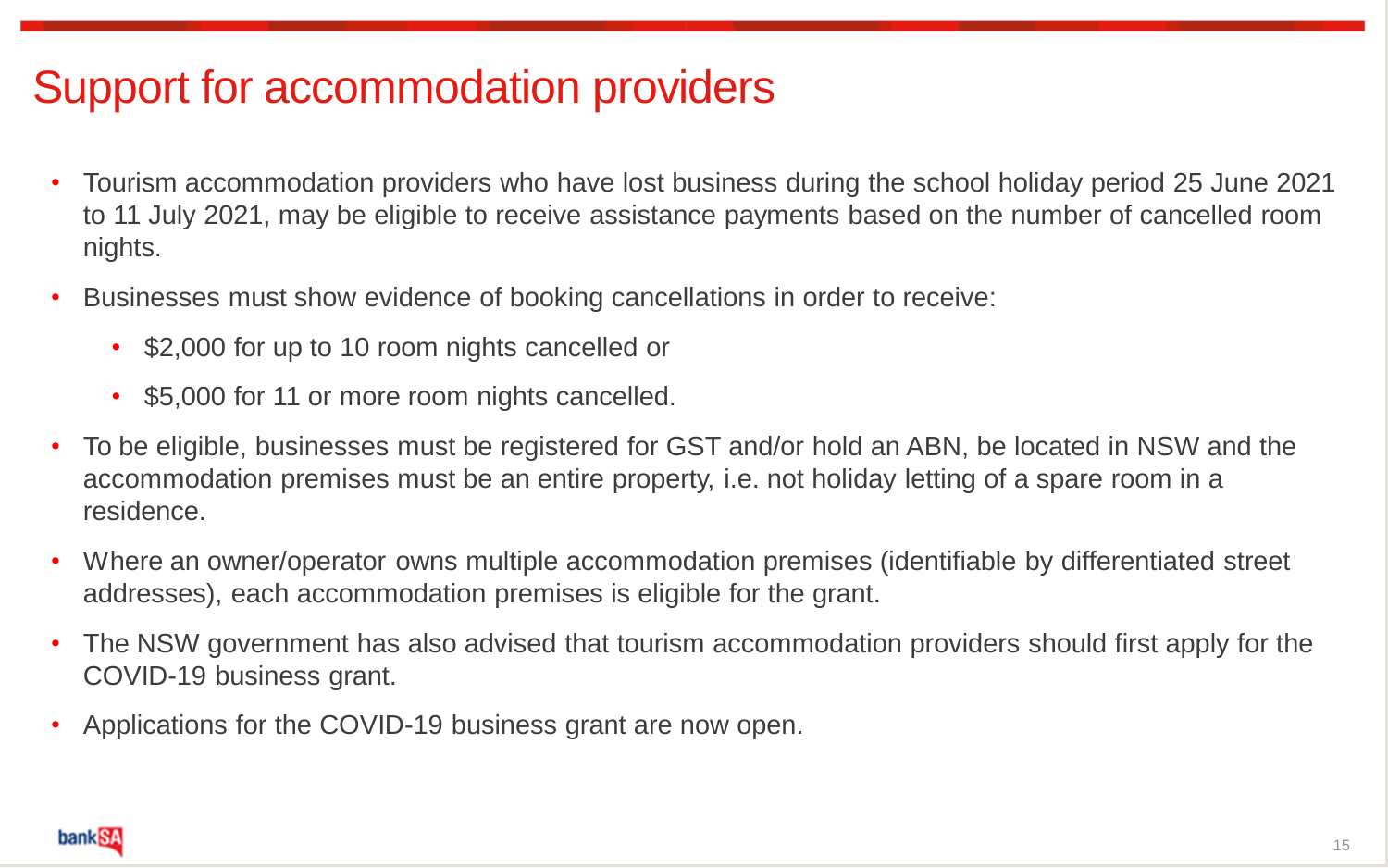# Relief for residential and commercial landlords & tenants (1 of 3)

#### **Tenants in commercial or retail premises**

- The NSW Government has re-introduced the Mandatory Code of Conduct for Commercial Leasing which mandates rent relief for eligible tenants impacted by COVID-19.
- Under the code of conduct, landlords must give rent relief in proportion with the decline in their tenants' turnover. At least 50% must be waivered and the balance deferred.
- Landlords will not be able to lock out or evict impacted tenants without first going to mediation.
- Eligibility tenants must have an annual turnover of \$50 million or less. Tenants must also be eligible for either the Micro Business COVID-19 Grant, the COVID-19 NSW Business Grant or the JobSaver scheme.

#### **Landlords leasing commercial properties**

- For landlords with tenants in financial distress. Landlords with commercial properties may be eligible for a land tax concession if they provide rent reductions to their tenants. The concession will be the value of the rent reduction provided, up to 100% of 2021 land tax on a parcel of land
- To be eligible, a commercial tenant needs to have an annual turnover of up to \$50 million and be approved for the Micro Business COVID-19 Support Grant and/or the 2021 COVID-19 NSW Business Grant and/or the JobSaver scheme.
- Available for rent reductions made from now until 31 December 2021.

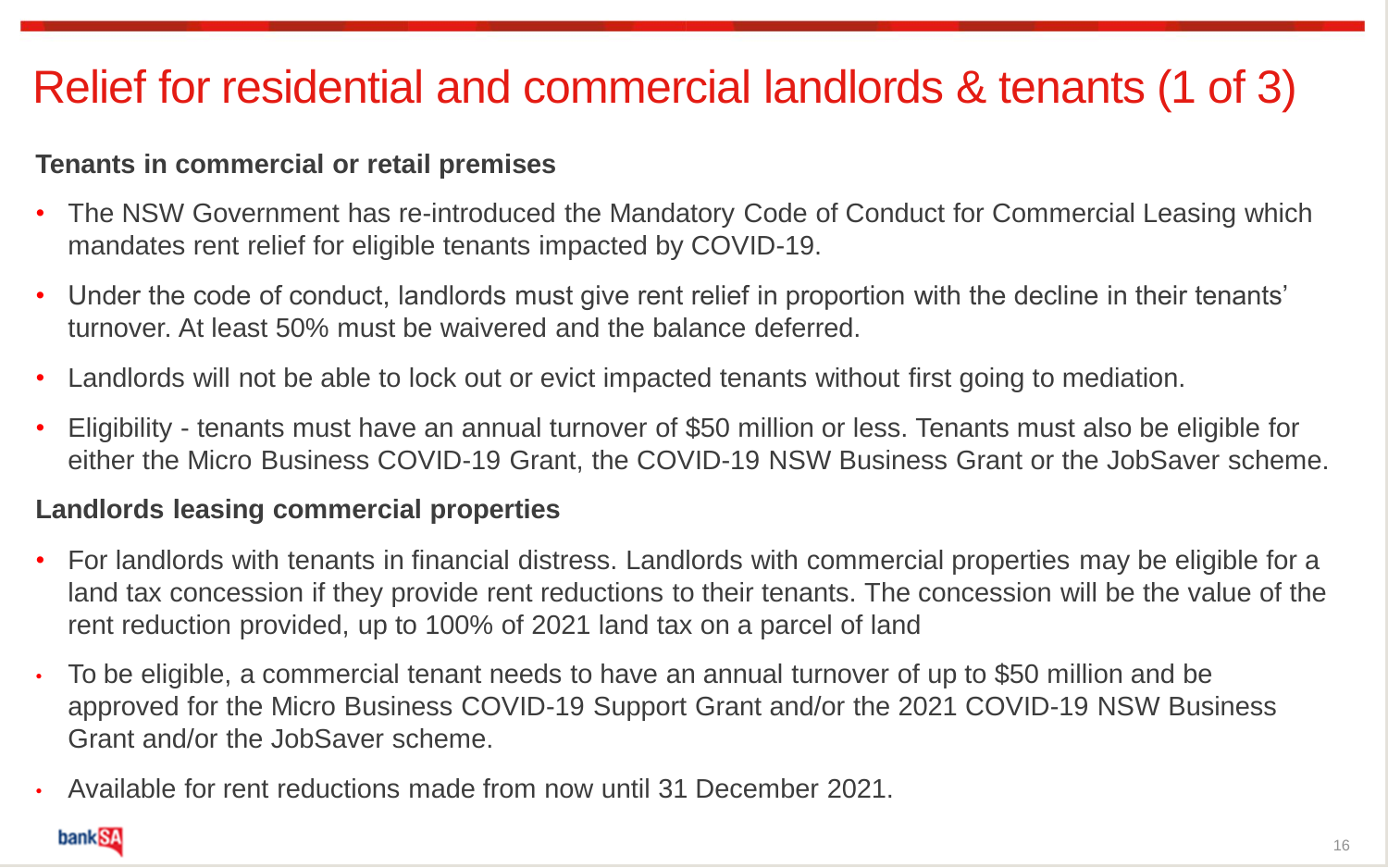# Relief for residential and commercial landlords & tenants (2 of 3)

#### **Eviction moratorium for residential tenants**

- Eligible COVID-impacted residential tenants who cannot meet their rent payments will be protected from eviction during the moratorium period commencing from 14 July and ending 11 September 2021.
- Residential landlords who decrease rent for impacted tenants can apply for a grant or land tax reductions depending on their circumstances.
- A landlord or agent may continue to seek a termination in other circumstances including the sale of premises, illegal use of premises, damage to property, hardship and the end of a fixed-term agreement.
- To be eligible for the protection against eviction, a tenant needs to:
	- Provide evidence the rent paying members of the household are impacted by COVID-19 and have lost employment, work hours or income or have had to stop working because they or other members of their household (or in their care) were/are ill with COVID-19; and
	- The household's take home weekly income has reduced by 25% or more (including any government assistance received) compared to the weekly income received in the 4 weeks prior to 26 June 2021.
	- Continue to pay at least 25% of the rent payable.
- The 60-day protection against eviction for rental arrears applies to all tenancy agreements, including informal, unwritten agreements.

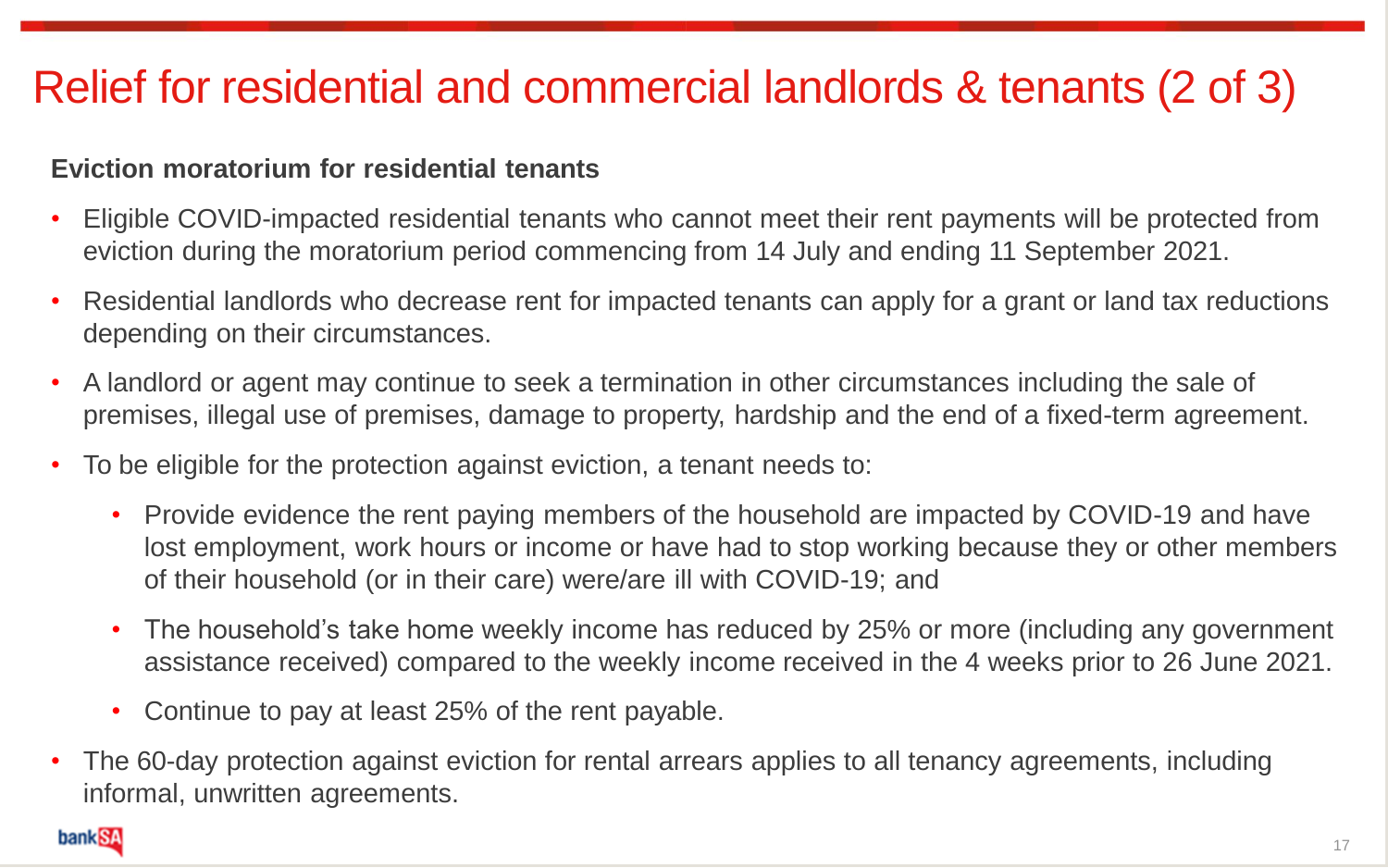# Relief for residential and commercial landlords & tenants (3 of 3)

#### **Landlords leasing residential properties**

- For landlords with tenants in financial distress. Landlords with eligible properties may be eligible for a grant or land tax concession if they provide rent reductions to their tenants.
- How much? Either 1 or 2 below:
	- 1. A grant equal to the value of the rent reduction, up to a maximum of \$3,000 to residential landlords to pass on to their tenants as part of the Residential Tenancy Support Payment. The maximum payment of \$3,000 is an upgrade on the \$1,500 threshold originally announced.
	- 2. Concession equal to the value of the rent reduction provided, up to 100% of 2021's land tax bill.
- Eligibility:
	- For land tax relief, the landlord must verify the tenant has a reduction in household income of 25% (or more) as a result of COVID-19 and the landlord cannot also claim the Residential Tenancy Support Payment of up to \$3,000.
	- For Residential Tenancy Support Payment: available for rent reductions made from 14 July 2021.
	- For land tax relief: available for rent reduction made between 1 July 2021 and 31 December 2021.
	- Details regarding applications can be found on the NSW revenue website for land tax relief and NSW Fair Trading for the Residential Tenancy Support Payment.

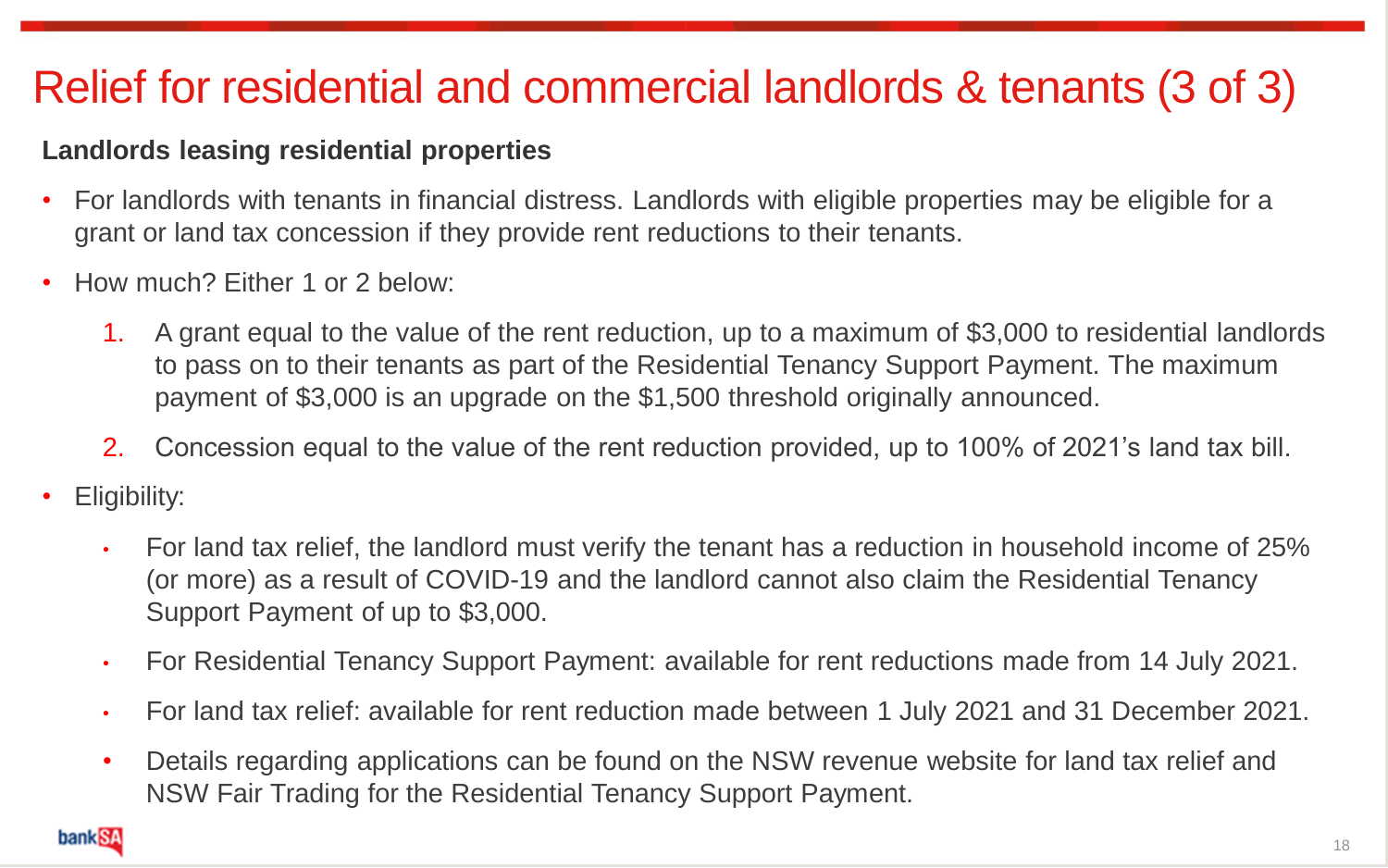# **Victoria**

- Through the May/June restriction period, the Victorian government announced over \$500 million of support for businesses.
- On 16 and 21 July, the Victorian government announced up to \$484.3 million in support for businesses in response to the July lockdown.
- On 28 July, the Commonwealth and Victorian Governments announced a jointly funded \$400 million round of support. This includes assistance for commercial property renters and landlords.
- On 6 August, the Commonwealth and Victorian Governments announced another jointly funded \$400 million round of support to help Victoria's small and medium-sized enterprises (SMEs) during the August lockdown.
- The key measures announced in response to the current lockdown are detailed on the following pages.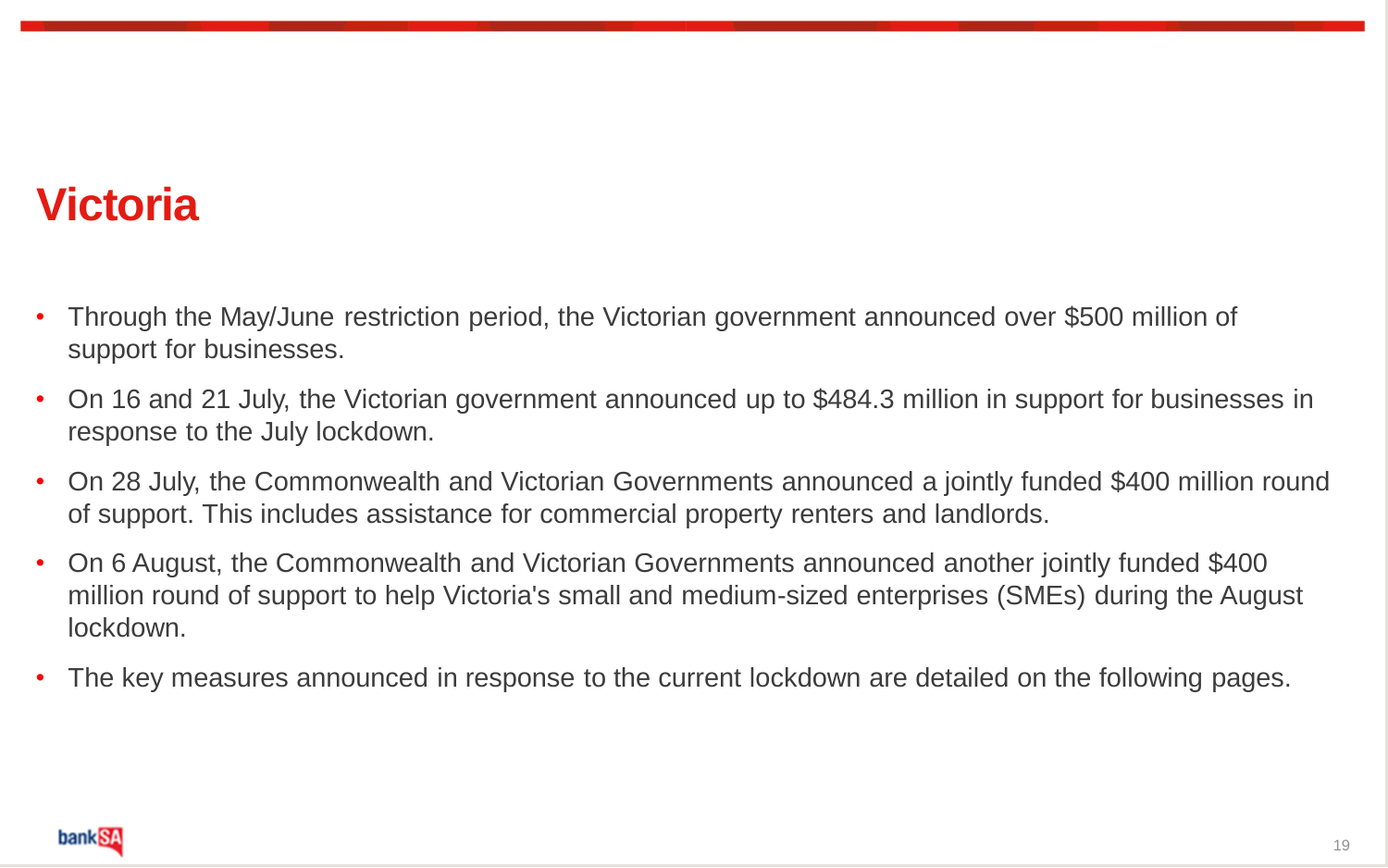# Top up for the LHVF and BCA programs

- Automatic top-up payments are being provided to businesses affected by the current restrictions in metropolitan and regional Victoria.
- Top-ups were announced in five rounds on 16, 21 and 28 July, and 6 and 12 August 2021.
- The top-ups apply to businesses that received support following the May-June and July lockdowns:
	- **Licensed Hospitality Venue Fund** (LHVF) Round Three recipients will receive payments between \$5,000 to \$20,000 based on venue capacity. Additional top-up payments of between \$2,000 and \$4,200 will also be available.
	- **Business Costs Assistance** (BCA) Program Round Three recipients will receive an additional \$2,800 in top-up payments if they operate a business in metropolitan Melbourne.
- To receive the BCA round three payment, businesses must have received a grant under the Business Costs Assistance Program Round Two or the Business Costs Assistance Program Round Two July Extension.
- Applications for the BCA Round Two July extension are now open and will close on 20 August 2021.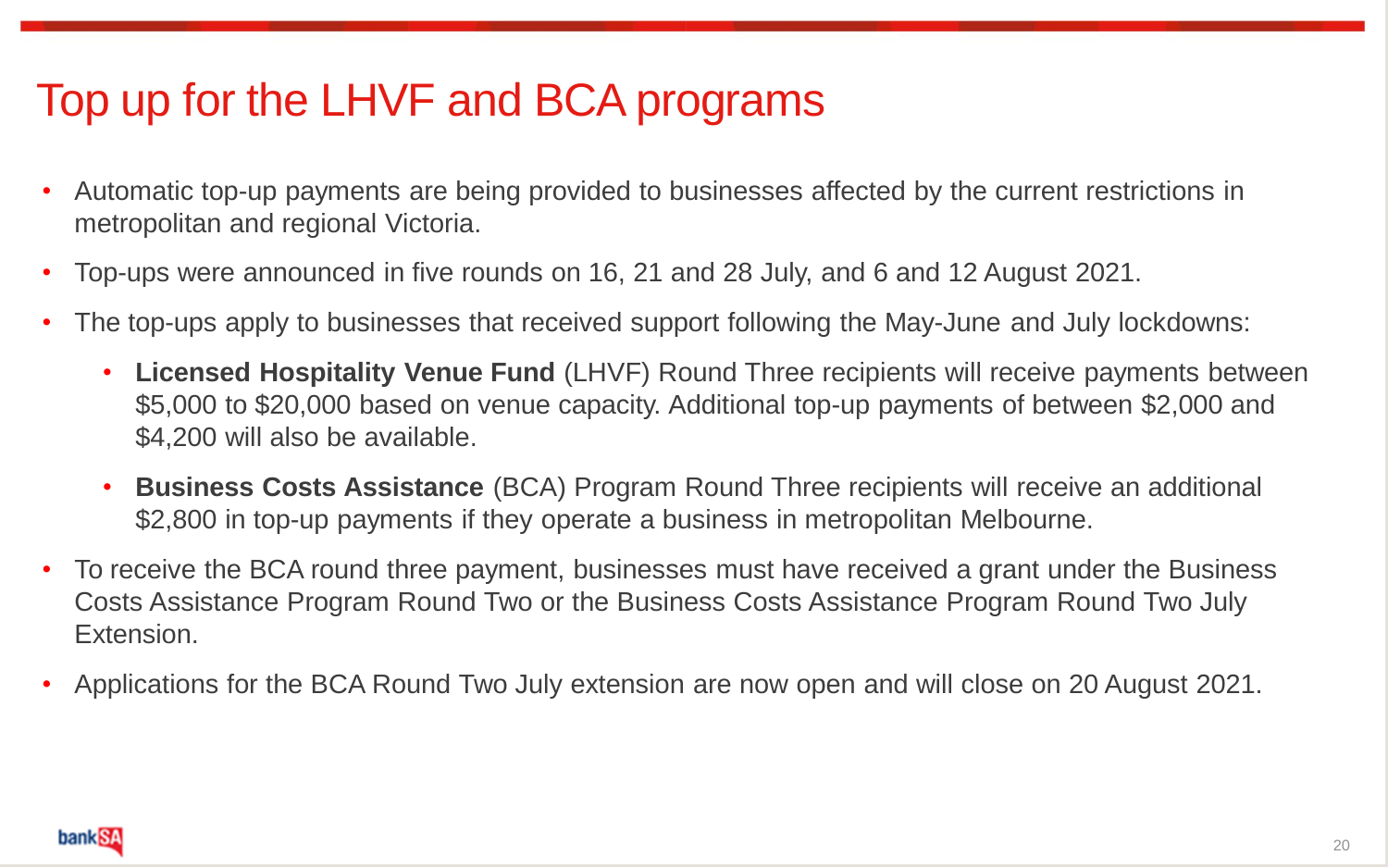### Business continuity fund

- A \$156 million Business Continuity Fund will be established to deliver \$5,000 grants to up to around 30,000 businesses that remain impacted by capacity limits placed on businesses by necessary public health restrictions.
- Twenty-four eligible sectors are covered by the fund including gyms, cafes, restaurants, catering services and hairdressers.
- Recognising businesses located in the CBD will continue to be impacted due to restrictions on the number of staff allowed in office buildings, they will be eligible to receive an additional \$2,000 recognising reduced foot traffic due to office density limits.
- All recipients must have received or been eligible for the previous Business Cost Assistance Program.
- The Victorian government is expected to soon provide more details on how to apply.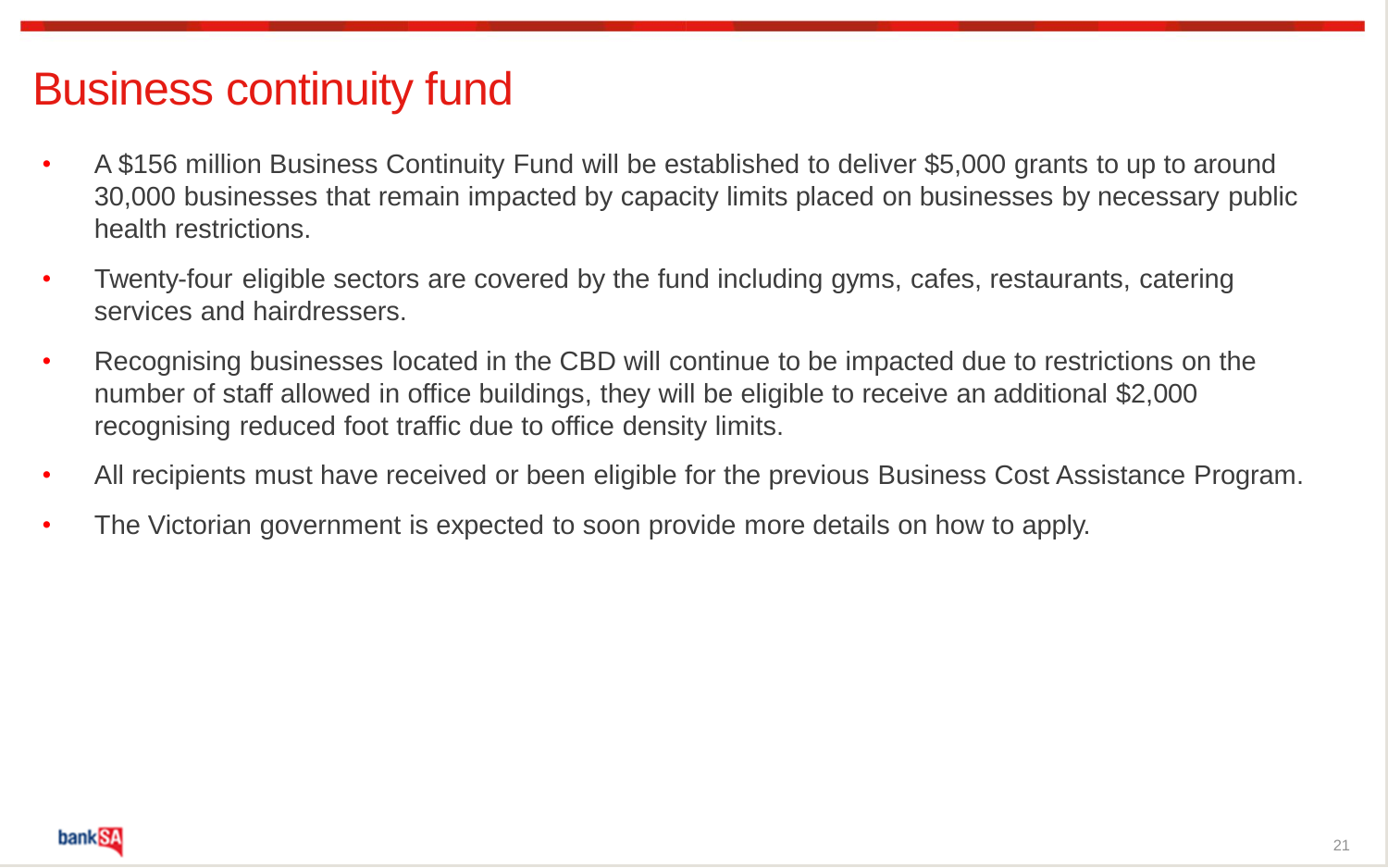### Additional support for licensed hospitality venues

- The Licensed Hospitality Venue Fund will provide grants of between \$5,000 and \$20,000 to be made available to support licensed venues as their operations continue to be impacted by current restrictions.
- These grants recognise that larger venues depend more on dine-in and have higher operating costs, so need more support than smaller operations.
- An additional \$2,000 will be made available to the business if it is located within the CBD and top ups of between \$3,000 and \$4,200 will also be provided.
- To receive this funding, venues will need to have received the Licensed Hospitality Venue Fund 2021 or Licensed Hospitality Venue Fund 2021 July Extension.
- Eligible businesses do not need to take any action, the payments will be processed automatically.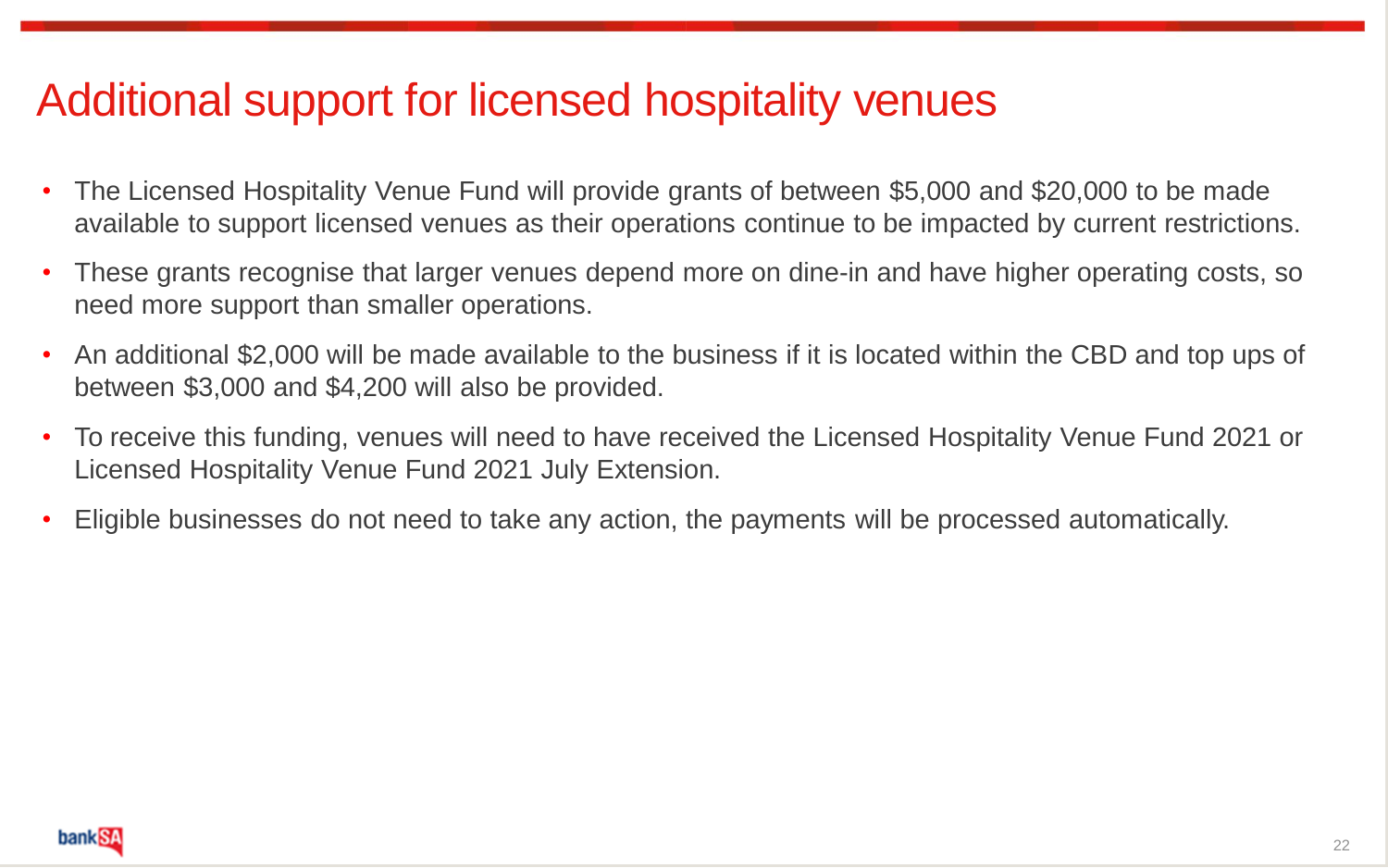# Top-up of grants

- Alpine hospitality, retail, accommodation and experience operators have been hit hard in their high season.
- Businesses that were eligible for grants of up to \$15,000 will receive an extra \$3,000, on top of any entitlements under the Licensed Hospitality Venue Fund or Business Costs Assistance Program.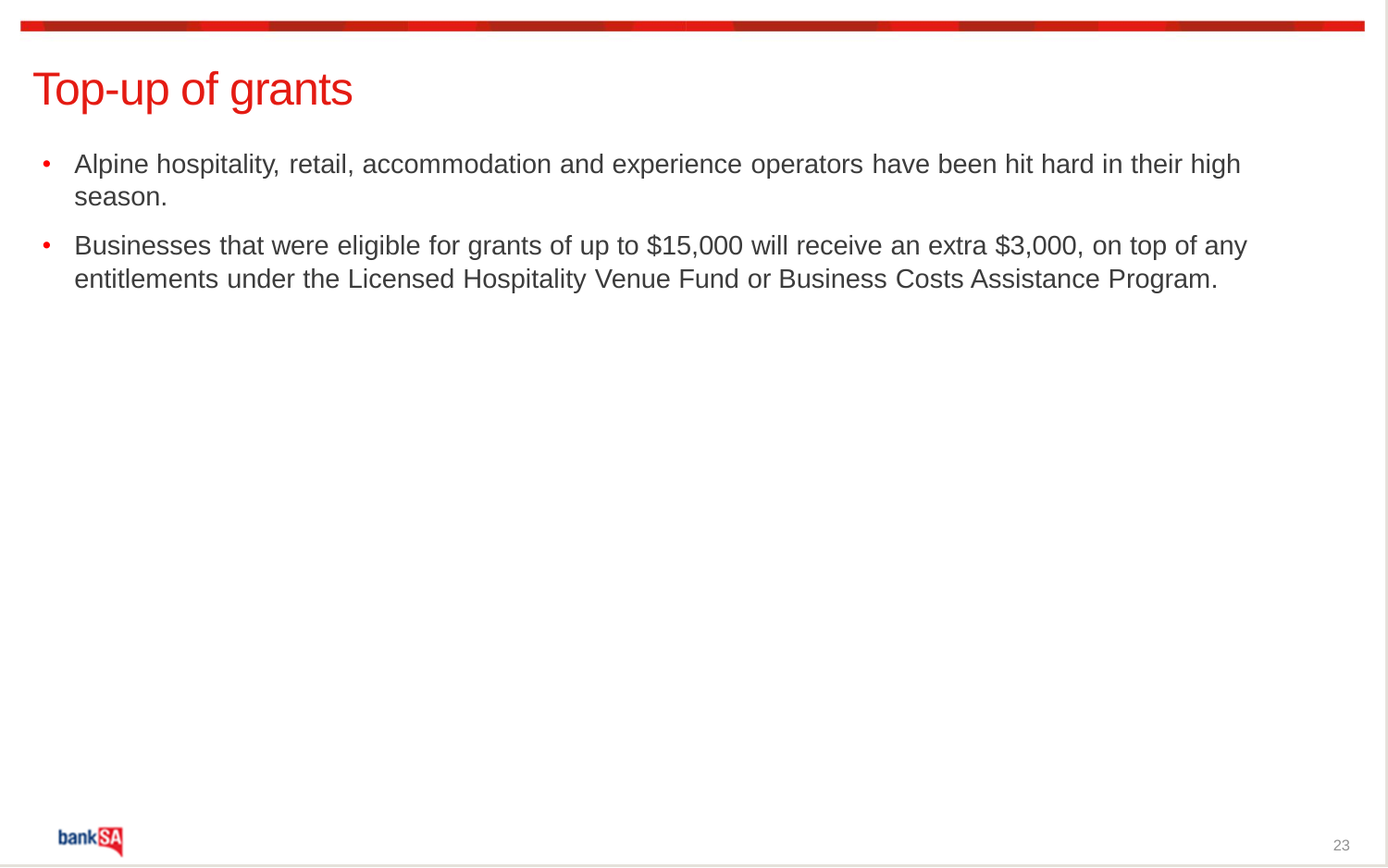# Support for public and live performance events

#### **Impacted Public Events Support Program**

- Eligible public events and suppliers to public events affected by the lockdown will receive up to \$25,000 and \$10,000, respectively, through the Impacted Public Events Support Program.
- Further information will be made available soon by the Victorian state government.
- Businesses can subscribe to Business Victoria to receive notifications for when applications will open.

#### **Live Performance Support Programs – Presenters and Suppliers**

- A new round of Live Performance Support programs will provide up to \$7,000 for presenters and up to \$2,000 for suppliers.
- You can subscribe to Business Victoria to receive notifications for when applications will open.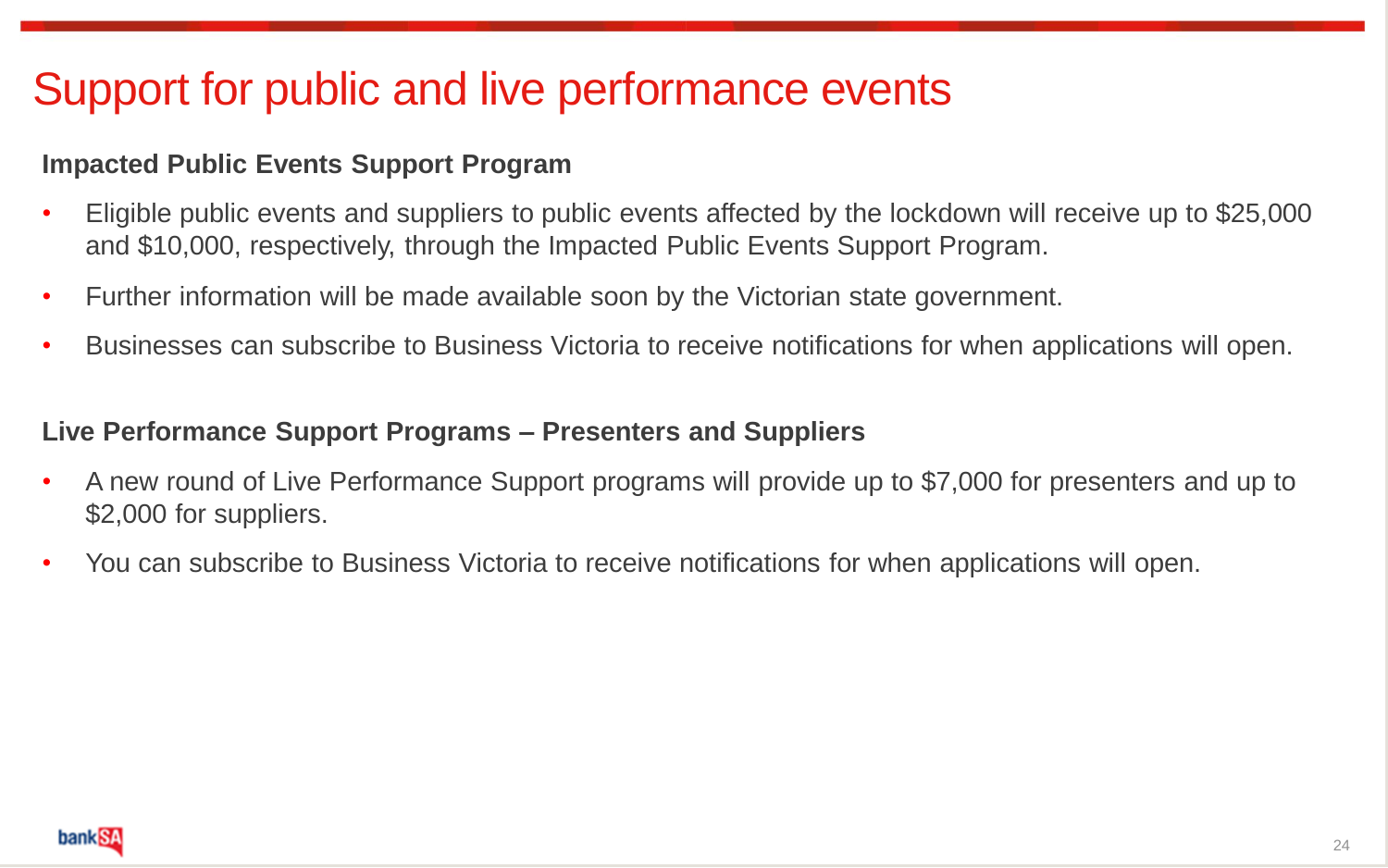# Grants for sporting clubs

- A new round of the Sporting Club Grants Program will provide \$2,000 grants for community sport and active recreation organisations for events that have been unable to proceed or will have to be cancelled or postponed.
- Eligibility criteria:
	- Victorian sport and active recreation organisations with a payroll of up to \$3 million.
	- Costs greater than \$2,000 arising directly from the cancellation or postponement of events during the lockdown from 11:59pm on Thursday 15 July to 27 July 2021.
- This funding is only available to organisations that are not eligible to seek funding from the Business Costs Assistance Program.
- Applications can be completed via the Sports and Recreation Victoria website.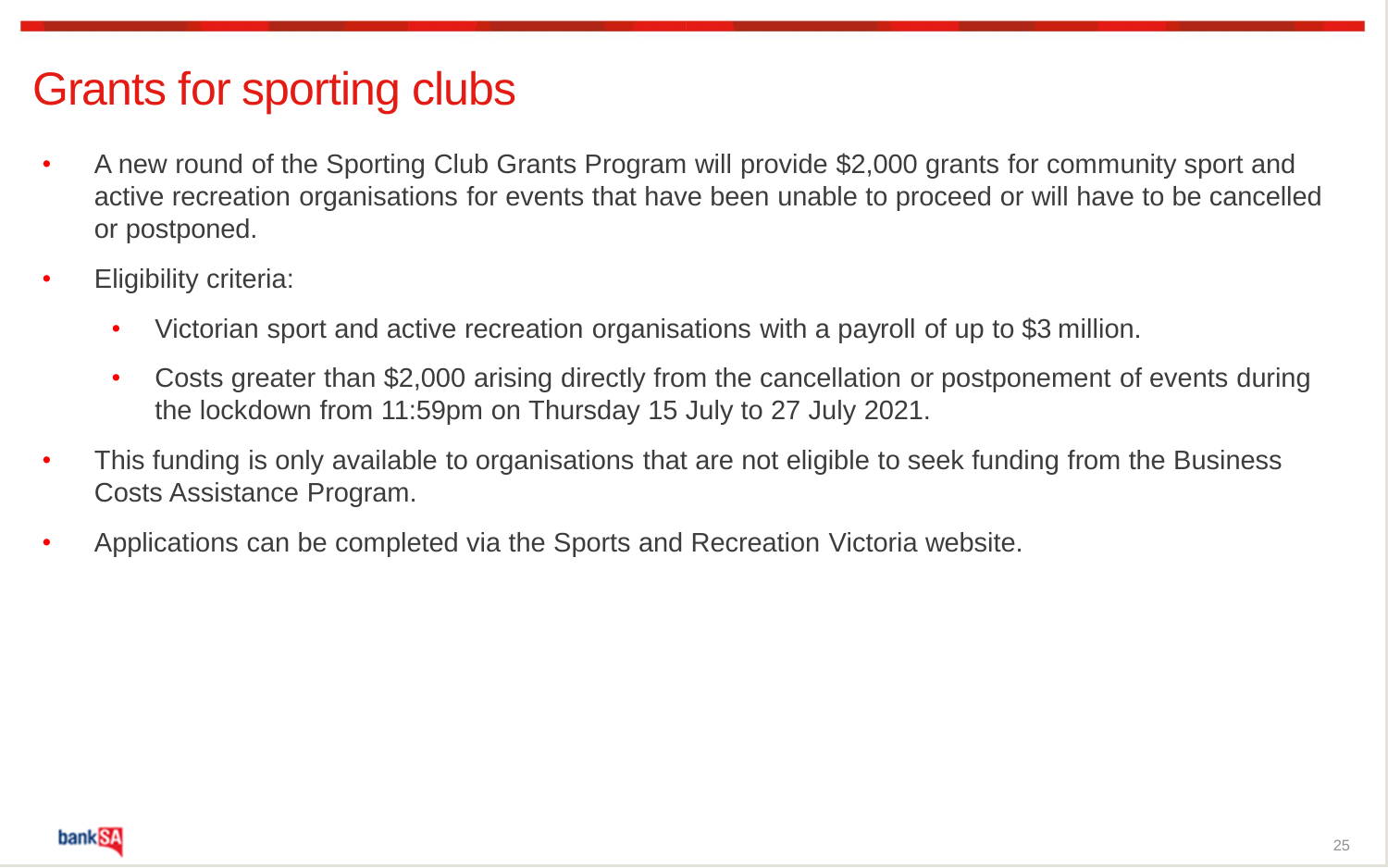# Small business COVID-19 hardship fund

- The program offers grants of \$10,000 to eligible small and medium businesses, including employing and non-employing businesses.
- To be eligible the following criteria must be met:
	- Be located within Victoria.
	- As a direct consequence of COVID-19 restrictions since 27 May 2021 have experienced a reduction in turnover of at least 70% for a minimum consecutive two-week period comparable to a benchmark period in 2019.
	- Have an annual Victorian payroll of up to \$10 million in 2019-20 on an ungrouped basis.
	- Registered for the Goods and Services Tax (GST) on and from 28 July 2021.
	- Hold an Australian Business Number (ABN) and have held that ABN on and from 28 July 2021.
	- Be registered with the responsible Federal or State regulator.
- Applications can be submitted via the Business Victoria website and are now open until program funds are exhausted or 11:59 pm on Friday 10 September 2021, whichever is earlier.

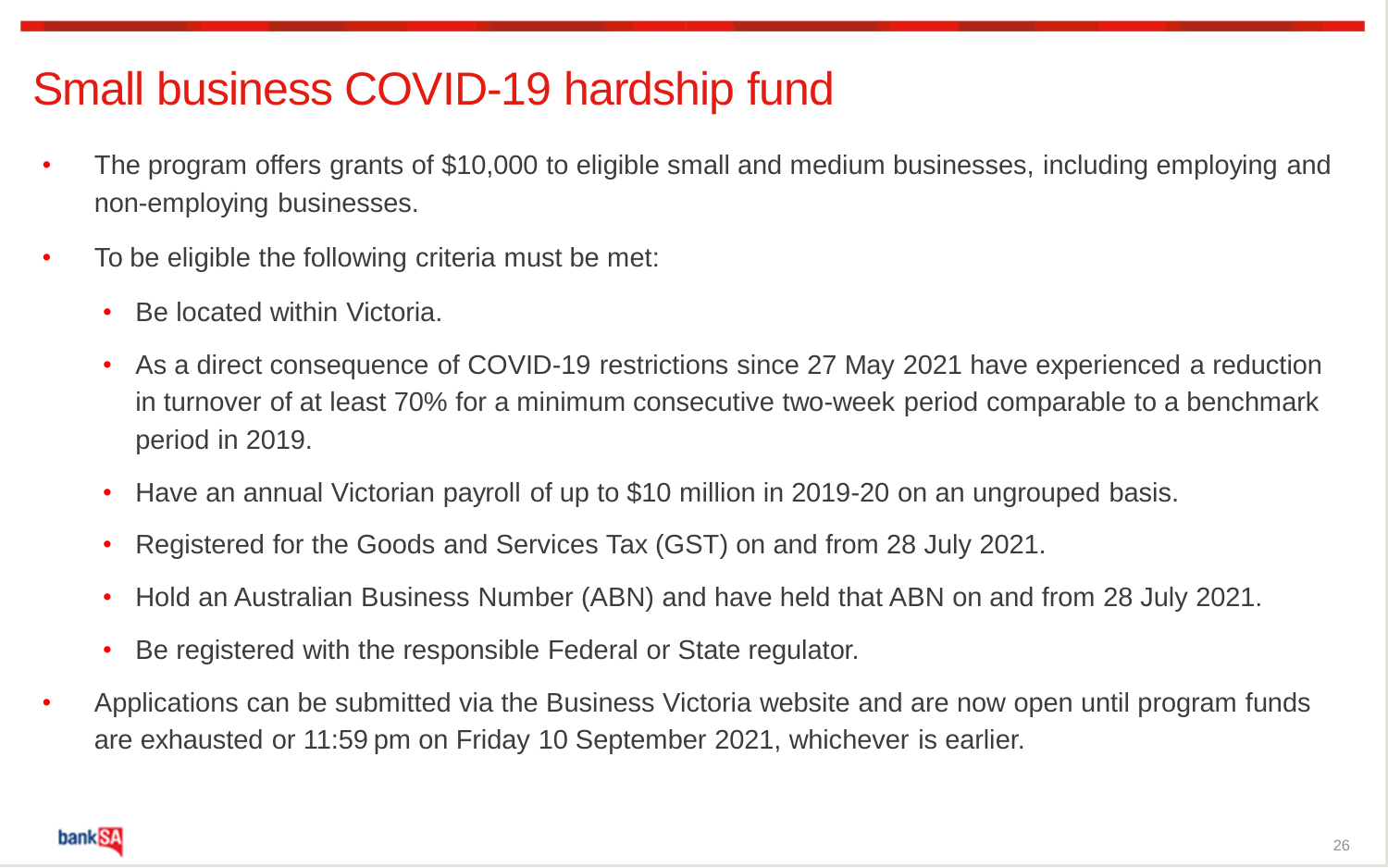### Additional support for alpine businesses

- The \$10.5 million Alpine Resorts Winter Support Program was established to assist businesses in Victoria's alpine resorts, Dinner Plain and surrounding towns, who were most impacted by the COVID-19 restrictions between May and August 2021.
- On 6 August 2021, the Victorian Government announced an additional \$10.6 million for the extension to the Alpine Resorts Winter Support Program.
- Alpine businesses are to receive further payments of between \$5000 (off-mountain) and \$20,000 (employing businesses, on mountain).
- Applications are now open and will close at 11:59pm on 20 August 2021.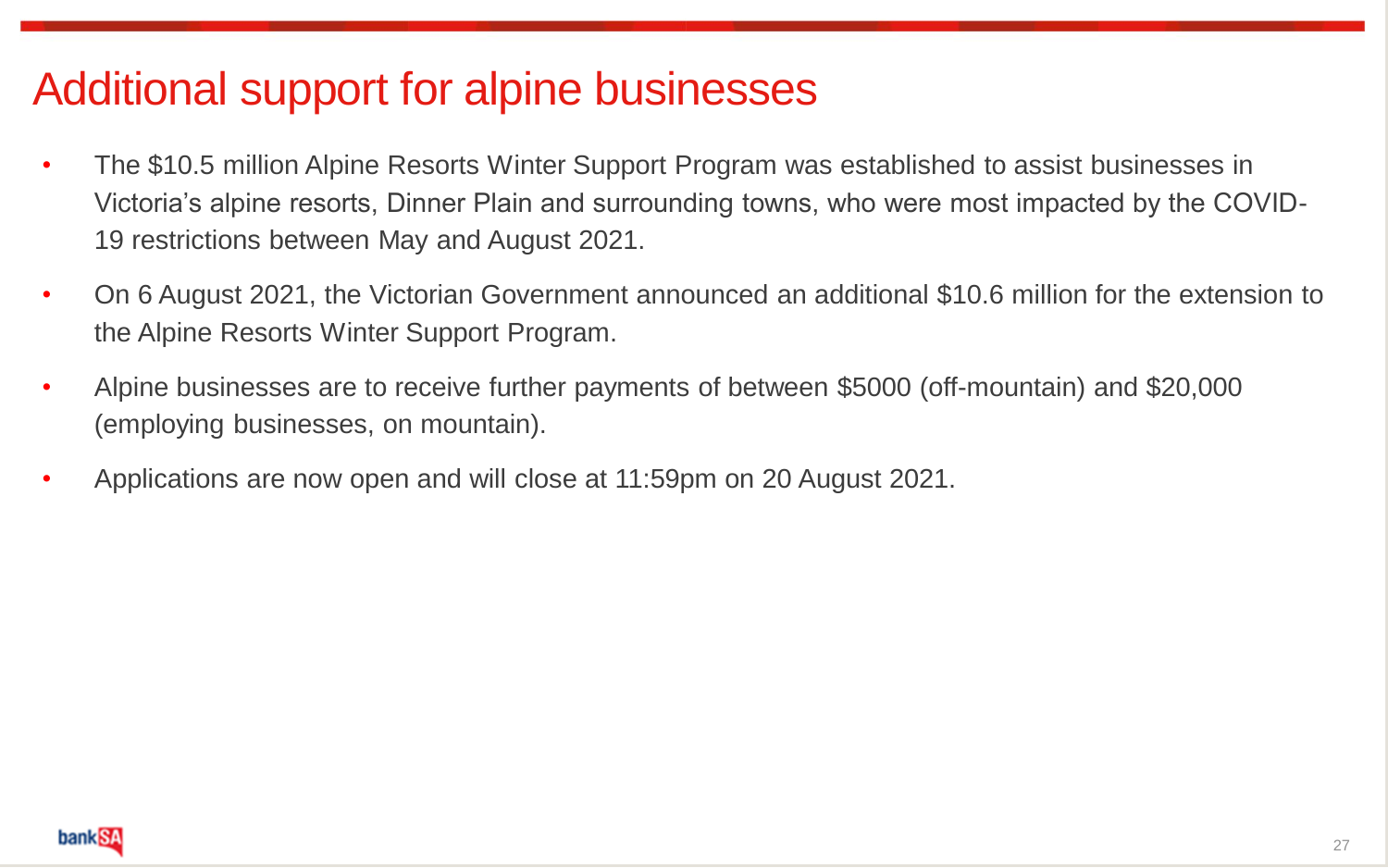### Commercial tenancy relief scheme and landlord hardship fund

- A total of \$80 million will be provided by the state government to support landlords that offer rent relief to their tenants.
- The Commercial Tenancies Relief Scheme will be reinstated to provide rent relief to commercial tenants, while separate support will be provided to landlords who help their tenants.
- The scheme will be available to businesses with an annual turnover of less than \$50 million who have had a decline in turnover of at least 30% due to COVID-19.
- Rent relief for eligible businesses will be calculated by comparing their turnover for the final quarter of 2020–21 with turnover from the final quarter of 2018–19. The percentage drop will determine the amount of initial rent relief.
- The Victorian Government will provide land tax relief of up to 25%, in addition to any previous relief, to landlords who provide rent relief to their eligible tenants. Small landlords who can show acute hardship will be eligible to apply for payments as part of a \$20 million hardship fund.
- A mediation service for tenants and landlords will help support those negotiations.
- More details can be found on the Victorian Small Business Commission website.

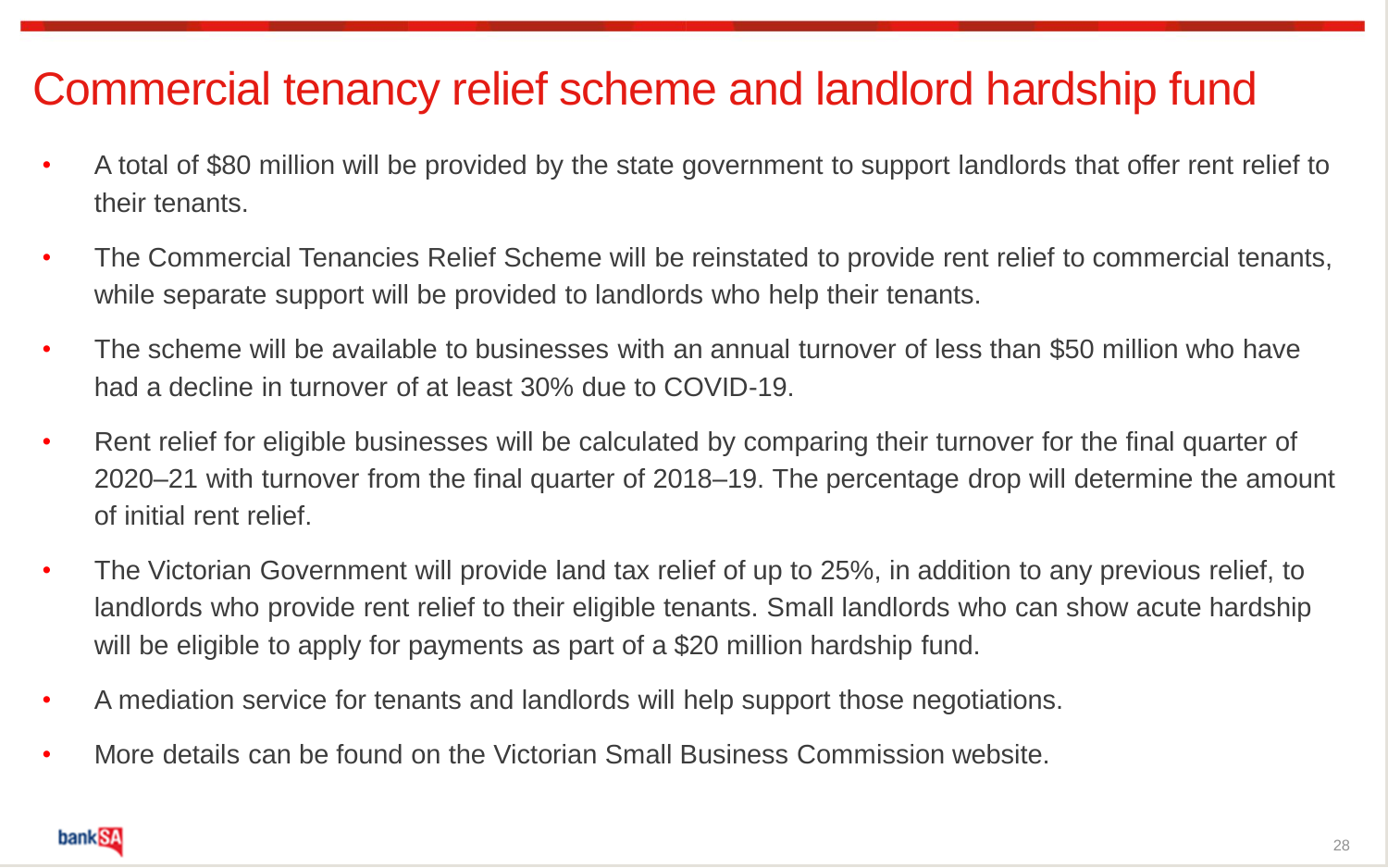#### **South Australia**

- On 21 July, the SA state government announced a stimulus package worth \$100 million.
- On 9 August, the Commonwealth and SA governments announced the South Australian COVID-19 Additional Business Support Grant, a jointly funded \$40 million support package to assist businesses impacted by ongoing the trailing restrictions.
- The key measures for businesses are detailed on the following page.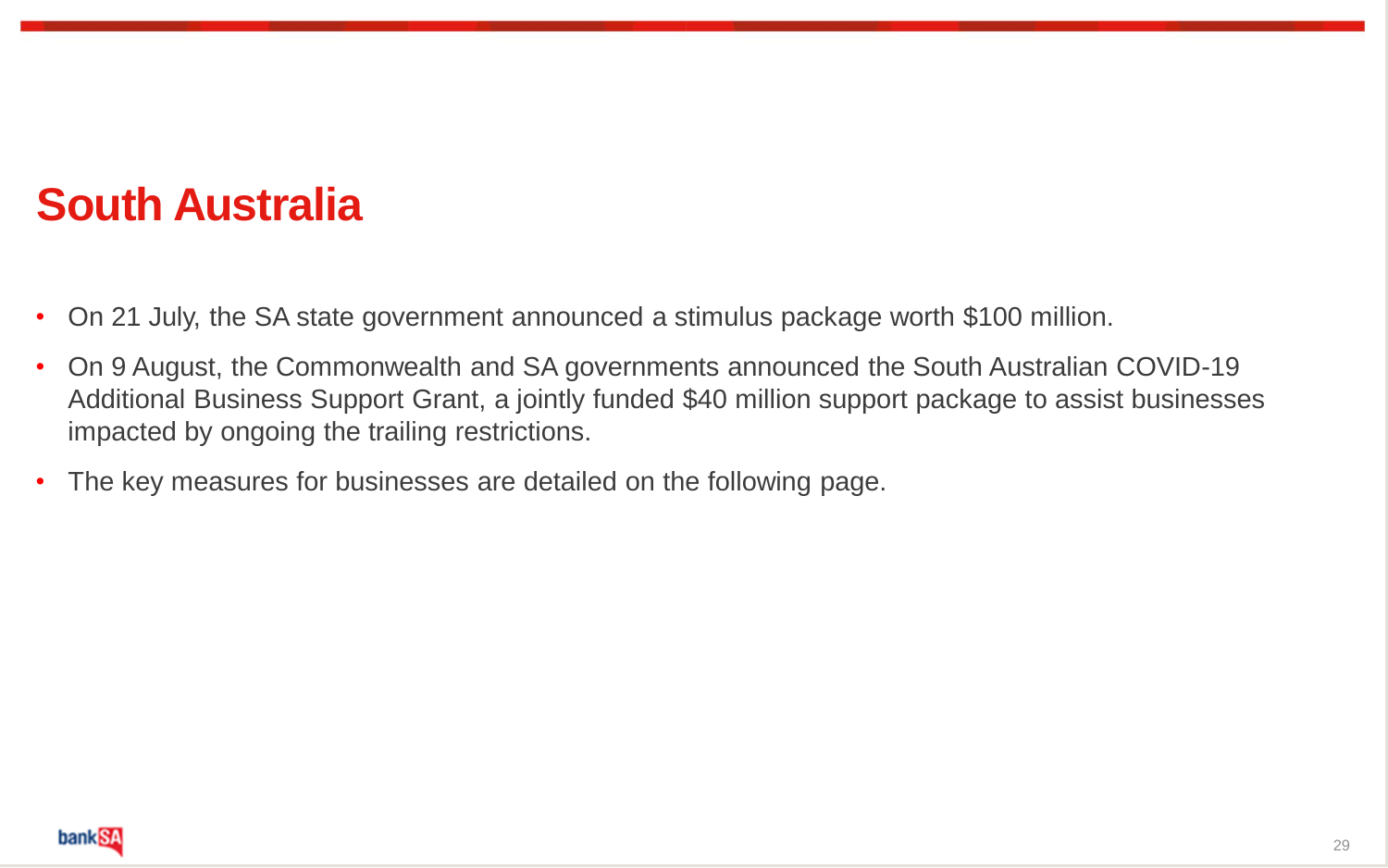### **Grants**

- Small and medium businesses may be eligible for a \$3,000 cash grant, whilst non-employed business such as sole traders, trusts and companies may be eligible for a \$1,000 cash grant.
- The eligibility criteria for the grants are as follows:
	- Be located within South Australia.
	- Have an annual turnover of \$75,000 or more in 2020-21 or 2019-20 and be registered for GST.
	- Have a valid and active ABN.
	- Must employ staff in South Australia.
	- Have an Australia-wide payroll of less than \$10 million in the 2019-20 financial year.
	- Experienced a 30% reduction in turnover in the week of Tuesday 20 July to Monday 26 July 2021 compared to the week prior.
- Non-employed businesses will be exempt from having employed people.
- Applications are now being accepted through the SA Department of Treasury and Finance application portal.
- Applications for the business support grant will close at midnight on 30 September 2021.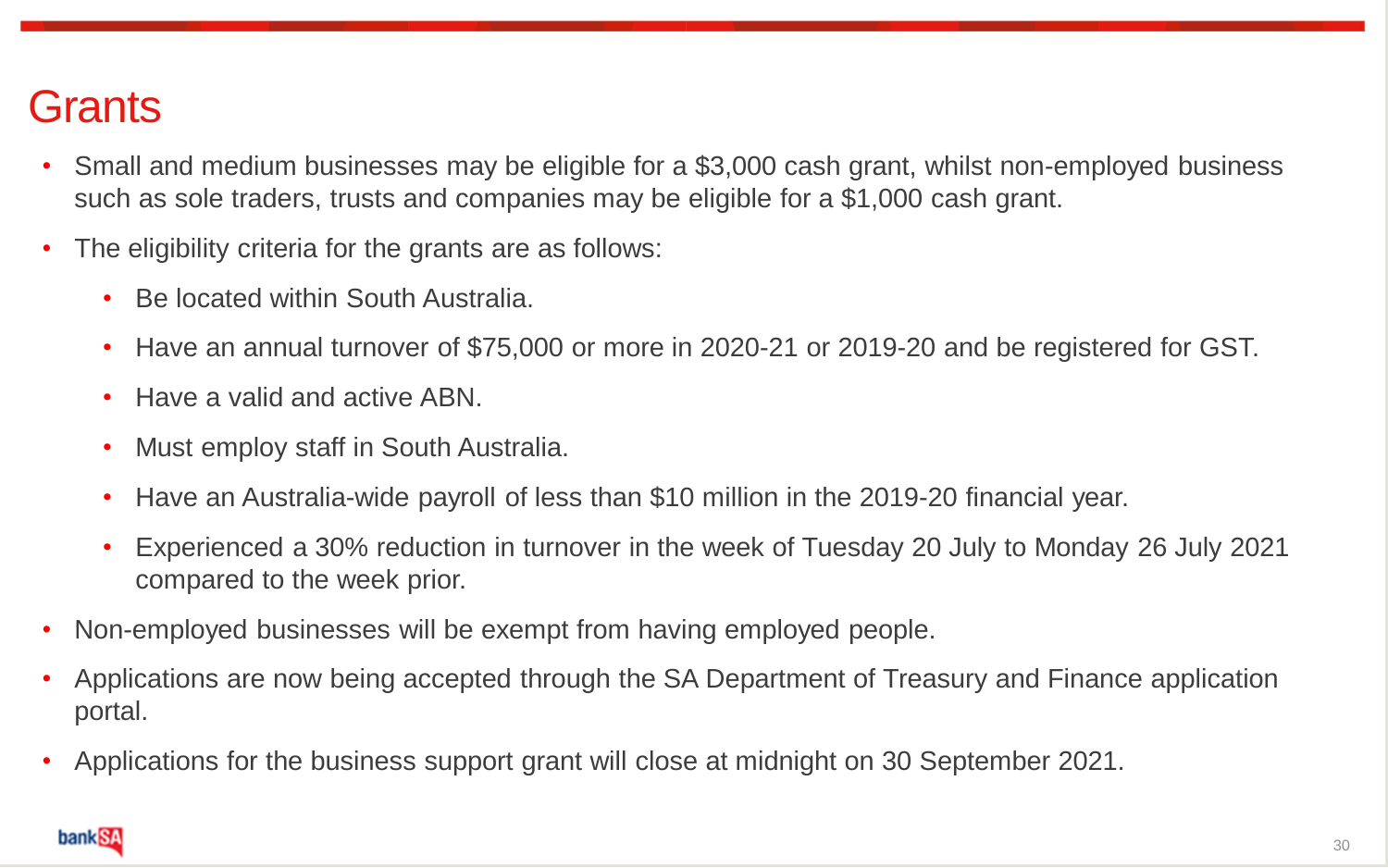# Additional business support grants (1 of 2)

- An additional business support grant has been introduced for industry sectors that are significantly impacted by the COVID-19 density and other trading restrictions applicable from 28 July 2021 to 10 August 2021 (inclusive).
- Grants of \$3,000 for employing businesses and \$1,000 for non-employing businesses will be available for businesses in eligible industry sectors.
- Businesses based in the Adelaide CBD may be also eligible for an additional \$1,000, acknowledging the significant decrease in city foot traffic.
- The eligibility criteria for the grants are as follows:
	- Be located/operating within South Australia and must employ staff in South Australia.
	- Have a valid and active ABN (Australian Business Number) and be registered for the GST. Nonemployed businesses will be exempt from having employed people.
	- Have an Australia-wide payroll of less than \$10 million in the 2019-20 financial year.
	- Operate in an eligible industry sector identified in the list of eligible ANZSIC classes
	- Experienced at least a 30% reduction in turnover due to the restricted trading conditions over the two weeks from 28 July 2021 (the commencement date of the trading restriction) to 10 August 2021 compared to average fortnightly turnover in the June quarter 2021 (prior to restrictions).

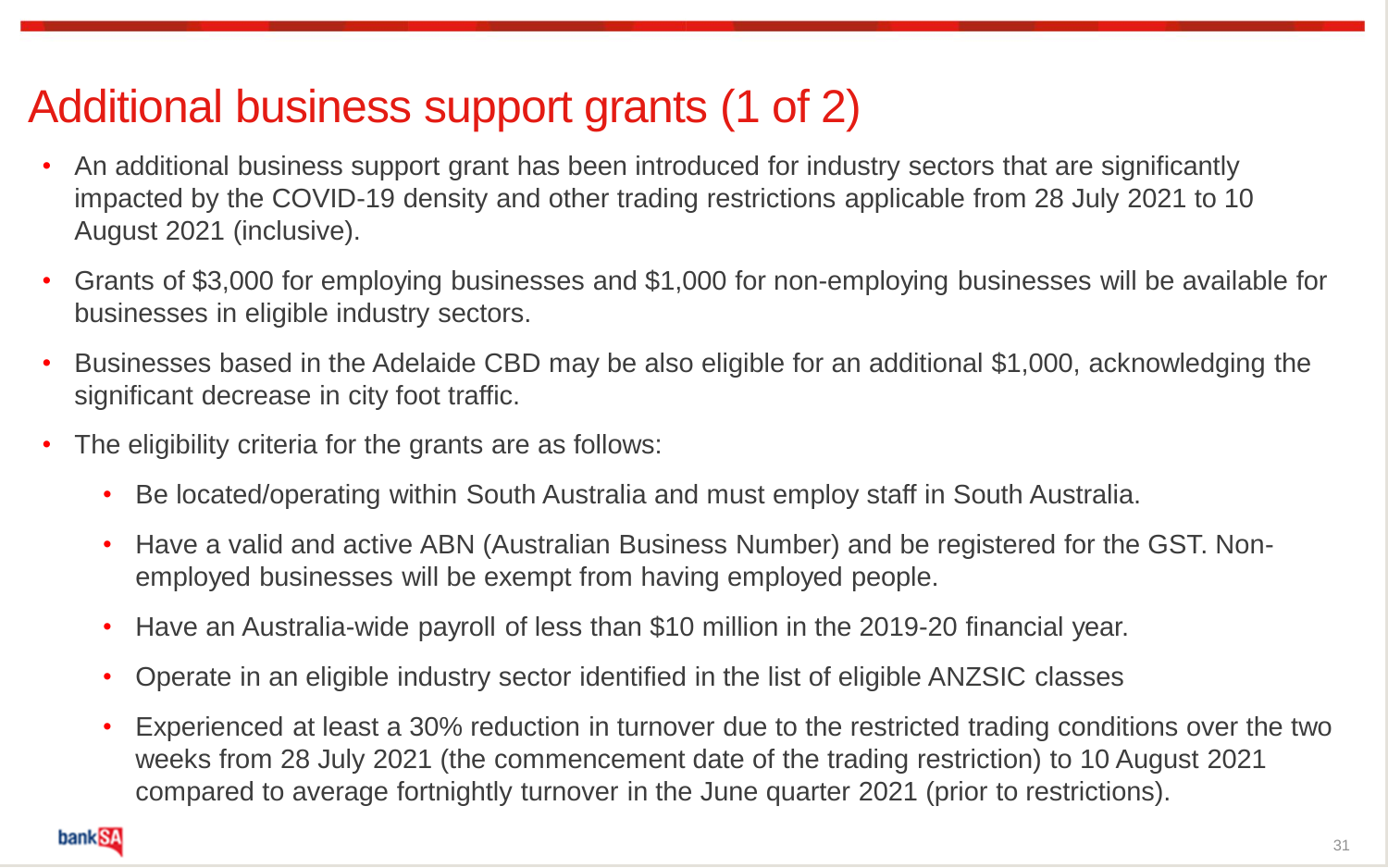### Additional business support grants (2 of 2)

- Businesses must be able to provide evidence of this reduction in turnover if requested and retain these records for 2 years from the date the grant was approved. Applications may be subject to audit.
- Applications will need to submitted for this grant as it is not an automatic payment.
- Applications are now open and will close on 17 October 2021.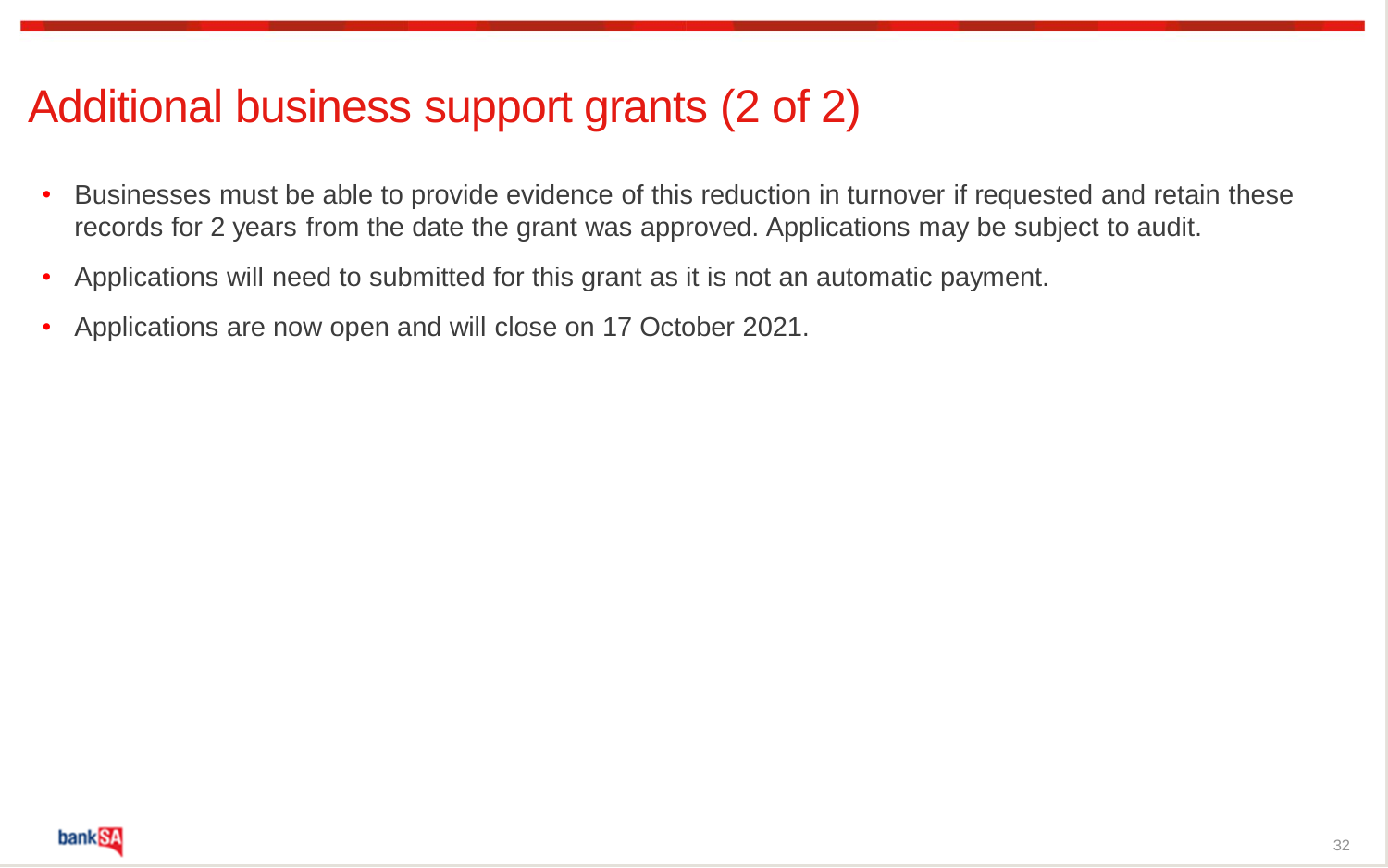#### **Queensland**

- On 2 August, the Queensland government announced a \$260 million Business Support Grant package.
- On 10 August the Queensland government announced a \$48 million tourism and hospitality sector COVID-19 lockdown support package.
- On 13 August, the Commonwealth and Queensland Governments reached a 50/50 funding agreement to boost the Business Support Grants from \$260 million to \$600 million.
- The key measures announced in response to the lockdown are detailed on the following pages.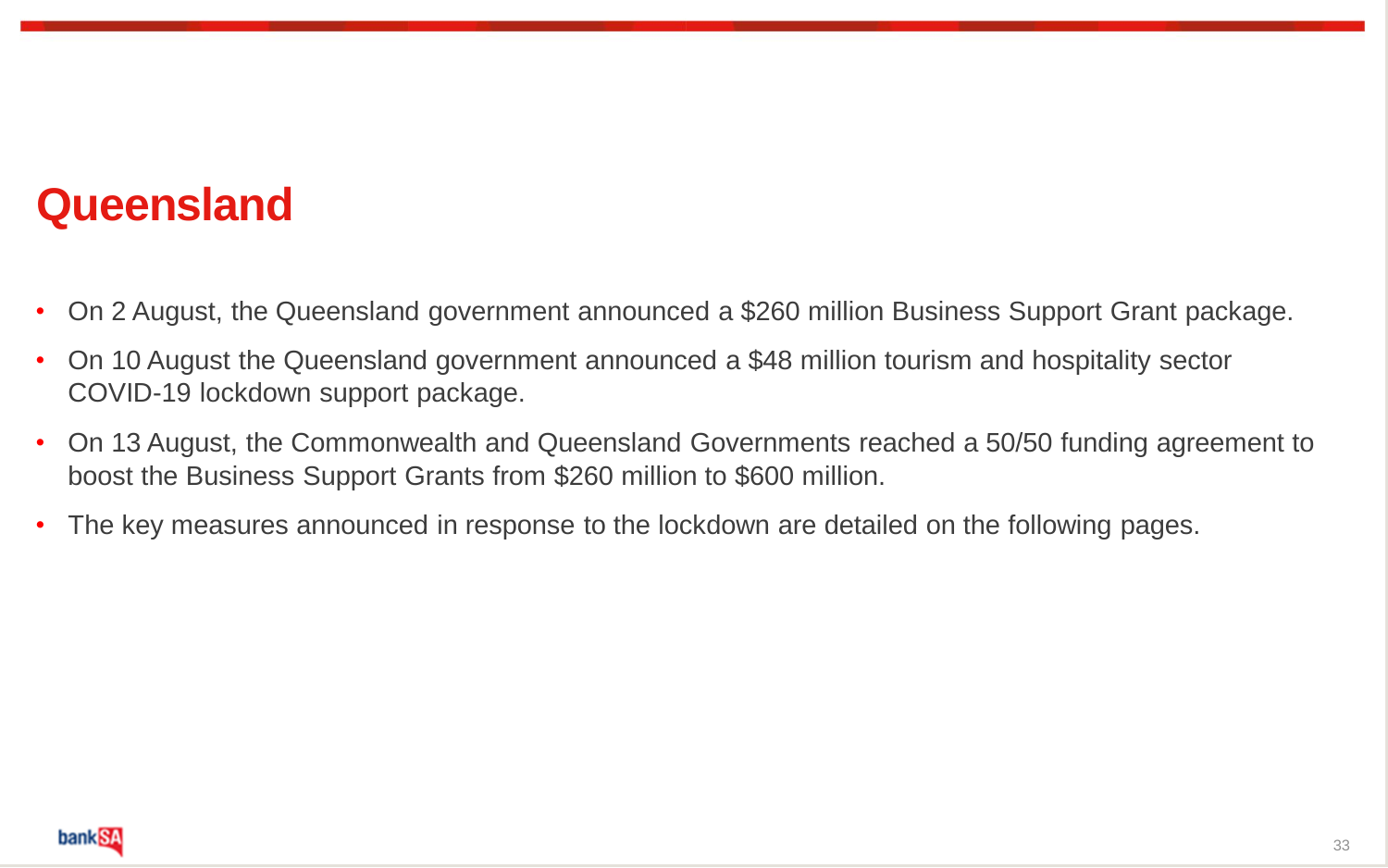# Business support grants (1 of 3)

- Business Support Grants can be used for business expenses.
- For eligible businesses, these payments include:
- \$10,000 grant to employing small businesses and not-for-profit organisations with an annual payroll in Queensland of less than \$1.3 million.
- \$15,000 grant to employing medium sized businesses and not-for-profit organisations with an annual payroll in Queensland between \$1.3 million and \$10 million.
- \$30,000 grant to employing large sized tourism and hospitality focused businesses and not-for-profit organisations with an annual payroll in Queensland of greater than \$10 million.
- If you are a Queensland-based non-employing sole trader who has had a decline in turnover of more than 30% due to the South East Queensland lockdown commencing 31 July 2021 or the Cairns and Yarrabah lockdown commencing 8 August 2021, you may be eligible for a one-off \$1,000 grant.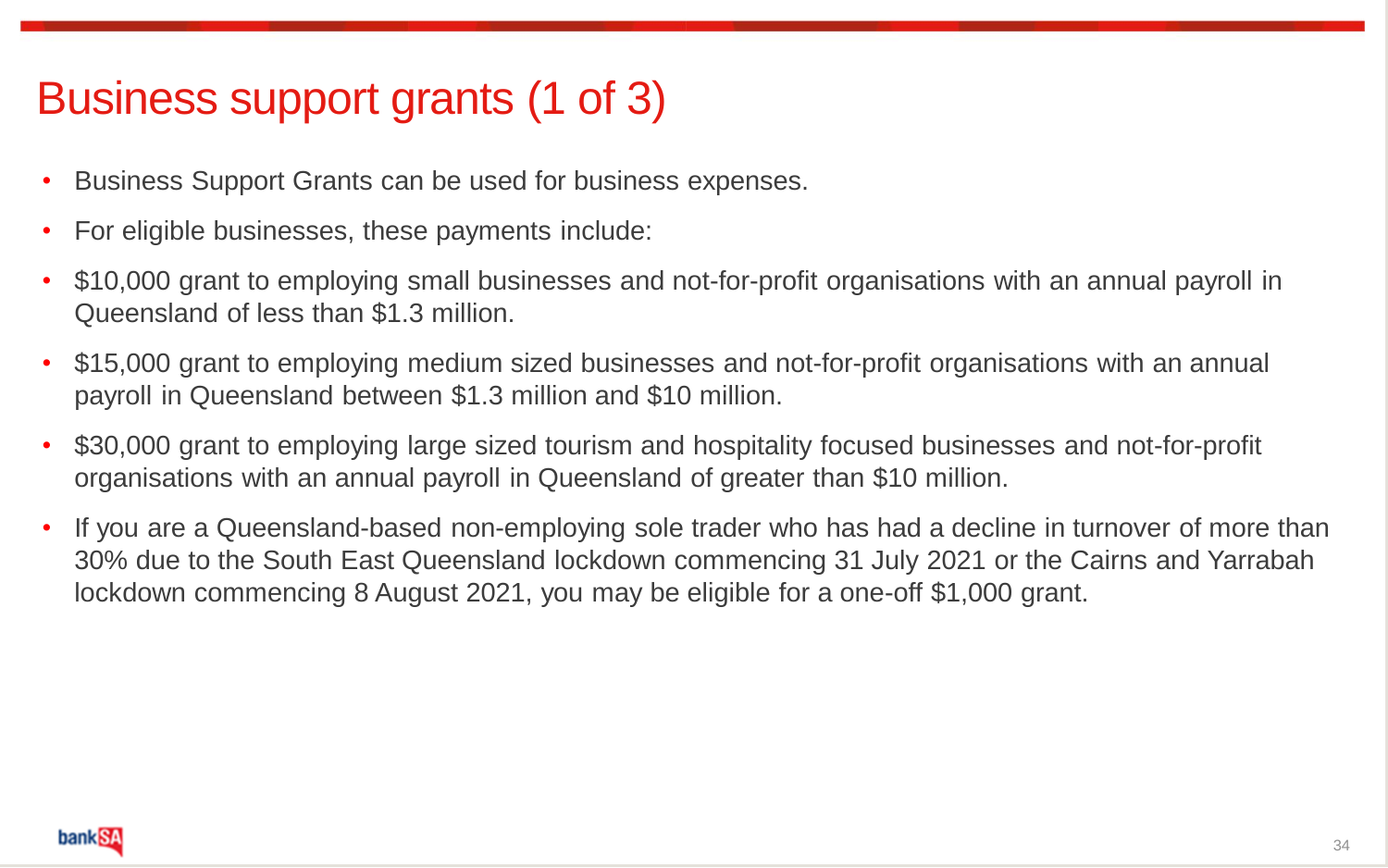# Business support grants (2 of 3)

To be eligible the following criteria must be met:

- Demonstrate or declare a reduction in turnover of 30% or more during a nominated 7-day period.
	- This must include at least 1 full day of a lockdown event when comparing against turnover achieved during the same 7-day period in July or August 2019.
	- Or if the 2019 period does not indicate a typical weekly turnover (e.g. for a recently started small business or business that has experienced structural changes), include another comparable period (e.g. the same period in July/August 2020).
- Have an annual payroll of not more than \$10 million (except for large businesses and not for profit organisations operating in an identified tourism and hospitality sector) during any of the 2018–19, 2019–20 or 2020–21 financial years.
- Have an annual turnover of over \$75,000 during any of the 2018–19, 2019–20 or 2020–21 financial years.
	- Note: Businesses that have recently started can provide financial records to show they will reasonably meet this turnover requirement in the 2021–22 financial year.
- Demonstrate the business or not for profit organisation was directly or indirectly impacted by a lockdown event.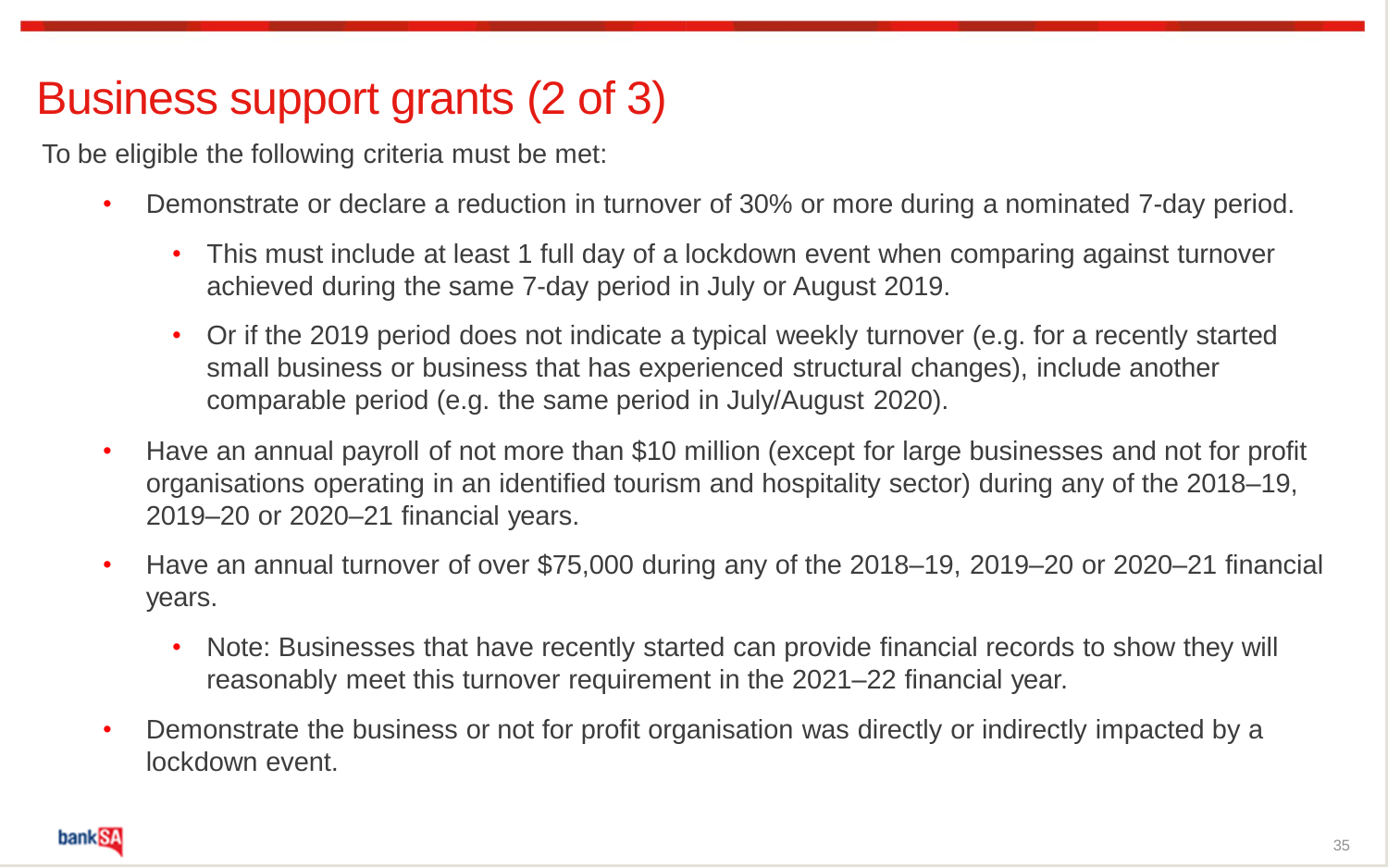# Business support grants (3 of 3)

- To be eligible the following criteria must be met (continued):
	- Employ staff (employees must be on your payroll and does not include any business owners)
	- Have an Australian Business Number (ABN) continuously held from 30 June 2021.
	- Be registered for GST.
	- Have Queensland headquarters (i.e. your principal place of business is located in Queensland) and have been trading in Queensland on 31 July 2021.
	- Not be insolvent, or have owners or directors that are insolvent or an undischarged bankrupt.
- The application can be completed through the Business Queensland website.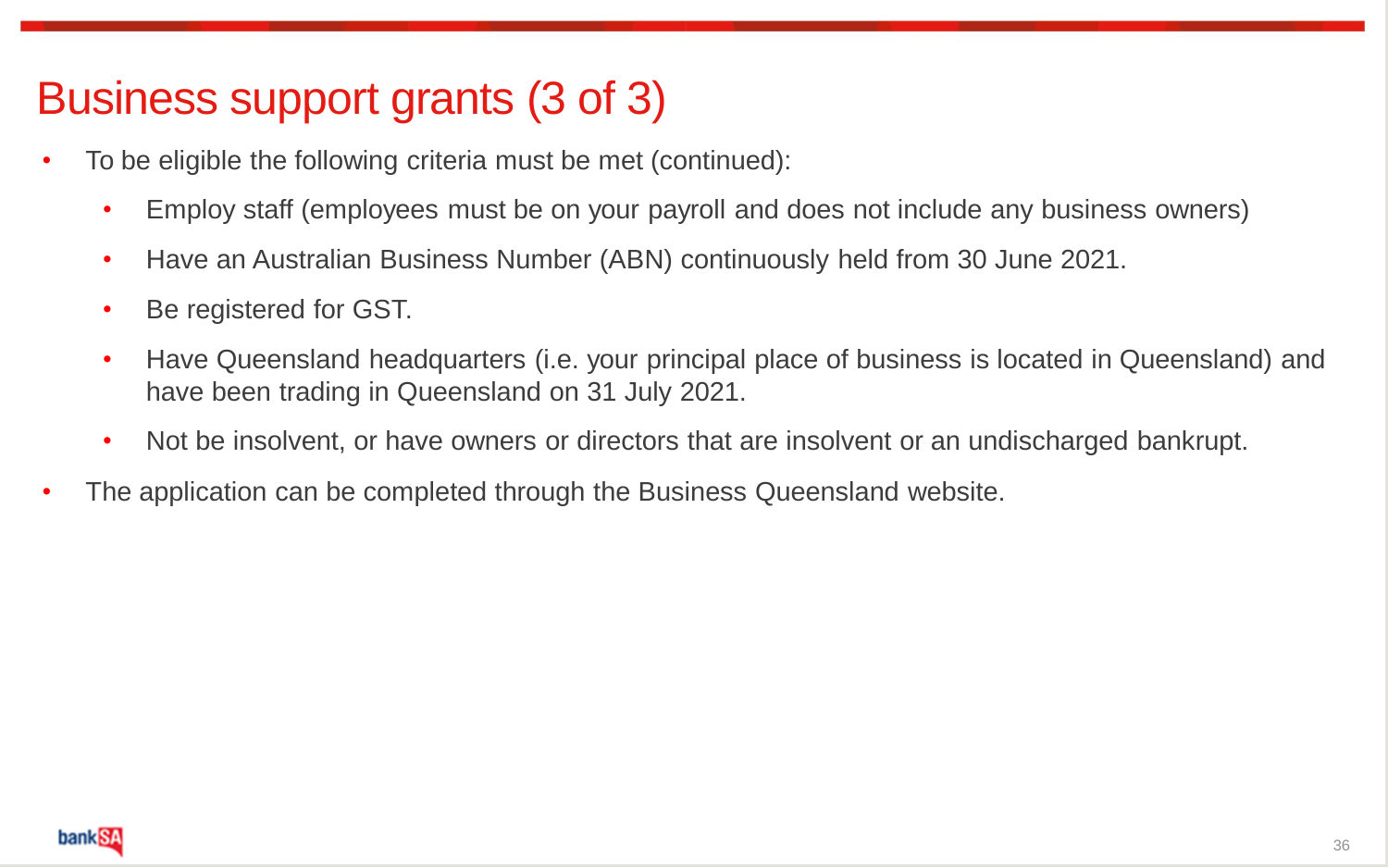#### Tax Relief

#### **Payroll tax deferrals**

- Eligible tourism and hospitality businesses that lodge payroll tax returns monthly can apply to defer paying their payroll tax liability for July 2021 for 6 months. If you have paid your July return liability, the deferral will be applied to your August return.
- To be eligible the following criteria must be met:
	- Pay payroll tax in Queensland.
	- Operate in the hospitality or tourism sector (check your ANZSIC code).
	- Lodge payroll tax returns monthly.
	- Have been negatively impacted by COVID-19 lockdowns in Queensland.
	- Apply no later than 30 September 2021 using the online form.
- The application can be completed through the Business Queensland website.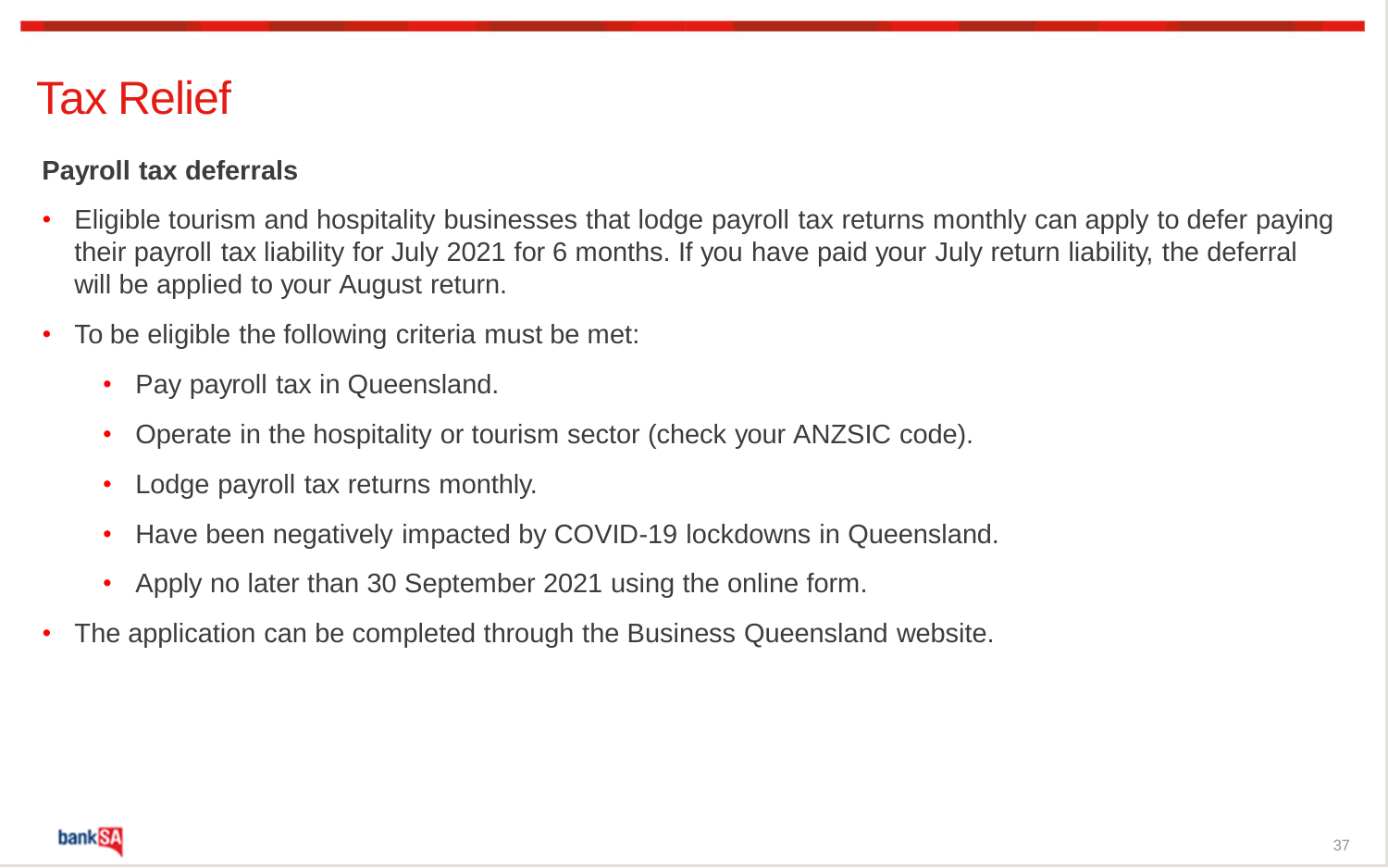### State land rent deferral for tourism operators

- Holders of tourism leases, licences and permits to occupy on state land will be provided rent relief.
- Rent for eligible tourism lessees, licensees and permit holders that is payable for the period 1 July 2021 to 30 June 2022 has been automatically deferred for payment by 12 months until 1 July 2022. No further action is required.
- Payment of rent for this period will now be due on 1 July 2022.
- Tourism leases, licences or permits to occupy are eligible for a rent deferral if they are currently operating under their lease, licence or permit.
- More information can be found on the Queensland business website.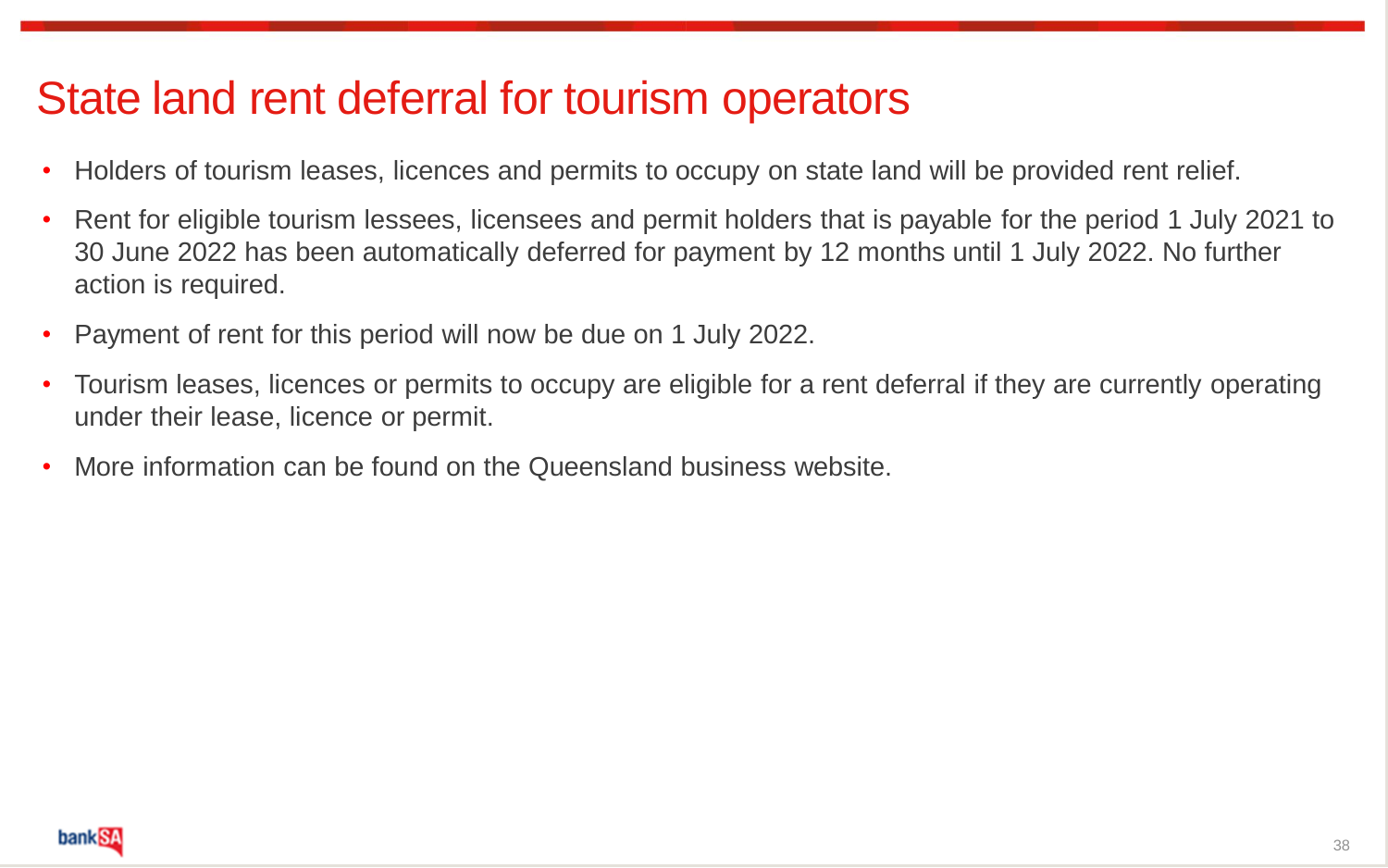#### Waivers and refunds for commercial tourism daily passenger fees

- Tourism businesses that operate in a national park, conservation park, recreation area or state forest, including whale watching operations, may have fees waived or refunded between 1 July 2021 and 30 June 2022.
- The Department of Environment and Science will be working with tourism operators that have a commercial activity agreement or permit on Queensland Parks and Wildlife Service managed areas and will contact individual operators to provide information about this support and how it can be accessed.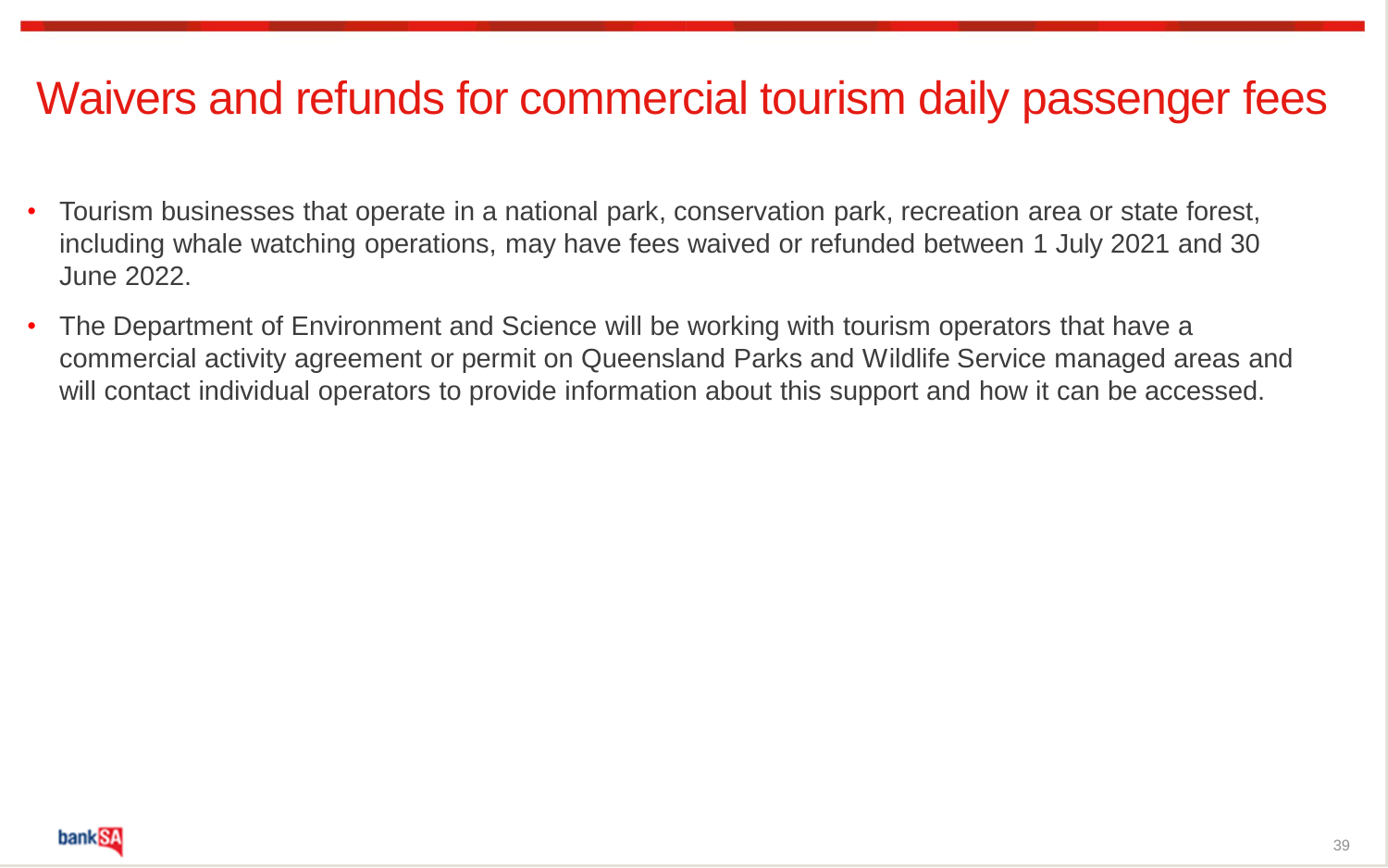### Waiver or refund of inbound tour operator fees

- The government will be waiving the registration fee for a 12-month period for Inbound tour operators (ITOs) renewal applications lodged before 30 June 2022.
- Industry.licensing@justice.qld.gov.au can be emailed for more information.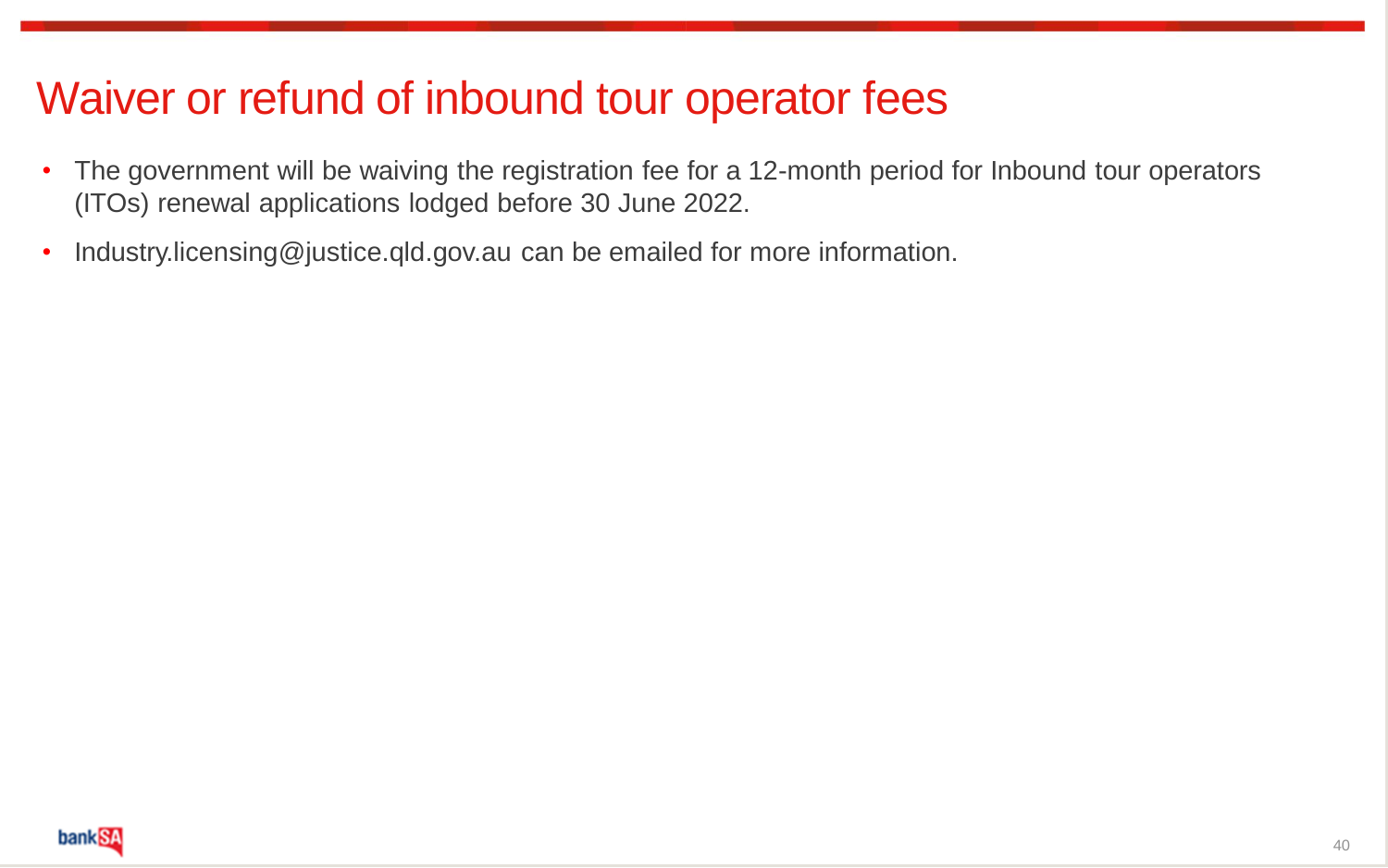#### Liquor licensing fee waivers

- Tourism and hospitality businesses can have their licensing fees for 2021–22 waived or refunded if they were licensed under the *Liquor Act 1992* or *Wine Industry Act 1994* as at 30 June 2021.
- If you have already paid your licence fees for the 2021–22 period, these will be refunded. Licensees that have not paid are no longer required to pay their fees.
- Application fees associated with changes to trading hours or licensed areas will also be waived between now and 30 June 2022.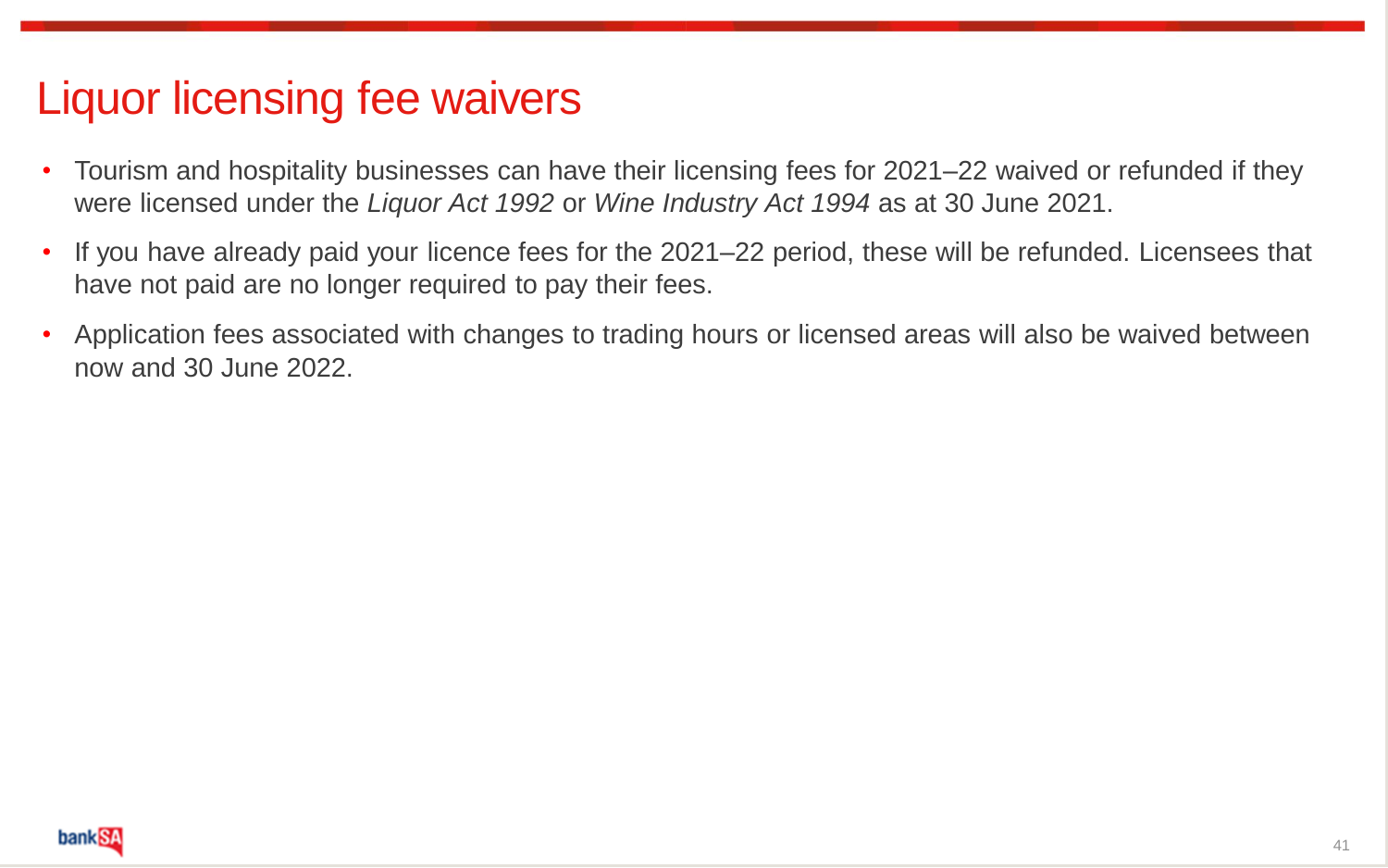### Marine tourism rebate

- The Queensland Government has announced Round 2 of the COVID-19 Marine Tourism Rebate.
- The COVID-19 Marine Tourism Rebate supports marine tourism vessel operators that have suffered losses of income due to the impacts of COVID-19 travel restrictions.
- This support is available for offsetting the berthing fees for marine tourism vessel operators at privately owned or privately operated marinas in eligible local government areas between 1 July 2021 and 30 June 2022.
- The eligible local government areas are Fraser Coast, Bundaberg, Gladstone, Livingstone, Mackay, Isaac, Whitsunday, Burdekin, Townsville, Hinchinbrook, Cassowary, Cook, Cairns and Douglas.
- More information on how to apply for the rebate will be available soon. Please email your details to tourism@dtis.qld.gov.au if you would like to register to receive an update when applications open.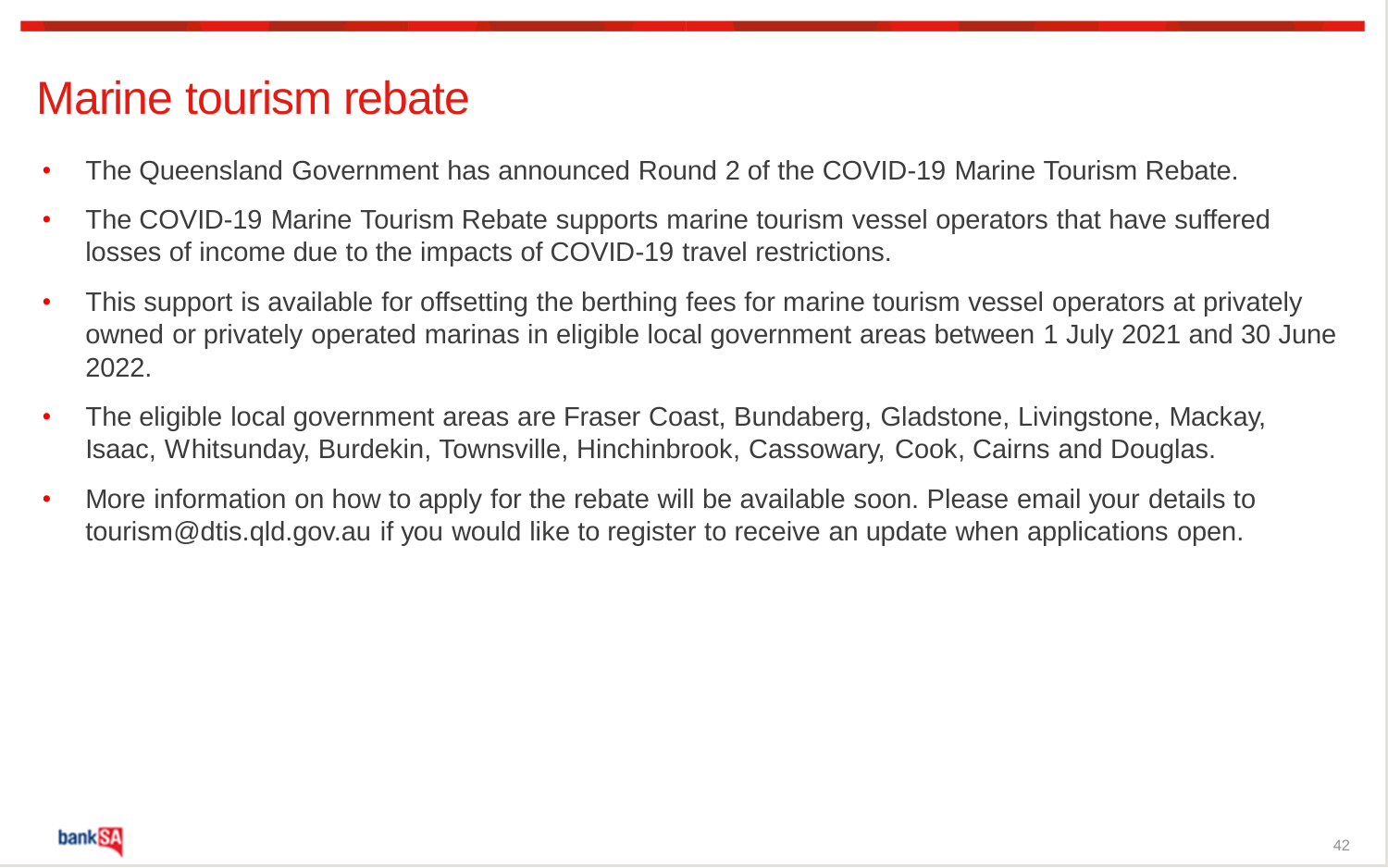# **ACT**

- On 14 July the ACT government announced support for the local tourism industry in response to travel restrictions and border closures associated with the NSW COVID-19 outbreak.
- The ACT government announced support measures for businesses on 13 August in response to the ACT lockdown. The support measures were boosted on 17 August.
- The key measures for businesses are detailed on the following pages.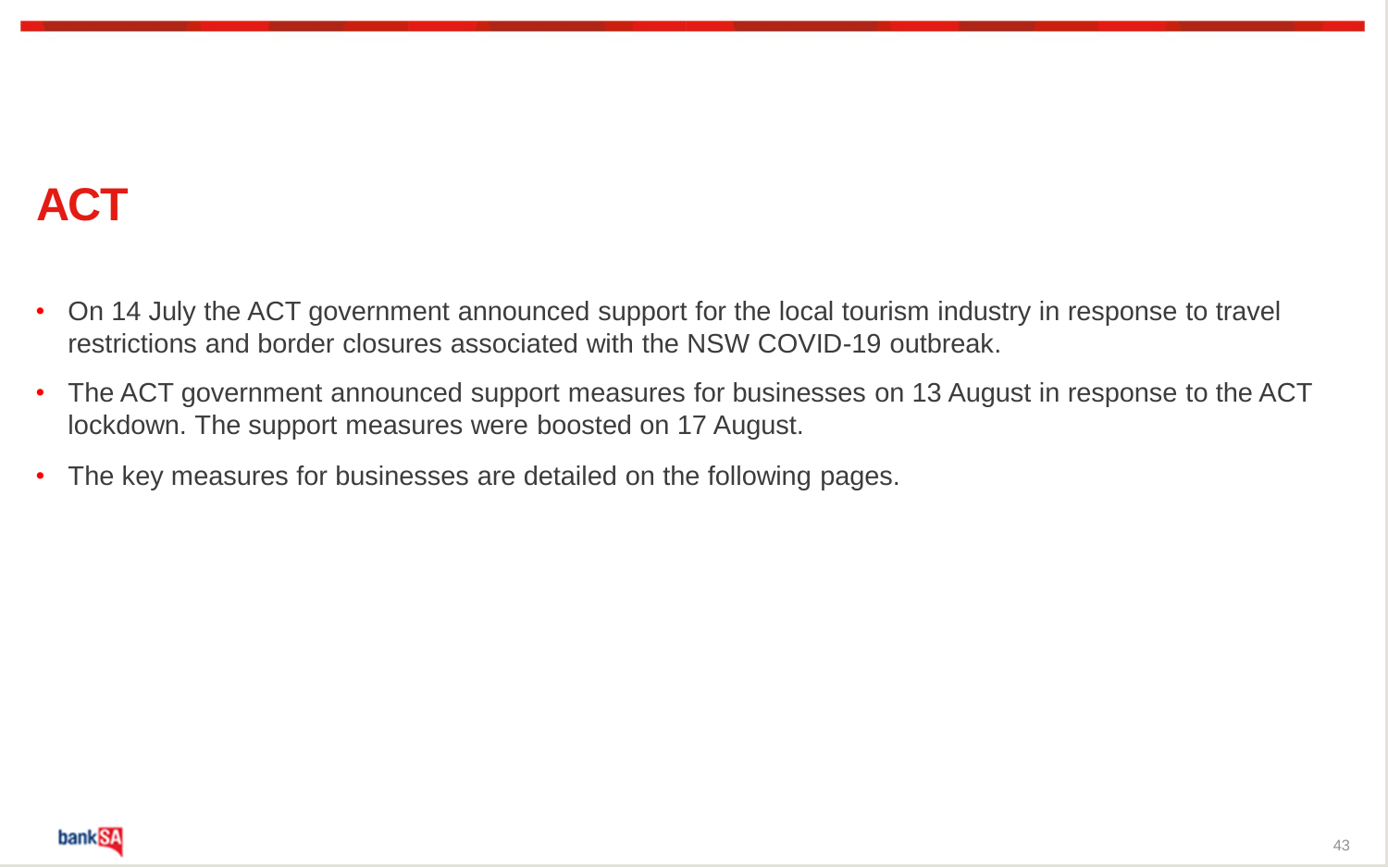### Business support grants

- The ACT COVID-19 Business Support Grant will deliver grants of up to \$10,000 for employing businesses and \$4,000 for non-employing businesses.
- The grants will be available to local businesses that have experienced at least a 30 per cent reduction in turnover in the week defined as Friday 13 August - Friday 20 August 2021 (compared to the prior 7-day period) due to restricted trading conditions.
- To be eligible the following criteria must be met:
	- Registered in the ACT as verified by an ABN and able to demonstrate primary operation in the ACT as at 1 April 2021.
	- Have an annual turnover of more than \$75,000 (excluding GST).
	- Be registered for GST as recorded on the Australian Business Register before April 2021.
	- Have total Australian payroll of less than \$10 million.
- More details on this program will be available soon.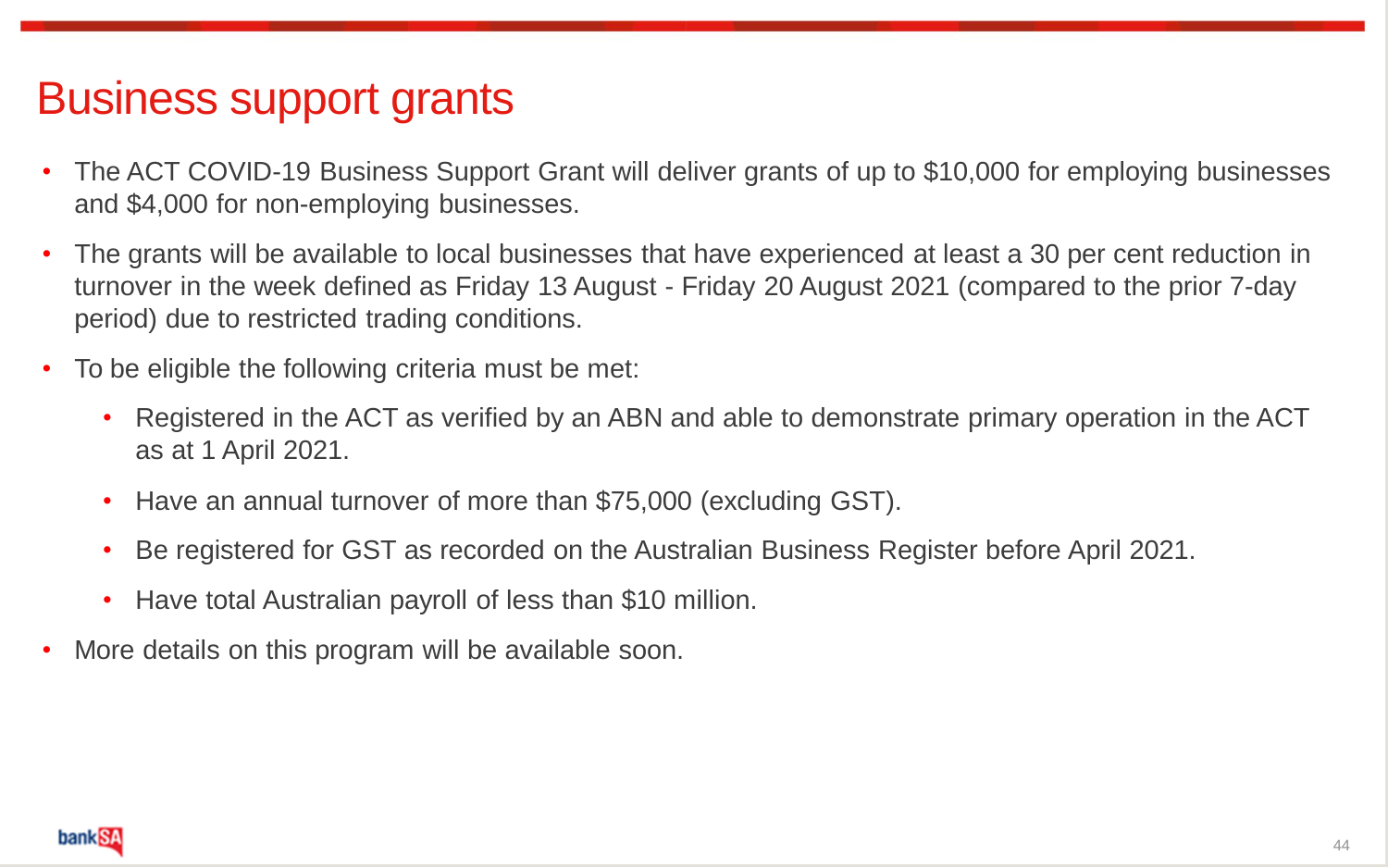### Small business hardship scheme

- Eligible small businesses will soon be able to apply to the ACT Government to receive credits for payroll tax, utility charges, rates and other selected fees and charges up to a maximum of \$10,000 per operator.
- To be eligible for credits the applicant must be able to demonstrate 30 per cent loss in revenue.
- This scheme is for small businesses with a turnover between \$30,000 and \$10 million per annum.
- Small businesses can apply for up to \$10,000 of support in the form of credit.
	- Payroll tax.
	- Utilities.
	- Rates.
	- A range of business licence fees and charges.
- More details will be made available soon.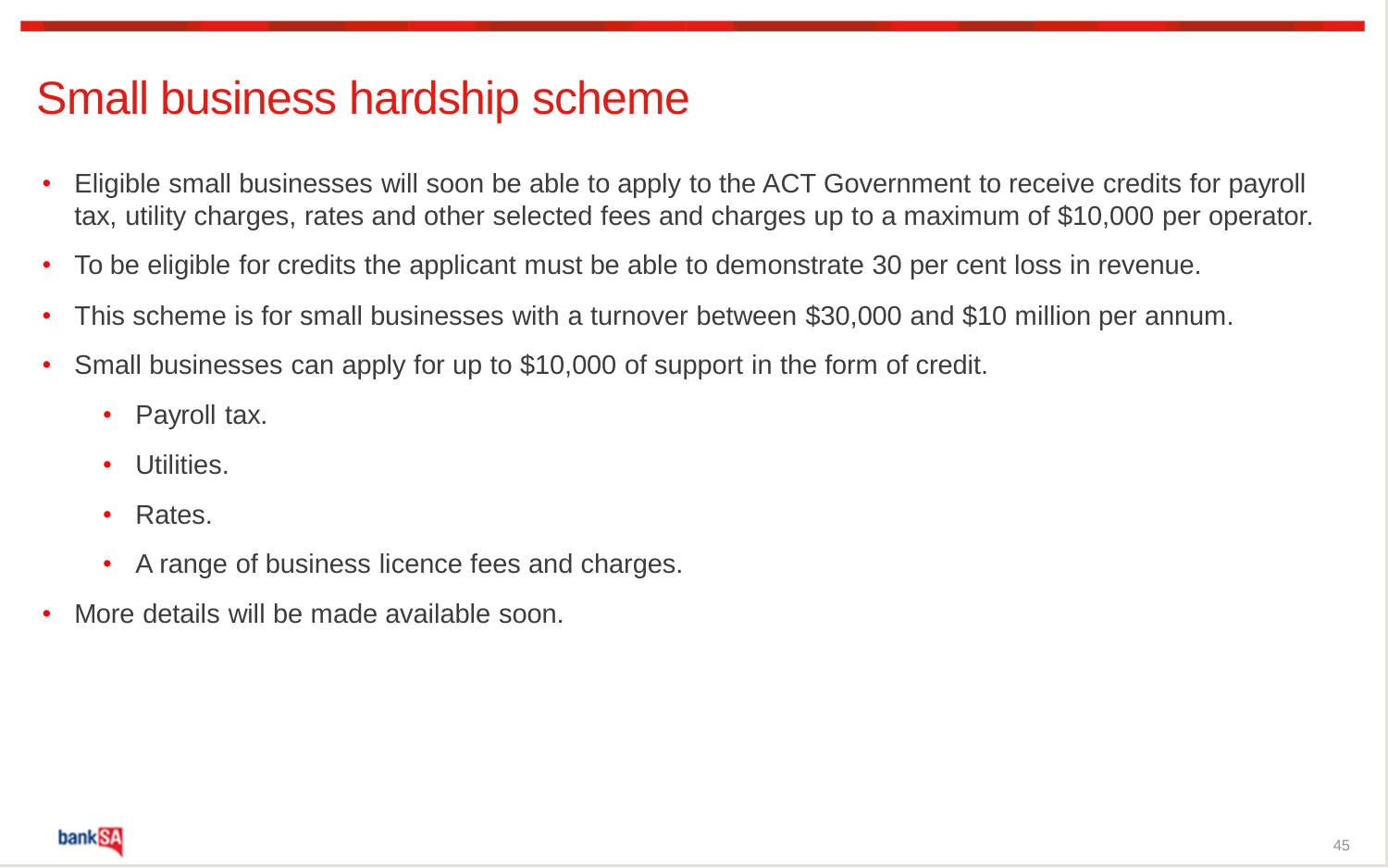# Support for tourism and/or accommodation operators (1 of 2)

#### **Accommodation and Tourism Venue Operator support program**

- Accommodation providers and private tourism venue operators who have experienced a 30% reduction in revenue in July 2021 compared to April 2021 can receive a full rebate on their fixed water and sewerage charges for the first two quarters of 2021-22.
- This will provide support up to \$75,000.
- Applications are now open.
- Applications close at 5pm on 17 September 2021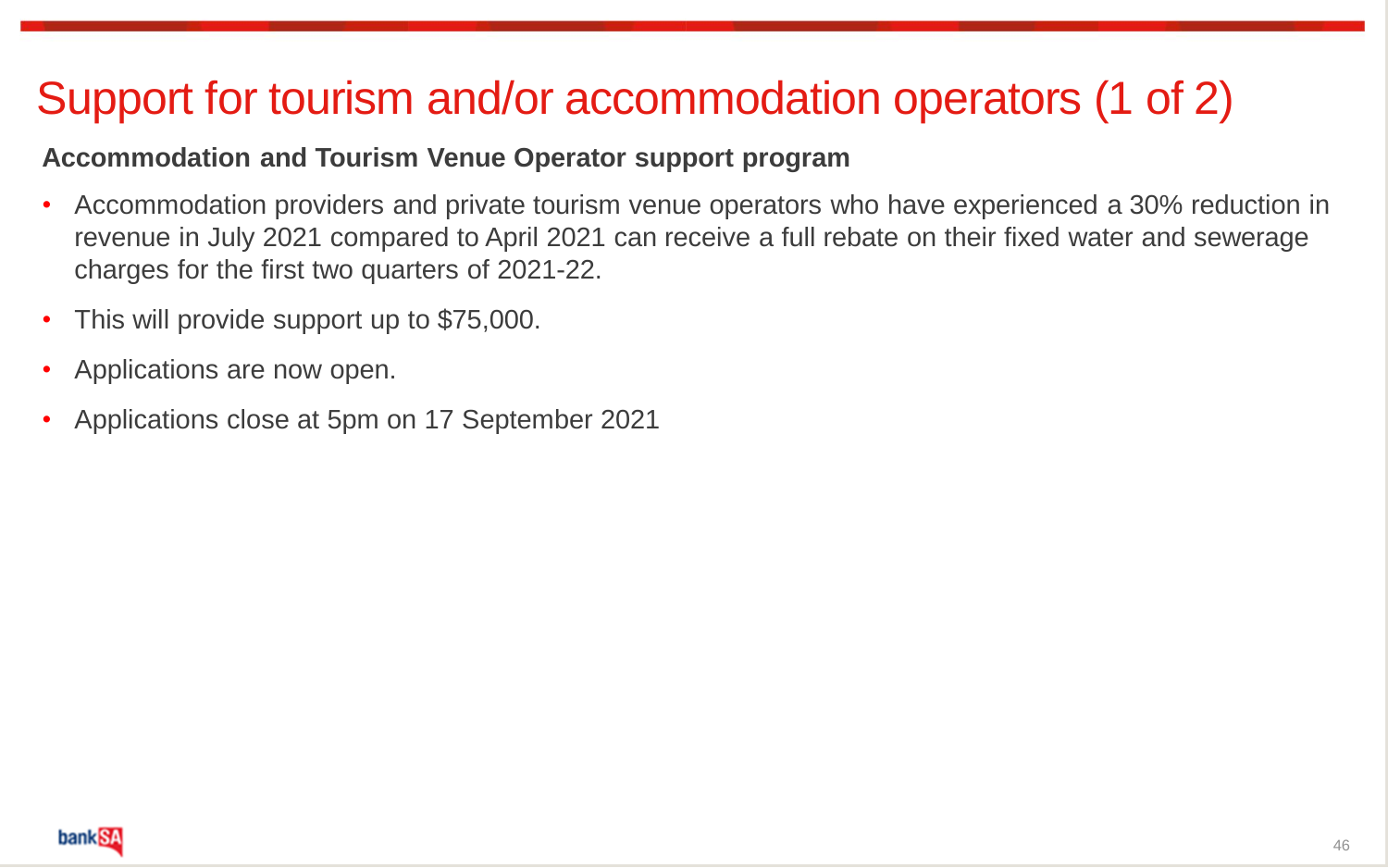# Support for tourism and/or accommodation operators (2 of 2)

#### **Small Tourism Operator COVID Recovery Payment**

- Small tourism operators and operators likely to receive less than \$15,000 under the Accommodation and Tourism Venue Operator support program will be contacted to apply for this grant.
- Eligible businesses can apply for reimbursement of up to \$15,000 per ABN for eligible expenses incurred in June and July 2021.
- To be eligible for the rebate the applicant must be able to demonstrate 30 per cent loss of revenue in July 2021 compared to April 2021.
- Eligibility requirements are set out in three categories:
	- Tourism businesses with a turnover between \$75,000 and \$10m per annum (can apply up to \$15,000 plus GST).
	- Tourism businesses with a turnover between \$30,000 and \$75,000 per annum (can apply up to \$15,000 plus GST).
	- Seasonal Tourism Businesses (can apply up to \$15,000 plus GST).
- A range of expense types including ACT Government rates, fees and charges, fuel and mortgage repayments and perishable goods are eligible for reimbursement of up to \$15,000 plus GST.
- Submit your application via SmartyGrants portal.

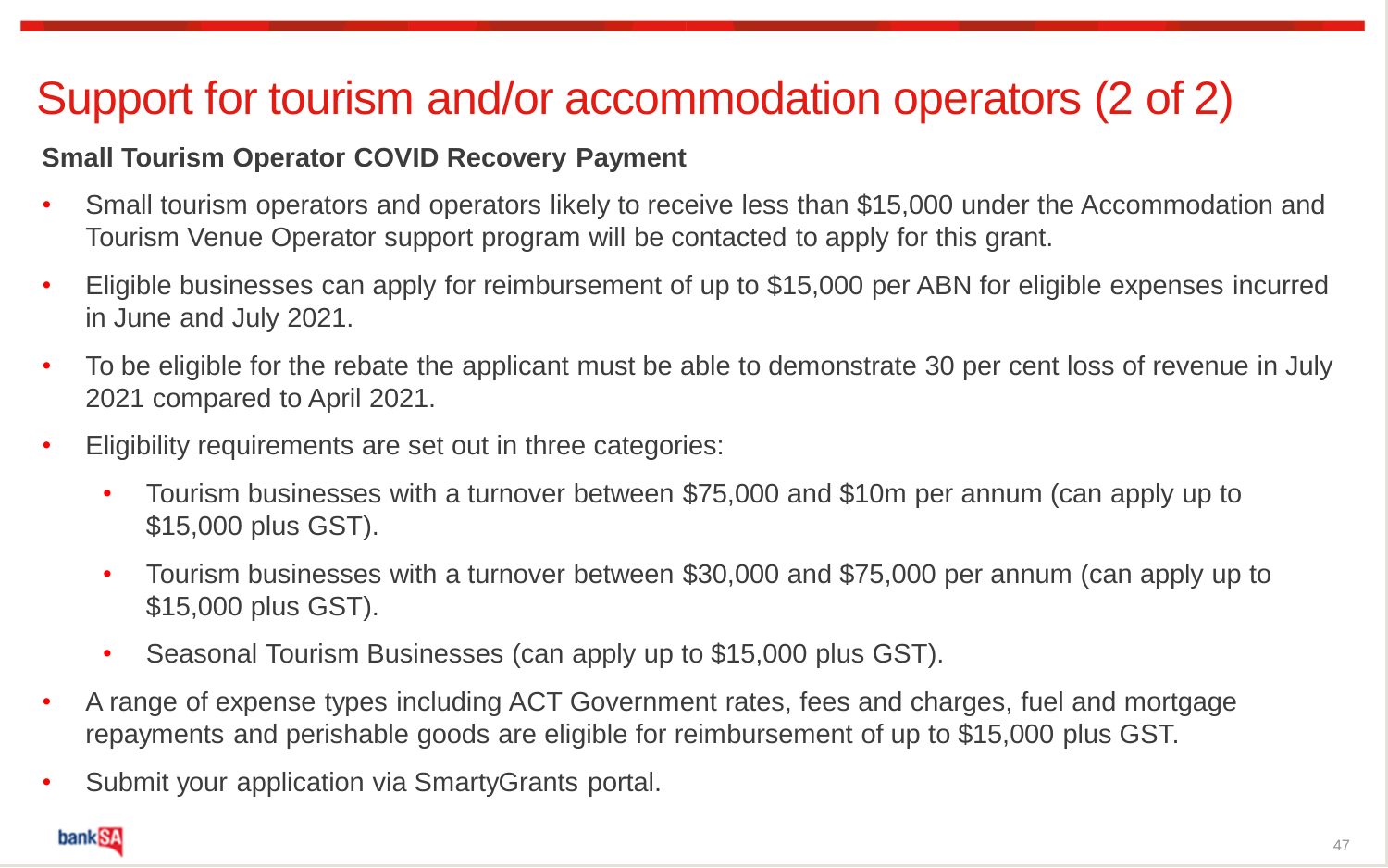# **Northern Territory**

- The Northern Territory Government has utilised the existing Territory Business Lockdown Payment to provide immediate financial support to businesses during the current lockdown period.
- Additional support measures announced include:
	- A \$9 million Visitation Reliant Small Business Support Program, and
	- A \$1.3 million Tourism Survival Fund.
- The key measures for businesses are detailed on the following page.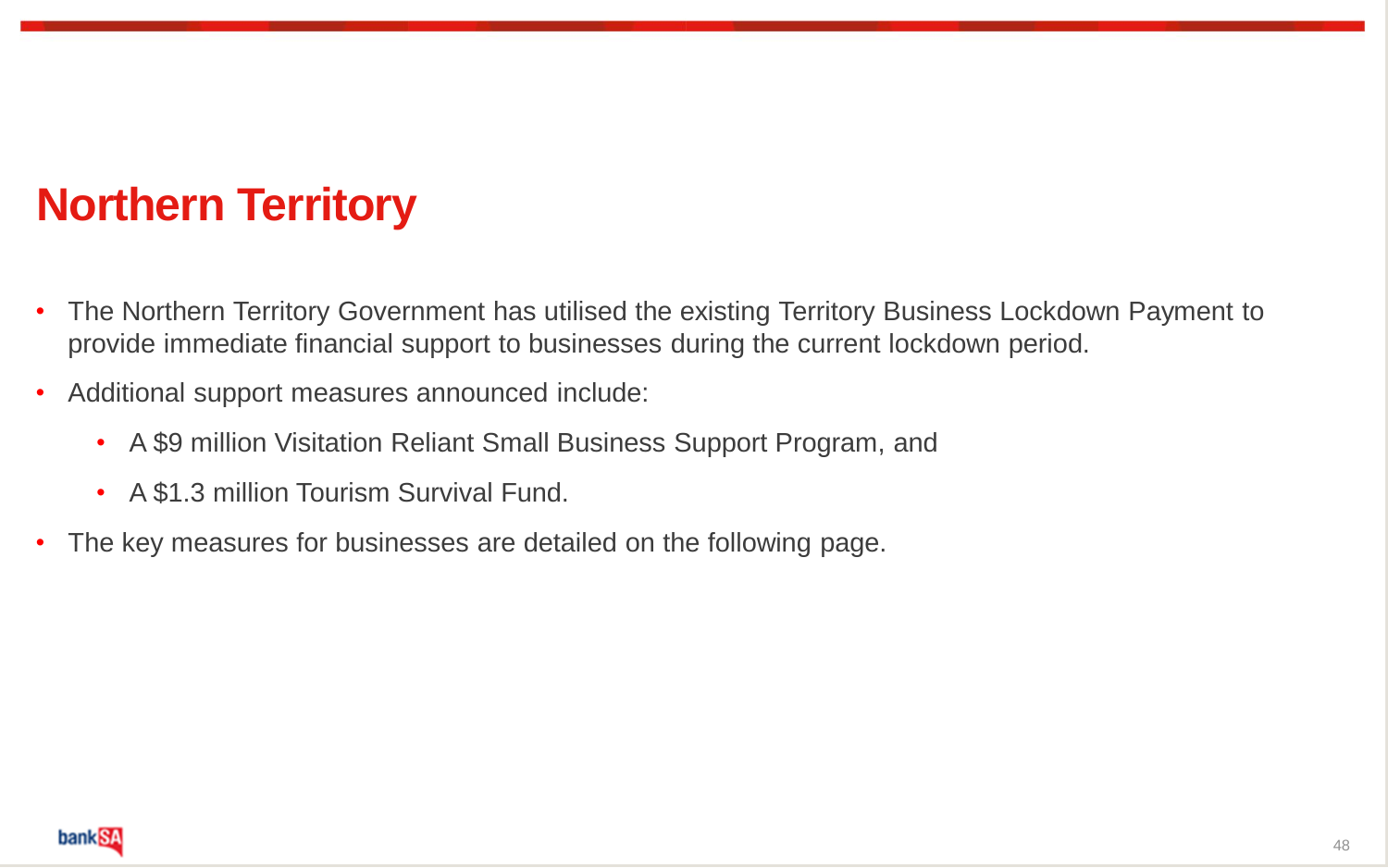# Territory business lockdown payment program

- Round 2 of the Territory Business Lockdown Payment has been established to provide immediate financial support to businesses during the current lockdown period.
- This payment is an amount of \$1,000 and those eligible will need to submit a simple online application.
- To be eligible the following criteria must be met:
	- Is a Territory enterprise.
	- Holds a valid Australian Business Number (ABN) as at the date of announcement of the lockdown.
	- Is located within a declared lockdown area.
	- Was providing goods and / or services to the public wholly or substantially in the Northern Territory (NT) as at the date of announcement of the lockdown.
	- Is actively trading with an annual turnover of at least \$75,000 and less than \$10 million.
	- Has fewer than 20 full-time equivalent (FTE) employees.
	- Has had to temporarily cease or significantly reduce trading (ie. suffers a drop of 50% or more in turnover) as a direct result of the lockdown.
- Applications are now open via the Northern Territory business website.

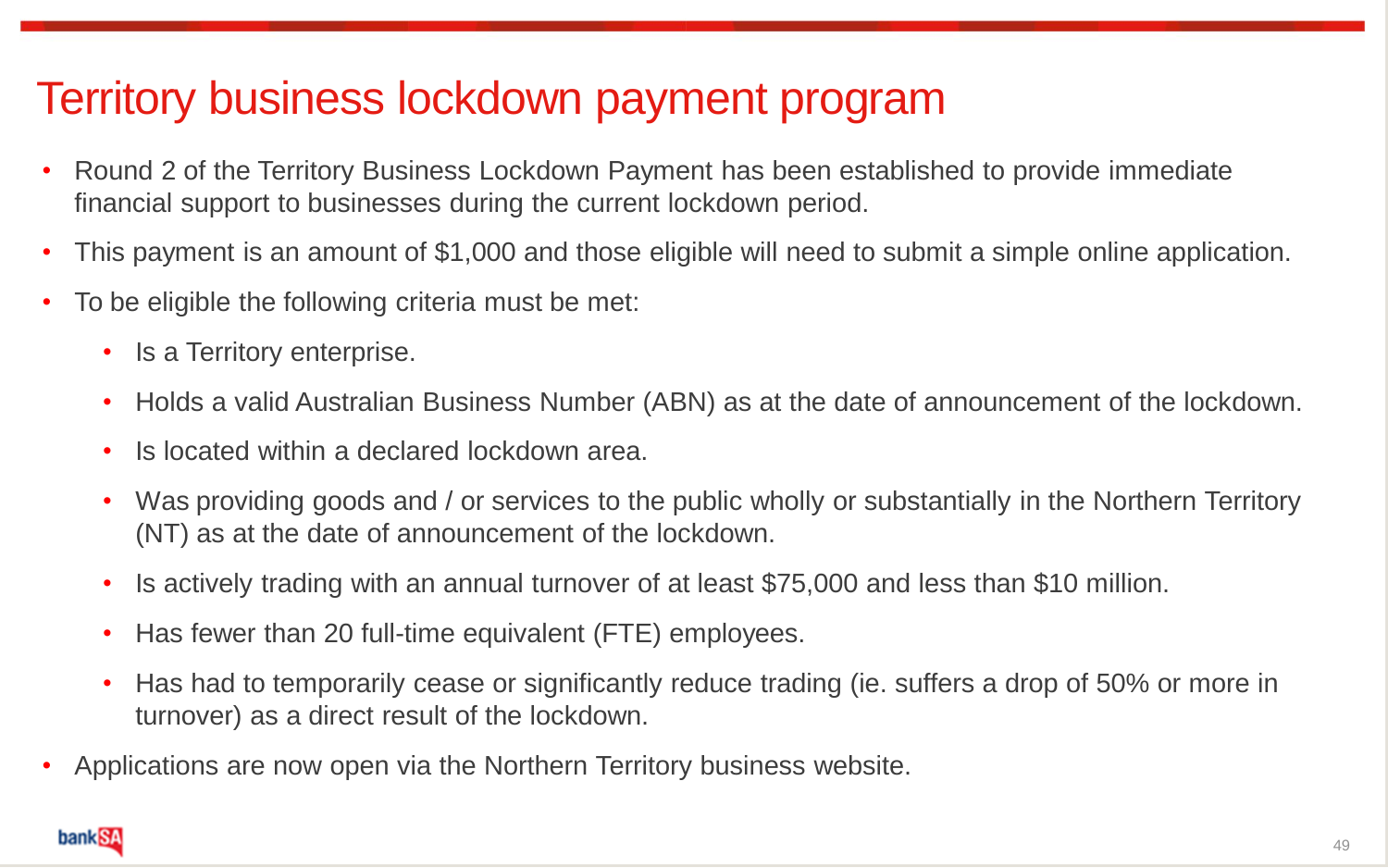# Tourism survival fund

- The Tourism Survival Fund has been established to assist tourism businesses most impacted by the lack of international visitors and who have not benefitted from tourism vouchers.
- Terms and conditions will be available from 20 August 2021.
- Applications will open on 25 August 2021.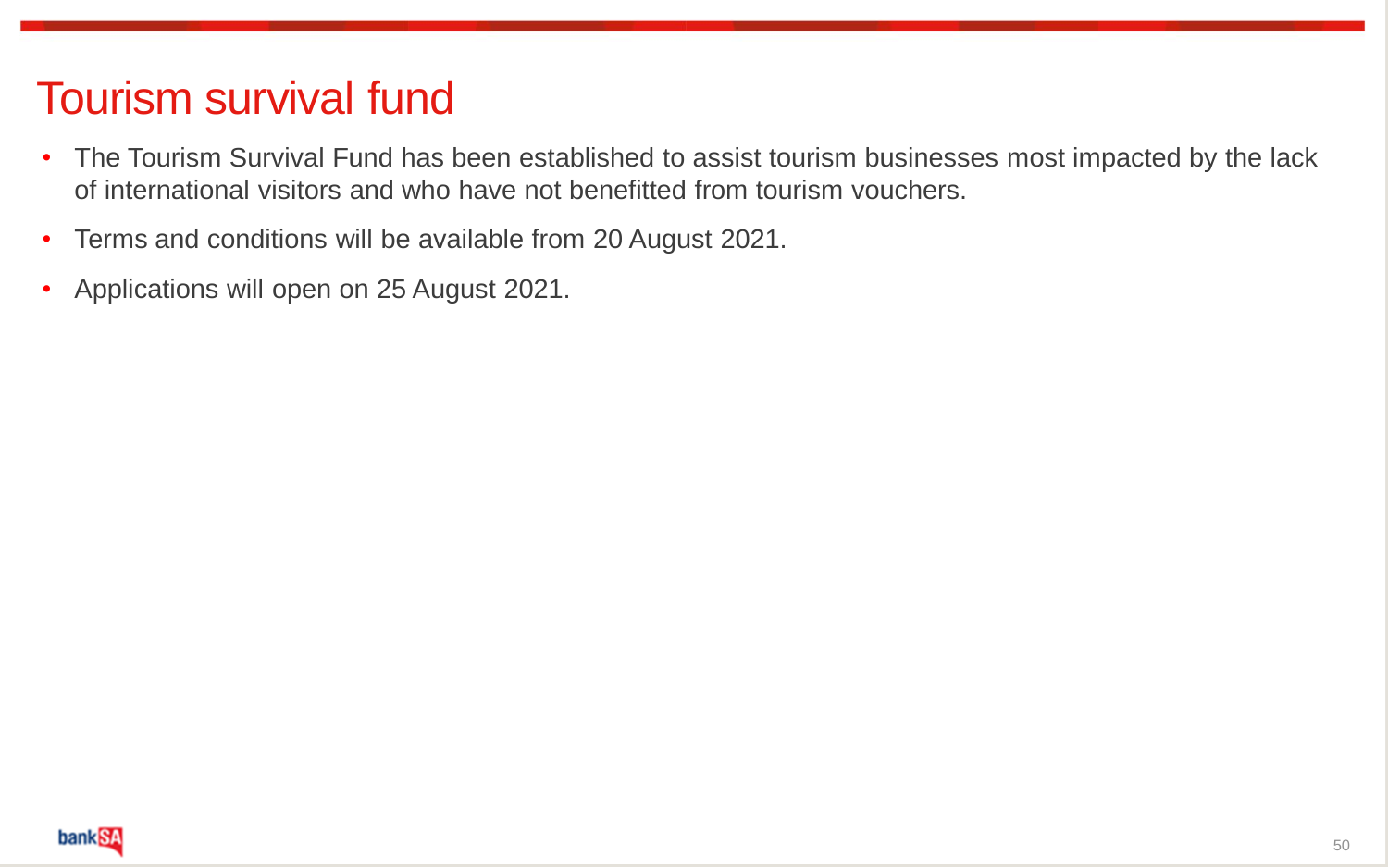# Visitation reliant small business support program

- The Visitation Reliant Small Business Support Program has been established for businesses reliant on international and interstate visitation.
- Under the co-funded scheme, eligible employing businesses will receive a \$3,000 payment, while nonemploying businesses, including sole traders will receive a \$1,000 payment.
- Eligibility:
	- Annual turnover of more than \$75,000 and less than \$10 million.
	- Proof of a significant reduction in turnover (minimum of 30% drop) as a result of travel restrictions during the period July 2021, compared to the same period in 2019.
- Eligible businesses can access the lockdown payment (round 2) plus one of the targeted grant options:
	- Tourism Survival Fund.
	- Visitation Reliant Small Business Support Program, or
	- Arts and Culture COVID-19 Interruption Support Program (a separate grant for individuals, groups or organisations with turnover below \$75,000 and who are not eligible for the Lockdown Payment).
- Terms and conditions will be available from 20 August 2021.
- Applications will open on 25 August 2021.

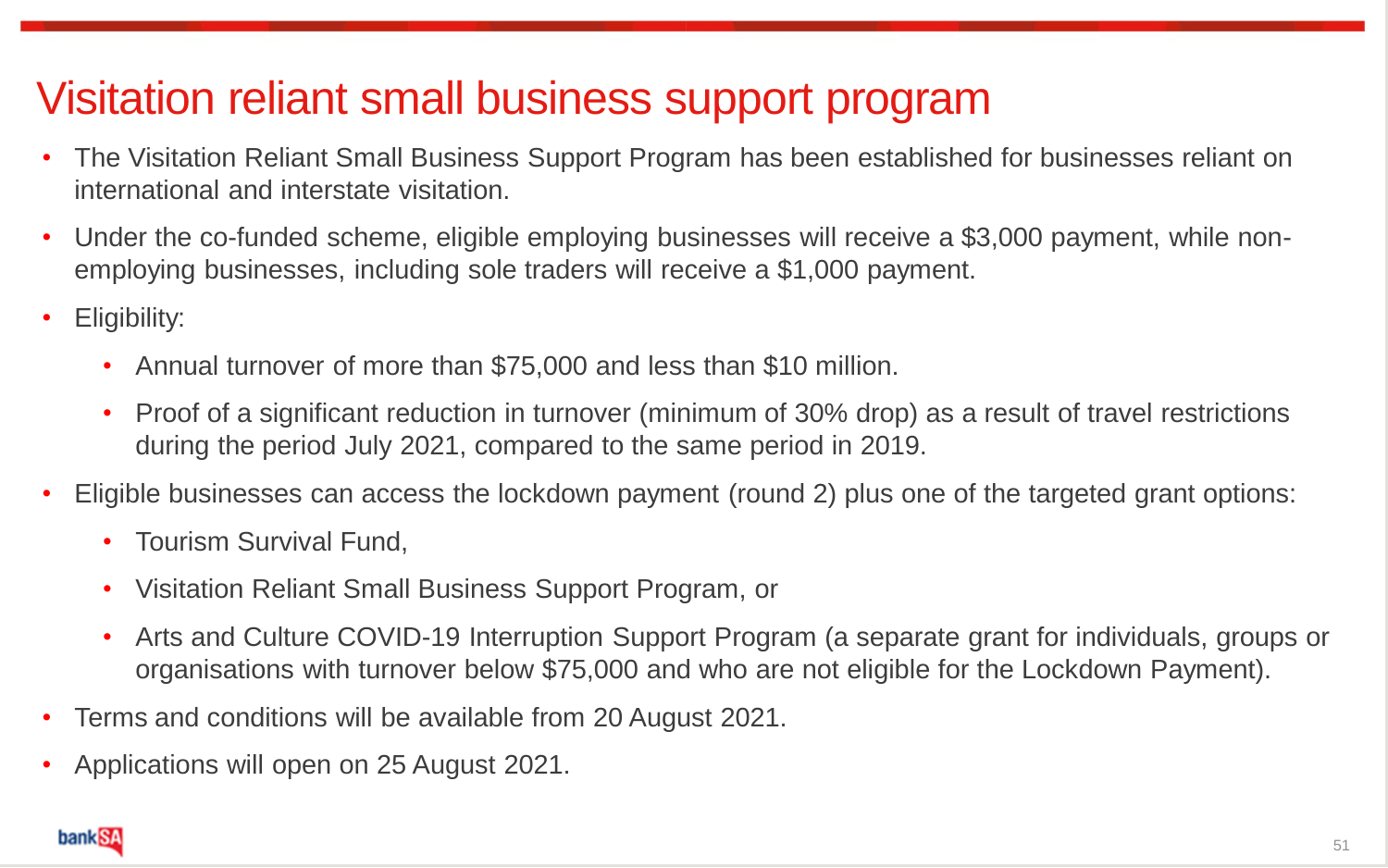#### Contact listing

#### **Chief Economist Economist**

Besa Deda Matthew Bunny (02) 8254 3251 (02) 8254 0030

Jarek Kowcza **Sonali Patel** jarek.kowcza@banksa.com.au | sonali.patel@banksa.com.au 0481 476 436 (02) 8254 0030

dedab@banksa.com.au matthew.bunny@banksa.com.au

#### Senior Economist Research Assistant (Secondment)